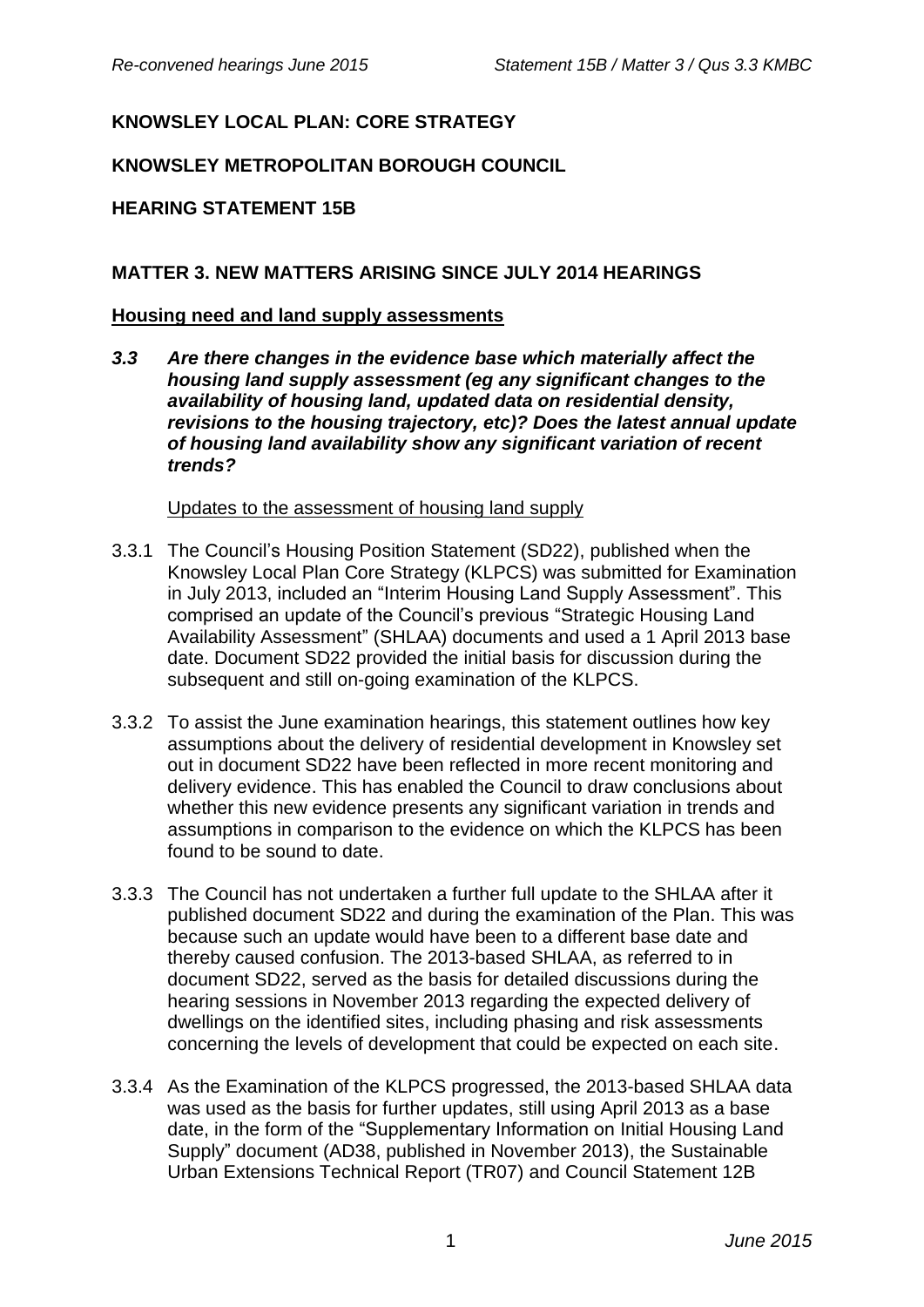(CH12B) to the July 2014 hearings. If a revised dataset was now introduced (i.e. a new SHLAA for 2015 with a revised base date) it would cause confusion when compared against the data in the above-mentioned documents, all of which use data from a 2013 base date.

- 3.3.5 A further update to the SHLAA would need to include substantive engagement with landowners and developers in order to present a robust assessment of housing land supply, in line with the Planning Practice Guidance  $(PPG)^1$  and previous SHLAAs that have been developed by the Council. For this reason it was also not practicable within the time available for the Council to update the SHLAA up to a 1 April 2015 base date to support the re-convened KLPCS hearings in June 2015.
- 3.3.6 Although an updated SHLAA has not been prepared, the Council has continued to undertake annual monitoring of extant (or "live") planning permissions for residential development and their delivery, the full results of which are included in Appendix 1 of this Statement. Although this updated information is available, it is not appropriate to use it to update the Council's Housing Trajectory in Figure 5.1 of the Proposed Modifications to the KLPCS (see CS09a) as this would require a full SHLAA update. This is because there would potentially be an element of double counting if the two datasets were put together as sites identified in the 2013 SHLAA may now have progressed to planning permission and in some cases, may have been partly or fully completed.
- 3.3.7 The Council intends to produce an updated SHLAA and housing trajectory to an April 2015 base date as part of the Local Plan Monitoring Report for 2014/15, to be published in late 2015.

Delivery of new dwellings in 2013/14 and 2014/15

- 3.3.8 The Council's Statement 12B (CH12B) to the re-convened hearings in July 2014 projected, in Table 2, that net completions of new dwellings would total 410 in 2013/14 and 629 in 2014/15. Statement 12B used SHLAA projections data from a 1 April 2013 base date and is consistent with the Housing Trajectory presented in Figure 5.1 of the Proposed Modifications version of the KLPCS (CS09a). Although it has not been appropriate to prepare a further update to the 2013 based SHLAA (see paragraphs 3.3.1 – 3.3.7 above), the assumptions within it formed a reliable basis for the Council's published Housing Trajectory in the KLPCS.
- 3.3.9 The Council now has monitoring information for net residential delivery in 2013/14 and 2014/15, which can be compared against the previously projected delivery in these years. A full schedule of site completions in these years is in Appendix 2 to this Statement. Table 1 of this Statement (see below) shows that the net delivery of new homes in 2014/15 was 533. This figure compares favourably with Knowsley's emerging housing target of 450

1

<sup>1</sup> Paragraph: 008, Reference ID: 3-008-20140306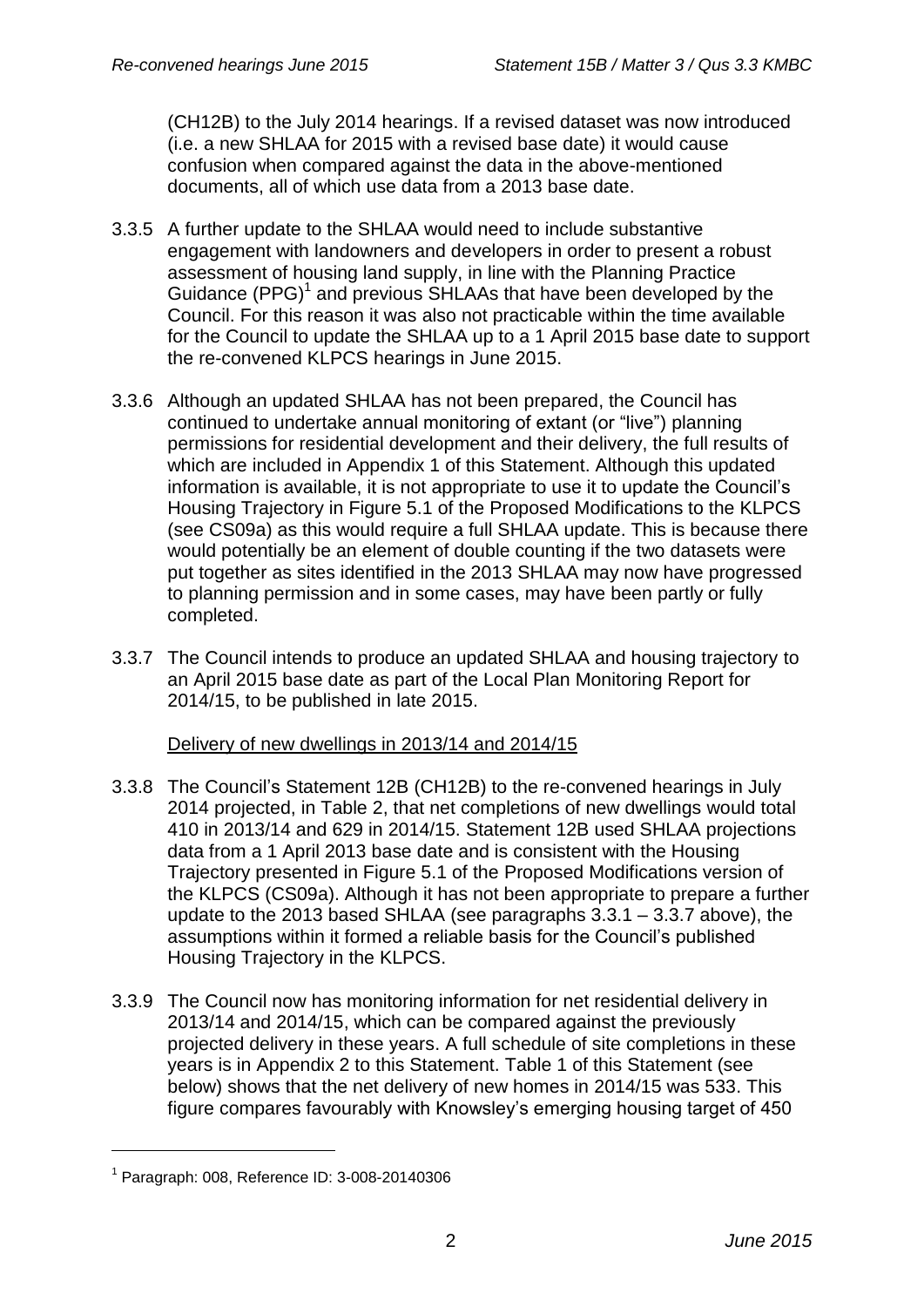dwellings per annum and is only 96 dwellings below the projection in the Council's housing trajectory for that year from a 1 April 2013 base date, as presented at the July 2014 hearings.

|                                         | <b>Net Additional Dwellings per Annum</b> |           |        |
|-----------------------------------------|-------------------------------------------|-----------|--------|
|                                         | 2013/2014                                 | 2014/2015 | Total  |
| <b>SHLAA Projection (at April 2013)</b> | 410                                       | 629       | 1039   |
| <b>Actual Delivery</b>                  | 360                                       | 533       | 893    |
| Variance                                | -50                                       | -96       | $-146$ |

## **Table 1: Actual and Projected Housing Delivery (2013/14 and 2014/15)**

Source: Local Plan Team Housing Monitoring System (Knowsley Council, 2014 and 2015)

3.3.10 The completions figures in Table 1 are net additional dwellings. However, it is also important to note that the gross delivery in 2014/15 was 616 dwellings which is just 13 dwellings less than projected delivery. 83 dwellings were lost (through demolitions, changes of use and conversions) in 2014/15 which reduced net completions significantly. A full schedule of losses for 2014/15 is shown in Table 2 below.

### **Table 2: Recorded Residential Losses from Demolitions, Conversions and Changes of Use (2014/15)**

| <b>Planning Ref</b>                                                 | <b>Site</b>                                                                   | <b>Status</b>         | <b>Losses in</b><br>2014-15 |
|---------------------------------------------------------------------|-------------------------------------------------------------------------------|-----------------------|-----------------------------|
| 13/00055/COU                                                        | 2 South Park Road, Kirkby Park,<br>Kirkby                                     | Complete              | -1                          |
| 13/00370/FUL                                                        | Small Holding, Fox's Bank Lane,<br>Cronton, Knowsley                          | Under<br>Construction | $-1$                        |
| 13/00757/FUL                                                        | 69 Church Road Roby                                                           |                       | $-1$                        |
| 14/00074/FUL                                                        | 45 - 47 Lordens Road, Huyton                                                  | Under<br>Construction | -1                          |
| 826 Longmoor Lane, Field Lane<br>14/00039/S80<br>Estate, Fazakerley |                                                                               | Complete              | $-1$                        |
| 13/00280/DEMCON                                                     | Quarry Farm, Ainsworth Lane,<br><b>Knowsley Business Park</b>                 |                       | $-1$                        |
| 14/00298/FUL                                                        | R Millican, 29-31 Eccleston Street,<br>Prescot                                | Under<br>Construction | $-1$                        |
| 14/00341/FUL                                                        | 17 Atherton Street, Prescot                                                   | Complete              | $-1$                        |
| 14/00509/COU                                                        | 5A Page Moss Parade Roby                                                      | Complete              | -1                          |
| 14/00153/FUL                                                        | <b>Former Knowsley Community</b><br>College Playing Field Larch Road,<br>Roby | Under<br>Construction | $-2$                        |
| Houses South of Cherryfield Drive,<br>14/00044/S80<br>Kirkby        |                                                                               | Complete              | $-72$                       |
|                                                                     |                                                                               | <b>Total</b>          | -83                         |

Source: Local Plan Team Monitoring System (Knowsley Council, 2015)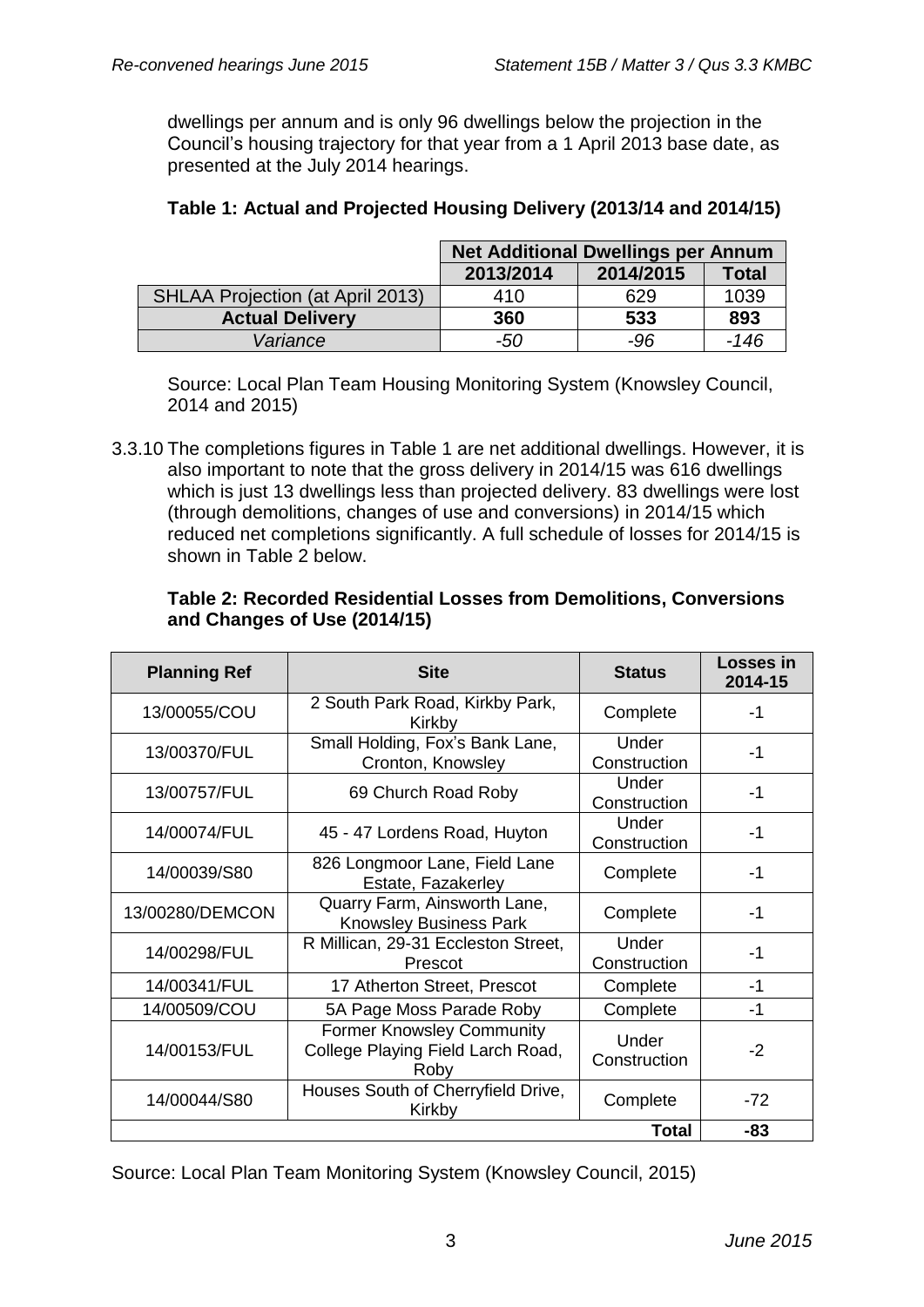- 3.3.11 As noted in Table 2, of the total 83 losses, 72 are accounted for by one scheme. This is the demolition of "Houses South of Cherryfield Drive, Kirkby" which is associated with the on-going regeneration of Kirkby Town Centre. The Council is aware of no other schemes involving a similar number of demolitions on a single site elsewhere in the Borough. Therefore the demolition of the properties at Cherryfield Drive is considered to be 'unusual' in the context of housing delivery monitoring which has caused a significant reduction in net residential delivery in 2014/15. To put this figure in context just 16 dwellings were lost through demolitions and other causes in 2013/14.
- 3.3.12 This demonstrates that delivery of residential development has progressed at a rate which is only slightly lower than the delivery projected within the 2013 SHLAA and as presented to the hearings in July 2014. This is notwithstanding the time period since publication of the SHLAA. This shows that the Council's evidence on projected residential delivery has proved to be reasonably accurate. Therefore there are no grounds for significant revision of the Council's assessment of housing supply.
- 3.3.13 A further important point is that the shortfall in net housing delivery against the target of 450 dwelling units per annum since the start of the KLPCS Plan period in 2010 (which totalled 743 units in April 2013) has slightly increased to a shortfall of 750 units at 1 April 2015. This illustrates that no progress has been made to date in making up this shortfall and emphasises the need to bring forward the SUE allocations as set out in the Proposed Modifications to the KLPCS if this shortfall is to be addressed.

Residential Capacity (commitments and allocations)

- 3.3.14 The Housing Position Statement (SD22) demonstrated that at 1 April 2013, the gross capacity of all commitments<sup>2</sup> and residential site allocations<sup>3</sup> was 4326 dwellings (or 3882 "risk assessed" dwellings). This compares with a gross total of commitments and allocations at 1 April 2015 of 4037 net dwellings. This represents a reduction of 289 dwellings. Detailed information about the sites included in this assessment is set out in Appendix 1 to this Statement.
- 3.3.15 The reduction in supply from commitments and allocations is consistent with the completion of dwellings in 2013/14 and 2014/15 (see Table 1 above), whilst taking into account sites where planning permissions have lapsed since April 2013. Notwithstanding the slight reduction in capacity from commitments and allocations since 2013, it is evident that the overall quantum of housing supply from this source in Knowsley has not changed significantly since April 2013, and remains relatively stable. In the Council's view, given only a slight reduction in housing supply from this source, this is unlikely to impact on the overall spatial strategy of the emerging KLPCS, including the justification for the proposed allocation of SUEs and safeguarded land.

1

 $2$  These are development sites with extant (or 'live') planning permission

<sup>&</sup>lt;sup>3</sup> These are development sites allocated within the Knowsley Replacement Unitary Development Plan 2006 (PP01 and PP02)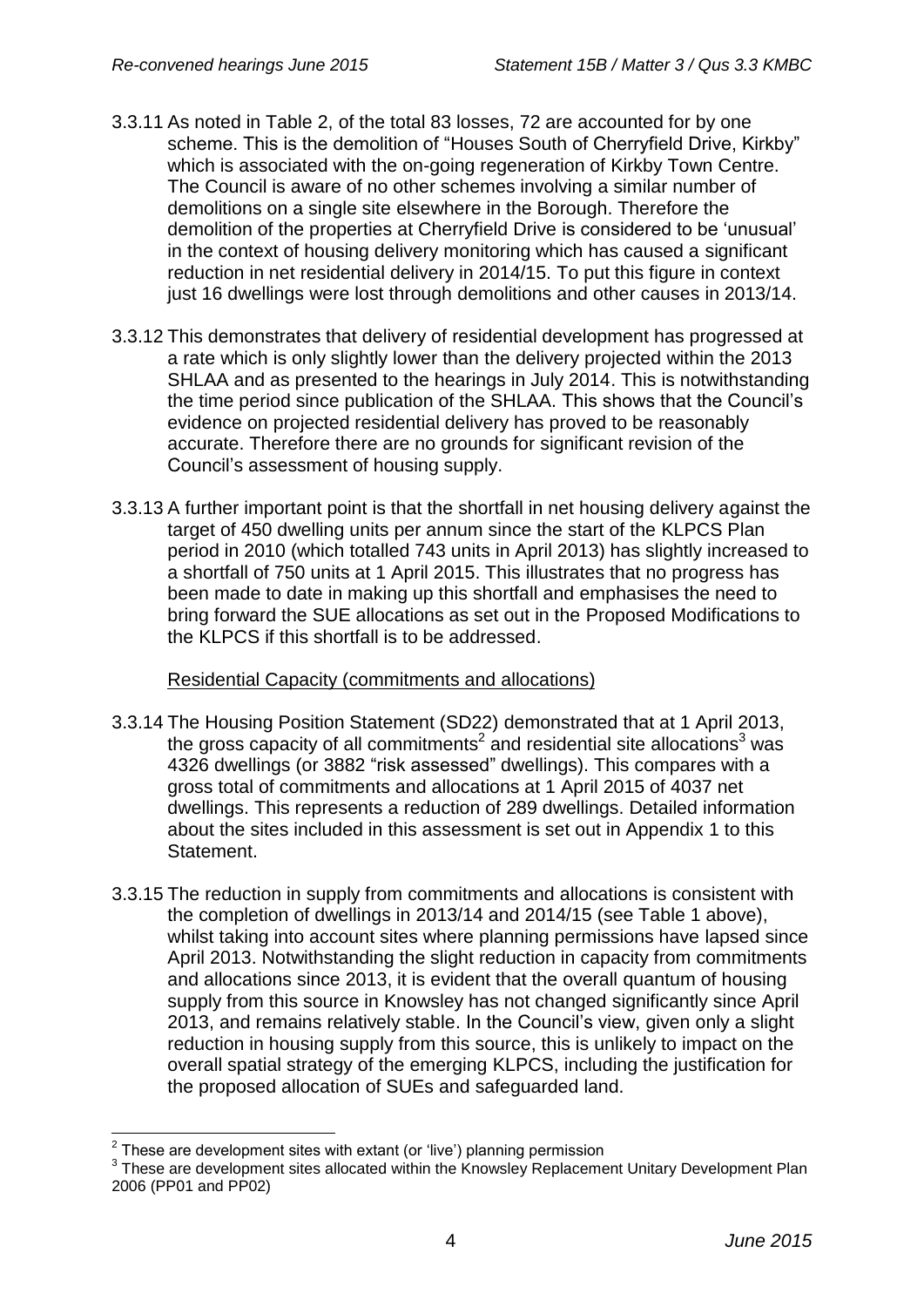### Annual Site Delivery Rate and Housing Trajectory

- 3.3.16 In addition to the "Housing Position Statement" (SD22), the "Sustainable Urban Extensions Technical Report" (TR07) also considers housing land supply information at a 1 April 2013 base date. Using this information the Technical Report considered the rate at which residential sites with planning permission would realistically be delivered in terms of dwellings per annum (dpa). The Technical Report also illustrates at Table 3 how a range of residential development sites with capacity for 50 dwellings or more are capable of delivering new homes at a rate of up to 79 dpa per site. This information is used to support the rates of delivery outlined in the Council's Housing Trajectory, in conjunction with other evidence such as engagement with landowners and developers.
- 3.3.17 The annual rate of delivery of housing completions by site in 2013/14 and 2014/15 is illustrated in Table 3 below. This shows that of the larger sites within Knowsley's housing land supply (i.e. with capacity for 30 dwellings or more), 2 sites have delivered in excess of 30 dwellings per annum in 2013/14 and 6 in 2014/15. The sites delivering in excess of 30 dwellings per annum were from a range of viability categories as defined in the "Economic Viability Assessment" (EVA) (EB06). Therefore the information presented in Table 3 is broadly consistent with the evidence presented in the Technical Report (TR07) which argued that similar annual delivery rates were achievable within individual housing sites.
- 3.3.18 As a result of this confirmation about annual delivery rates on large sites, the Housing Trajectory (see Figure 5.1) presented in the Proposed Modifications version of the KLPCS (CS09a) is still considered to be valid in terms of the anticipated rate of delivery on such sites.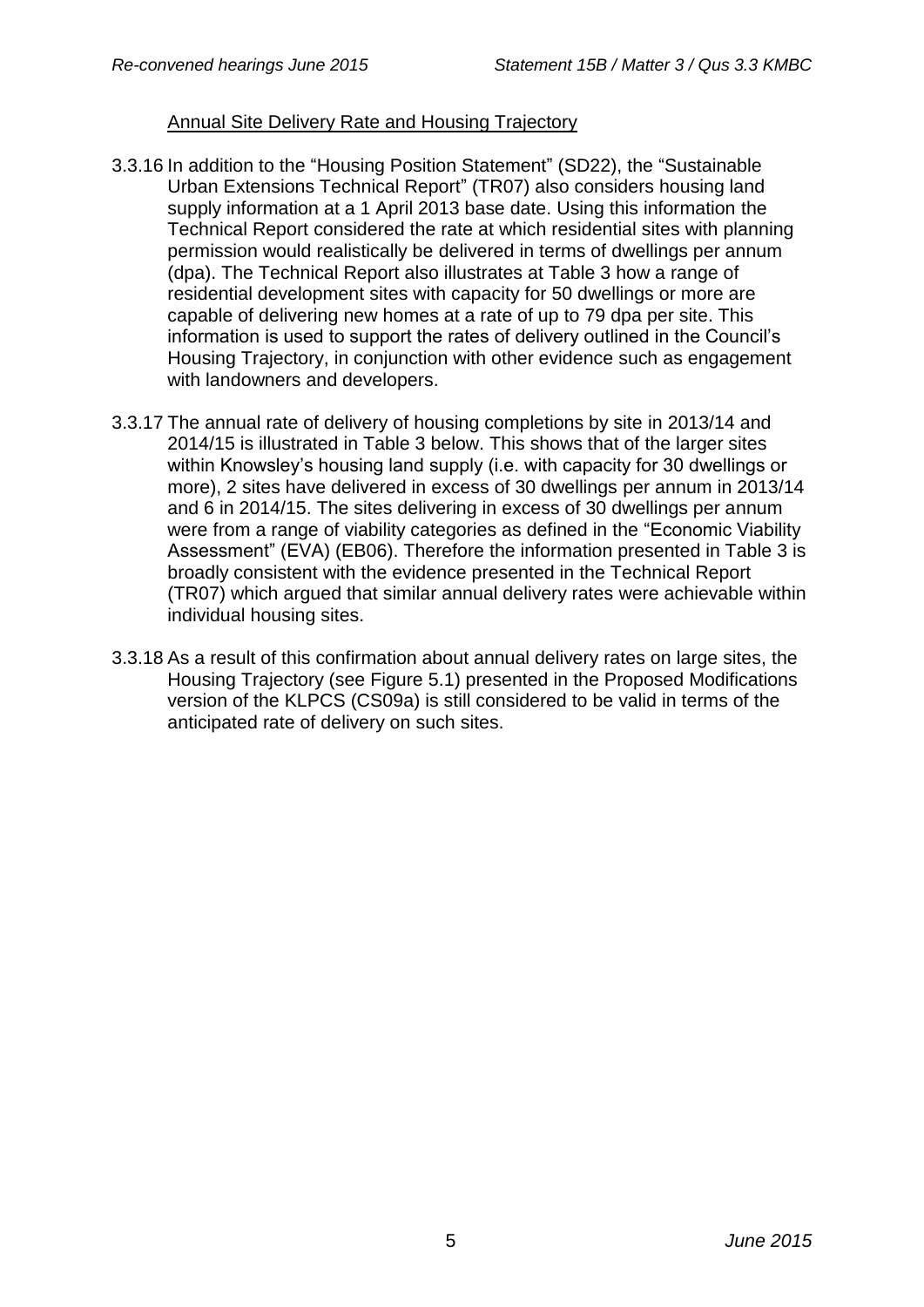| <b>Planning Ref</b> | <b>Site</b>                                                                               | <b>EVA</b><br>Zone | <b>Status</b>         | <b>Gross Annual</b><br><b>Completions</b><br>(applicable<br>year) |  |  |  |  |
|---------------------|-------------------------------------------------------------------------------------------|--------------------|-----------------------|-------------------------------------------------------------------|--|--|--|--|
|                     | 2013/14                                                                                   |                    |                       |                                                                   |  |  |  |  |
| 09/00556/OUT        | Land Adjacent To Thingwall<br>Hall, Thingwall Lane, Roby                                  | 3                  | Under<br>Construction | 79                                                                |  |  |  |  |
| Multiple            | Vacant Site South Of Steley<br>Way, Prescot                                               | 3                  | Under<br>Construction | 61                                                                |  |  |  |  |
| 2014/15             |                                                                                           |                    |                       |                                                                   |  |  |  |  |
| 12/00210/FUL        | Site Of Former Wingate<br>Towers Alamein Road,<br>Huyton                                  | 1                  | Complete              | 122                                                               |  |  |  |  |
| 12/00550/REM        | North Huyton (Phase 1c) -<br>Plots 218 - 301                                              | 1                  | Under<br>Construction | 40                                                                |  |  |  |  |
| 12/00570/FUL        | <b>Former Simonswood</b><br>Primary School Site,<br>Minstead Avenue,<br>Northwood, Kirkby | 1                  | Complete              | 54                                                                |  |  |  |  |
| 13/00177/FUL        | Land at Former Derby<br>Arms, Church Road,<br>Halewood                                    | $\overline{2}$     | Complete              | 40                                                                |  |  |  |  |
| 09/00556/OUT        | Land Adjacent To Thingwall<br>Hall, Thingwall Lane, Roby                                  | 3                  | Under<br>Construction | 54                                                                |  |  |  |  |
| Multiple            | Vacant Site South Of Steley<br>Way, Prescot                                               | 3                  | Under<br>Construction | 43                                                                |  |  |  |  |

# **Table 3: Sites Delivering in Excess of 30 dpa (2013/14 and 2014/15)**

Source: Local Plan Team Monitoring System (Knowsley Council, 2014 and 2015)

## Residential Density

- 3.3.19 The Council's assessment of housing land supply generally applies an indicative development density of 30 dwellings per hectare (dpha) to SHLAA sites unless site-specific conditions suggest a higher density could be satisfactorily achieved. A density of 30 dpha is consistent with "low density suburban mix" house types (see Table 3.10, SD22), and hence with the majority of Knowsley's existing urban communities. Although this approach is considered to be cautious, in the Council's view it represents a robust method for estimating the residential capacity of housing sites. Furthermore, this approach is consistent with the Council's previous SHLAAs which have been developed jointly with Sefton and West Lancashire Councils and with the involvement of stakeholders in a "Housing Market Partnership" (HMP).
- 3.3.20 The "Housing Position Statement" (SD22) Table 3.13 compared the average density of SHLAA 2013 sites with that of extant planning permissions at the time. The Council has now added to this analysis by undertaking a review of the average density achieved on selected recently completed residential developments in Knowsley (i.e. in 2013/14 and 2014/15).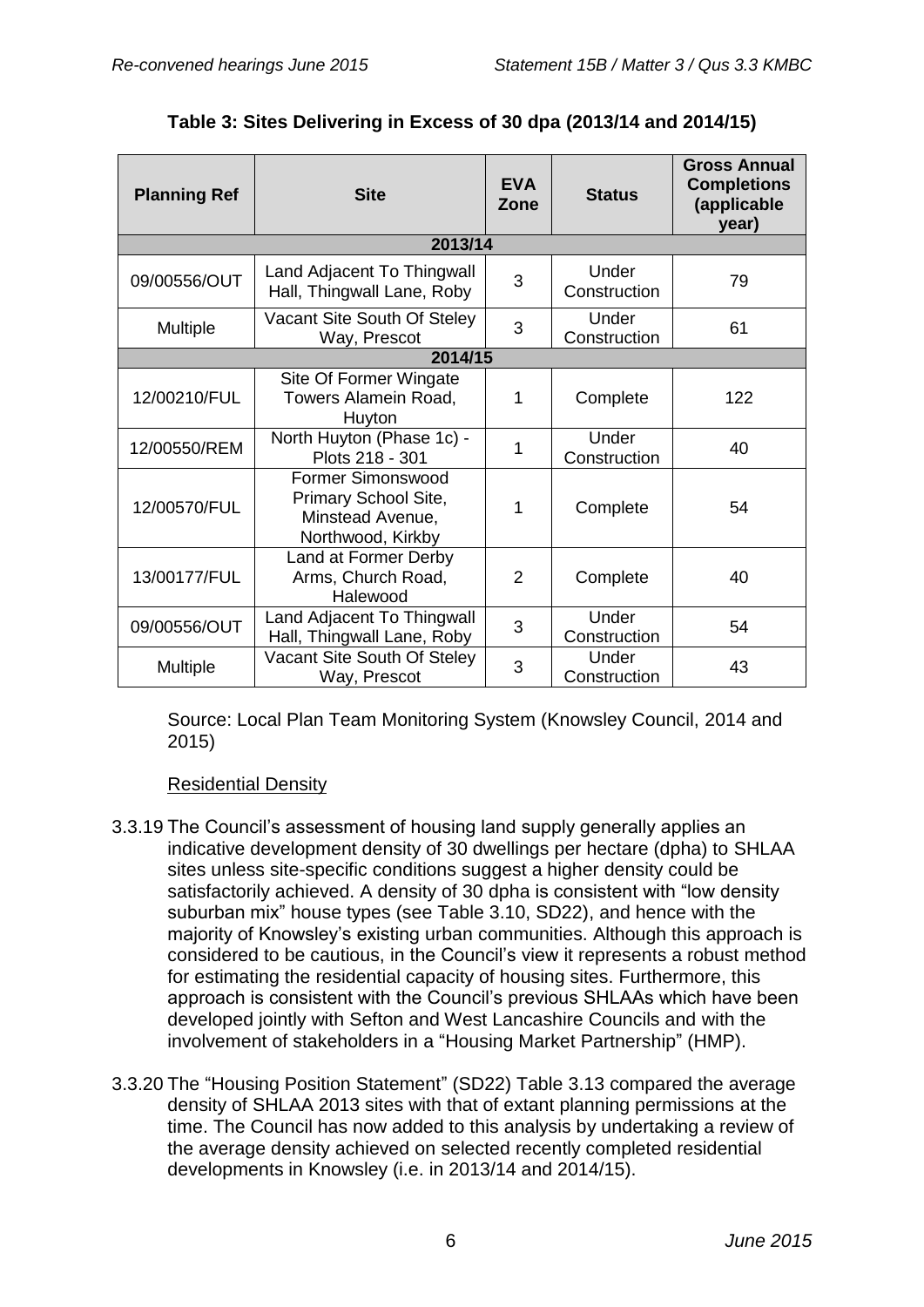- 3.3.21 The assessment of densities within this Statement excludes 'abnormal' sites. These are sites within the following categories:
	- The conversion / subdivision of existing buildings into dwellings this is because these schemes often result in smaller than average dwelling sizes resulting in abnormally high density schemes;
	- High density extra care schemes a limited number of large scale, high density extra care schemes have been brought forward in Knowsley recently. Unusually two of these schemes were completed in 2014/15, resulting in 162 completions in both sites. The Council is aware of no completions of this nature which are likely to be delivered in 2015/16, whilst in 2016/17 a 70 unit extra care scheme in Prescot is expected to be delivered<sup>4</sup>. In subsequent years the Council's Adult Social Care priorities will move towards smaller (i.e. up to 40 units) lower density schemes serving smaller community areas. Therefore, further high density extra care schemes are unlikely to be delivered in Knowsley beyond 2016/17.
- 3.3.22 Schedules of applicable completed residential schemes in 2013/14 and 2014/15 are available in Appendices 3 and 4 of this statement respectively. The sites which are considered to be 'abnormal' are highlighted by 'green' cells. A summary of the density analysis information is presented in Table 4.

| <b>Site Type</b>                            | <b>Average Density of</b><br>Sites (dpha) |
|---------------------------------------------|-------------------------------------------|
| Extant Planning Permissions at 1 April 2013 | 37.5                                      |
| SHLAA 2013 0-5 year supply                  | 33.2                                      |
| SHLAA 2013 6-10 year supply                 | 31.2                                      |
|                                             |                                           |
| Sites Completed in 2013/14                  | 38.1                                      |
| Sites Completed in 2014/15                  | 28.2                                      |

## **Table 4: Average Densities by Site Type**

Source: Housing Position Statement (Knowsley Council, 2013) (SD22) and Local Plan Team Monitoring System (2014, 2015)

3.3.23 The data presented in Table 4 shows that the average densities applied to SHLAA sites are reasonable in the context of the type of residential development which has recently been delivered in Knowsley, i.e. between approximately 28 and 38 dpha. Table 4 therefore reinforces the view that the densities adopted by the SHLAA process are slightly conservative, but there is no evidence from recent completions that they are unjustified. The Council's view remains that the density assumptions applied to estimate capacity of residential sites and therefore housing land availability remain robust and fit for purpose. Any material changes to assessment of the housing land supply arising from revisions to these assumptions would not be justified.

1

<sup>4</sup> Planning permission reference: 12/00452/HYB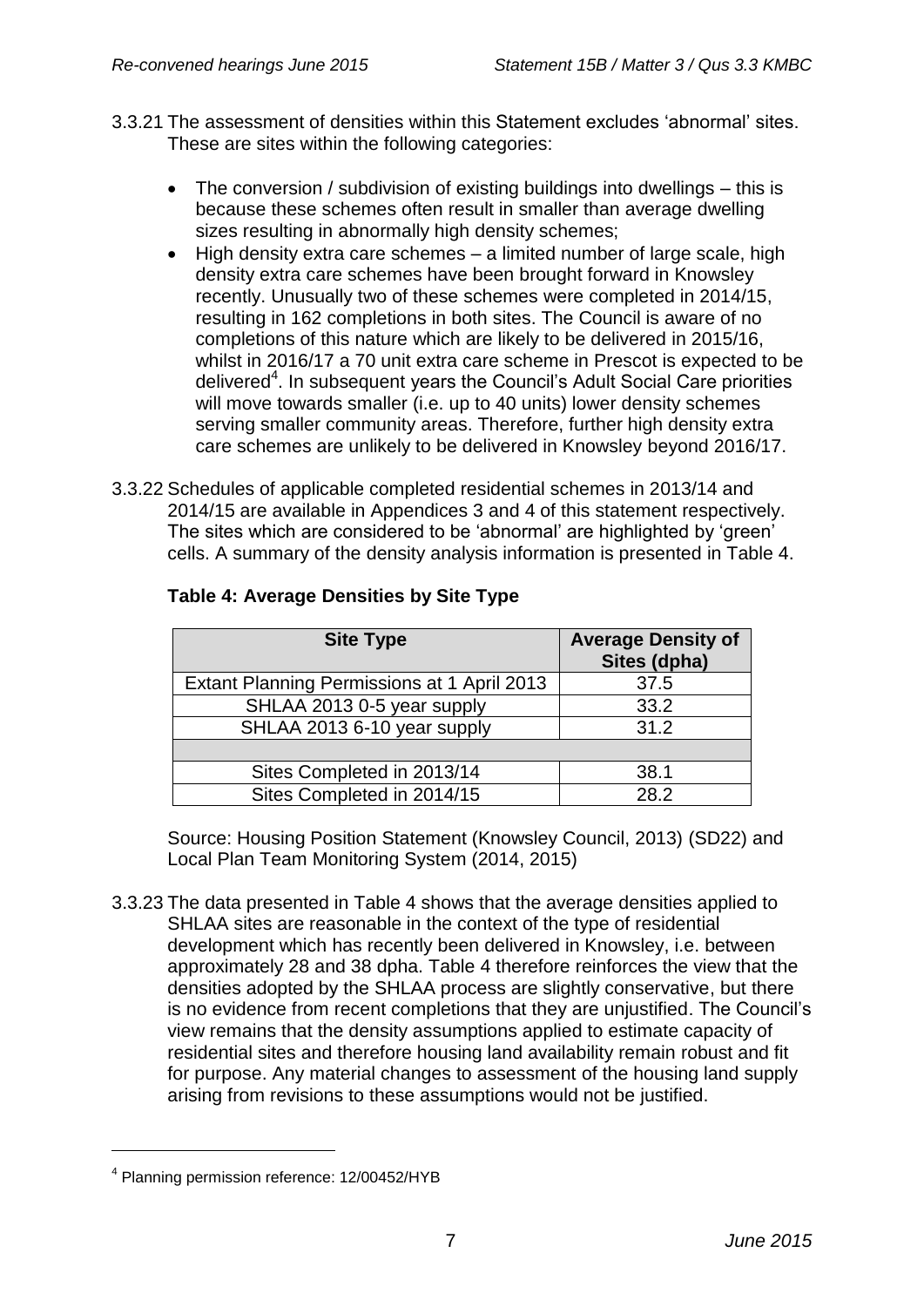### New (post 1 April 2013) Residential Permissions

- 3.3.24 Since 2013 a number of planning approvals have been granted for residential development in Knowsley. In addition, some extant permissions have 'lapsed' and not been implemented. This section of the Statement outlines these new and lapsed residential planning permissions between 1 April 2013 and 1 April 2015 to identify any newly emerging trends or other factors that warrant further consideration.
- 3.3.25 23 sites received planning permission for housing development between 1 April 2013 and 1 April 2015 i.e. after the base date of the 2013 SHLAA on sites which were not identified in the SHLAA or previously allocated for housing development i.e. on potential "windfall" sites. These sites are listed at Appendix 5.
- 3.3.26 In cumulative, these sites have a gross site capacity of 121 dwellings. However, it is unlikely that all of these dwellings will be delivered. This is consistent with historic evidence that some planning applications lapse and are not delivered. It is for this reason that the SHLAA process applies a 'risk assessment' process which reduces assumed delivery by between 20% and 66% of gross site yields. Furthermore, of those sites that are delivered, their delivery profile may extend beyond a one or two year period (particularly for larger sites). Therefore any future 'windfall' delivery from these sites in any one year is likely to be less than their existing gross cumulative capacity.
- 3.3.27 Therefore it is unlikely that the addition of these sites to the supply would significantly affect the Council's five year supply calculations to an extent which would remove the need to release Green Belt sites to meet residential needs, both in the short term and over the Plan period up to 2028. This conclusion takes account of the need for the 5 year deliverable land supply to be sufficient to make up the shortfall in delivery since the start of the Plan period in 2010 and the addition of the 20% allowance to the 5 year supply as required by the National Planning Policy Framework, as discussed in the hearing sessions in November 2013 and July 2014.

### Non-SHLAA Sites Suggested by Representors

3.3.28 The Council's "Accounting for Proposed Modifications Representations" document (SD35, page 36) provides a summary list of sites suggested by representors as suitable for residential development that have not been identified in the 2013 SHLAA. These sites are listed in Table 5 along with commentary from the Council including a reason for their respective exclusion from the SHLAA and whether they could be considered as potentially suitable for housing as part of a future update to the SHLAA. If they are considered suitable, the Council has estimated their indicative residential capacity.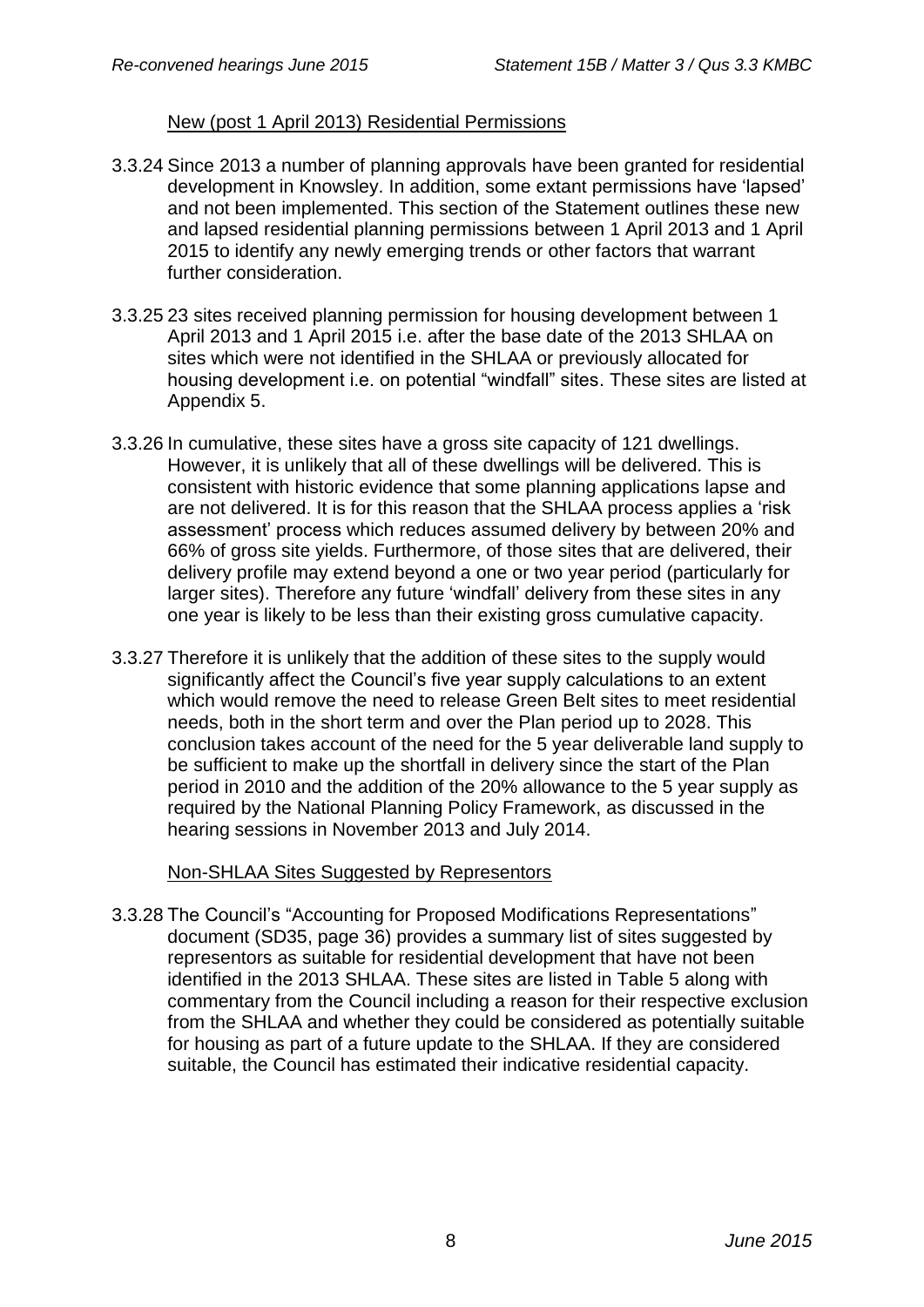| <b>Site Name</b>                                                | <b>Reason for exclusion</b><br>from 2013 SHLAA                                                                                                                                                | <b>Likely to be considered</b><br>suitable for housing in<br>future SHLAA Update?                                                                                                                                                                                                                                     | <b>Indicative</b><br><b>Capacity</b><br>(dwellings) <sup>5</sup> |
|-----------------------------------------------------------------|-----------------------------------------------------------------------------------------------------------------------------------------------------------------------------------------------|-----------------------------------------------------------------------------------------------------------------------------------------------------------------------------------------------------------------------------------------------------------------------------------------------------------------------|------------------------------------------------------------------|
| The former Huyton<br><b>Cricket Ground</b>                      | Allocated as 'Urban<br>Greenspace and<br>Educational Land' within<br>the UDP                                                                                                                  | <b>No</b>                                                                                                                                                                                                                                                                                                             | N/A                                                              |
| Knowsley<br>Community<br>College, Kirkby                        | Allocated as 'Urban<br>Greenspace and<br><b>Educational Land' within</b><br>the UDP. The site is in<br>private ownership and has<br>not been submitted as part<br>of a SHLAA 'Call for Sites' | The future use of this site<br>is subject to future<br>educational needs and<br>further assessment as<br>part of the on-going<br>regeneration of Kirkby<br><b>Town Centre</b>                                                                                                                                         | N/A                                                              |
| Land adjoining Ellis<br><b>Ashton Street</b>                    | Allocated for employment<br>uses within the UDP.                                                                                                                                              | <b>No</b>                                                                                                                                                                                                                                                                                                             | N/A                                                              |
| Former Knowsley<br>Training Centre,<br>Knowsley Lane,<br>Huyton | The site was included in<br>the 2013 SHLAA, but with<br>a reduced site boundary at<br>1 April 2013.                                                                                           | Yes - Since publication<br>of the 2013 SHLAA<br>additional land has<br>become available, with<br>the potential for<br>residential development.                                                                                                                                                                        | 39                                                               |
| <b>Huyton Fire Station</b>                                      | Not available for<br>development or surplus to<br>requirements at 1 April<br>2013.                                                                                                            | The release of this site is<br>dependent on the fire<br>service's relocation to a<br>new site. Subject to this<br>relocation this site may<br>become available for<br>alternative uses in the<br>future. Given the<br>proximity of the site to<br>Huyton town centre, non-<br>residential uses may be<br>appropriate. | N/A                                                              |
| <b>Whiston Fire</b><br><b>Station</b>                           | Not available for<br>development or surplus to<br>requirements at 1 April<br>2013.                                                                                                            | As above.                                                                                                                                                                                                                                                                                                             | N/A                                                              |
| Roby Community<br>Centre                                        | Not available for<br>development or surplus to<br>requirements at 1 April<br>2013.                                                                                                            | $No - this site is not$<br>currently available for<br>redevelopment for<br>housing. This position<br>will be reviewed if the<br>Council reconsiders the<br>use for this site in the<br>future.                                                                                                                        | N/A                                                              |
| Land at Sewell<br>Street, Prescot                               | Allocated as a<br>'Development Opportunity                                                                                                                                                    | No - this site has extant<br>planning permission for                                                                                                                                                                                                                                                                  | N/A                                                              |

## **Table 5: Sites for Residential Development Suggested by Representors**

 5 This figure is calculated at a density of 30 dwellings per hectare using the net developable area of the site following a discount for on-site infrastructure (see Table 3.9, Housing Position Statement (SD22).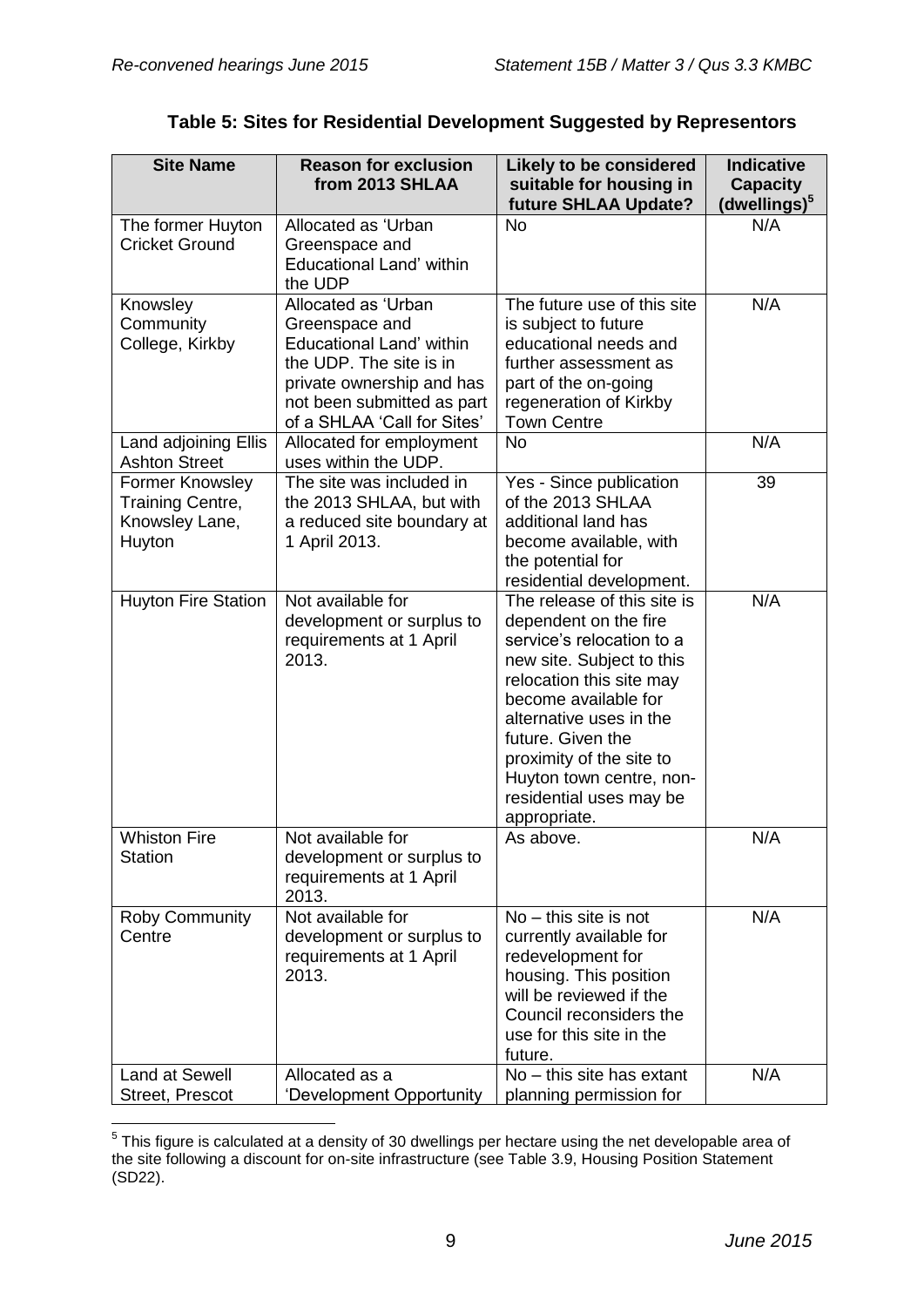| <b>Site Name</b>                               | <b>Reason for exclusion</b>                                                                    | <b>Likely to be considered</b>                                                                                                                                                                                                                                 | <b>Indicative</b>                           |
|------------------------------------------------|------------------------------------------------------------------------------------------------|----------------------------------------------------------------------------------------------------------------------------------------------------------------------------------------------------------------------------------------------------------------|---------------------------------------------|
|                                                | from 2013 SHLAA                                                                                | suitable for housing in<br><b>future SHLAA Update?</b>                                                                                                                                                                                                         | <b>Capacity</b><br>(dwellings) <sup>5</sup> |
|                                                | Site' within the UDP. Site<br>has planning permission<br>for mixed used retail<br>development. | non-residential uses. The<br>site is considered to be<br>needed for town centre<br>use development to<br>provide additional<br>linkages between Cables<br><b>Retail Park and Prescot</b><br>Town Centre (in<br>accordance with KLPCS<br>Policy CS14 clause 1c) |                                             |
| Former Esso<br>Garage, Prescot                 | Site in private ownership,<br>not submitted as part of<br>SHLAA 'Call for Sites'.              | Potentially, subject to<br>contact being<br>established with the<br>owner and the site being<br>economically viable for<br>redevelopment for<br>residential uses noting<br>potential for land<br>contamination.                                                | N/A                                         |
| Chapel Street /<br>Warrington Road,<br>Prescot | Specific site referred to<br>cannot be identified by the<br>Council.                           | N/A                                                                                                                                                                                                                                                            | N/A                                         |
|                                                |                                                                                                | <b>Total Indicative Capacity</b>                                                                                                                                                                                                                               | 39                                          |

- 3.3.29 As set out in Table 5, the majority of sites suggested by representors were in the Council's view justifiably excluded from the 2013 SHLAA and are not likely to be identified for housing development in a future SHLAA. There are a variety of reasons for this, as demonstrated above. Table 5 identifies just one site (the Former Training Centre, Knowsley Lane) that the Council considers, on the basis of current evidence, is likely to be included in future SHLAAs. This is subject to the detailed assessment within the SHLAA process and engagement with relevant stakeholders.
- 3.3.30 In cumulative the single site with likely potential for residential development has an indicative capacity for 39 dwellings (gross). However, should the site be included within the SHLAA, it would need to be subject to a 'risk assessment' or discounting process of between 0 and 66% in line with the Inspector's recommendations on this matter (EX23). This could further limit the site's potential contribution to the identified housing land supply.
- 3.3.31 Following the above analysis, the Council concludes that the additional sites suggested by representors are largely unsuitable for inclusion within the SHLAA at the current time. There is not, in the Council's view, an identifiable substantial additional source of housing land which has so far been excluded from the SHLAA. This means that there is no significant contribution to housing land supply to be gained from considering these sources. There is therefore no rationale for undertaking a substantial revision of the housing land supply, or the strategy within the KLPCS, to account for these sites. This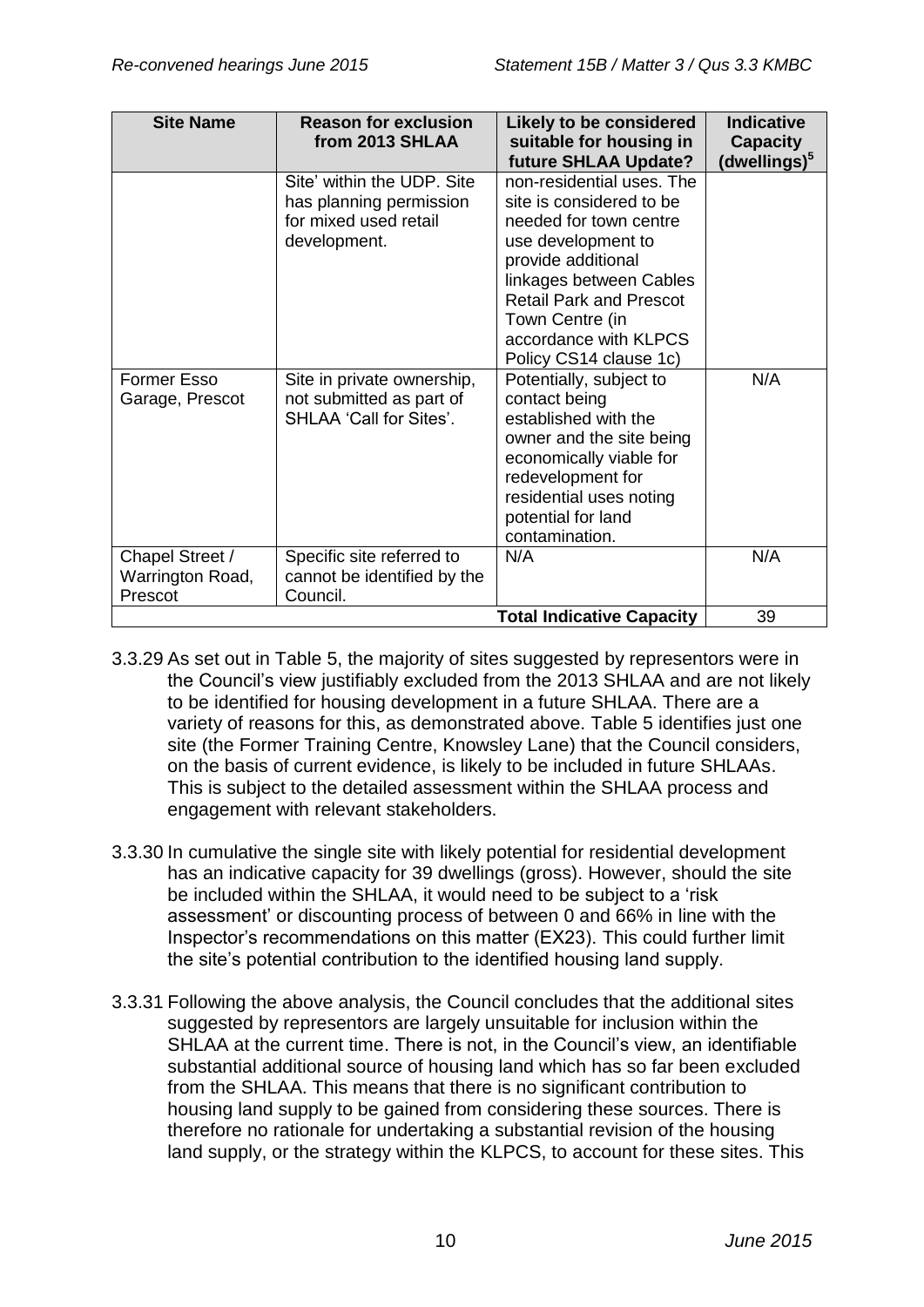exercise also demonstrates the robustness of the Council's previous SHLAA process in not overlooking potentially suitable sites.

### Overall conclusions

- 3.3.32 Using updated information relating to dwelling completions and planning permissions for residential development in Knowsley, this Statement demonstrates that there are no changes in the available evidence base which would justify a change to the Council's approach to planning for housing growth. In summary:
	- Recent housing completions (especially gross completions) demonstrate that the approach to projected housing delivery as set out in the Council's earlier evidence is broadly correct;
	- The shortfall in housing delivery since 2010 against the target of 450 dwellings per annum set in the KLPCS slightly increased from 743 units in April 2013 to 750 units in 1 April 2015;
	- There is no evidence that the density assumptions used by the Council to calculate housing land supply are not appropriate;
	- There has been no significant alteration to the broad quantity of land suitable for housing within the urban area of Knowsley through the granting of new planning permissions;
	- There is a lack of robust evidence of post 1 April 2013 windfall delivery in Knowsley to support application of a 'windfall allowance' as part of the housing trajectory; and
	- There is no significant additional housing land supply identified through sites suggested by representors in their comments on the KLPCS.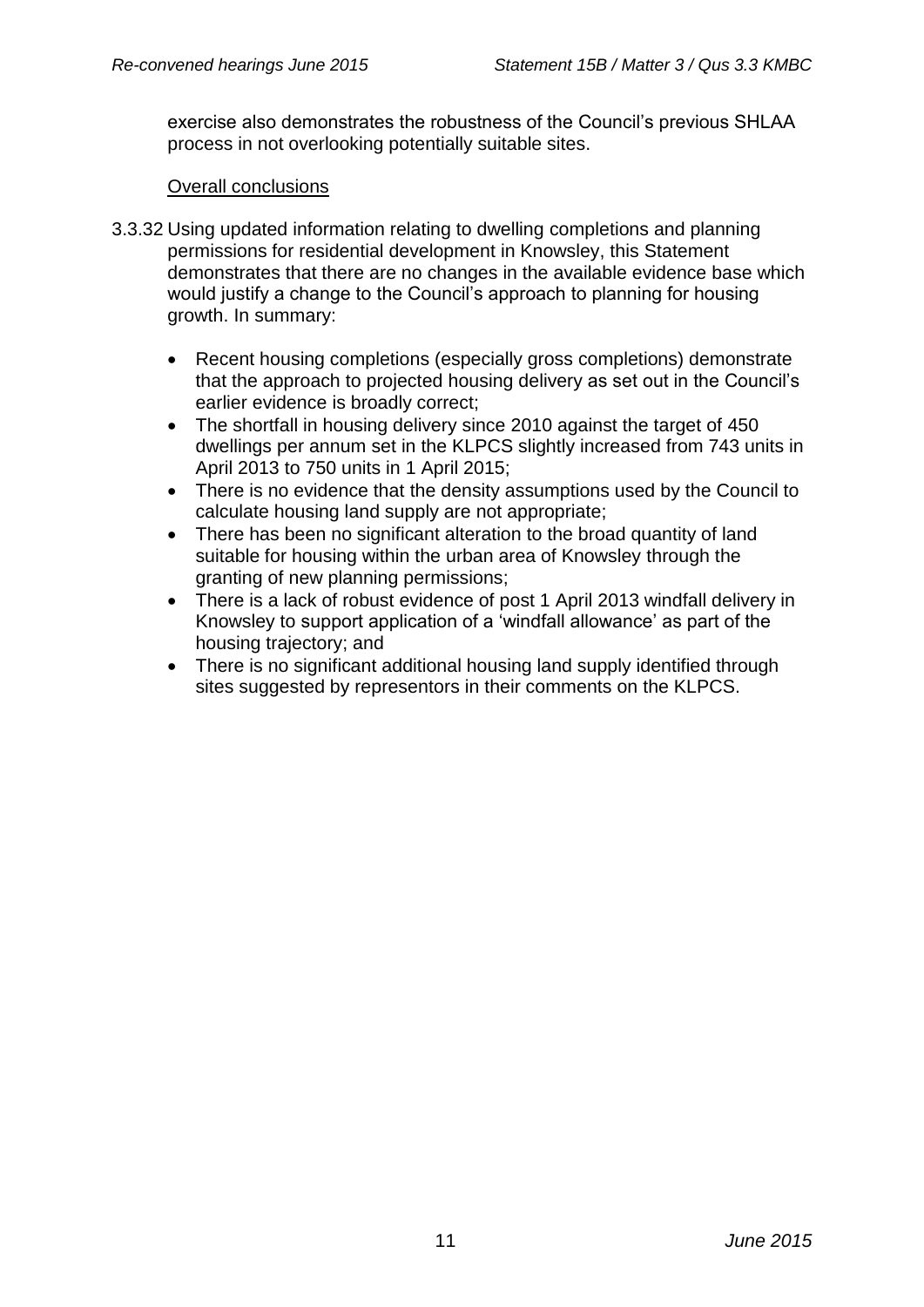# **Appendix 1: Live Residential Permissions at 1 April 2015**

| 0<br>0<br>12/00055/RPP<br>Land Between Health Centre And 35 Sidney Powell Avenue, Westvale<br>$\mathbf 0$<br>$\mathbf 0$<br>1360<br><b>Planning Permission</b><br>6<br>Renewal -<br>173<br>09/00262/FUL<br>Former Southdene Methodist Church, Broad Lane, Southdene<br>0<br>$\Omega$<br>0<br>12/00756/RPP<br>10/00279/FUL<br>$\mathbf 0$<br>R019<br>Land To The South Of Kingswood And To The Rear Of 3-31 Coral Avenue, Huyton<br><b>Under Construction</b><br>$\Omega$<br>11<br>210<br>14/00135/FUL<br>Land Adjacent To 9 Sanderling Road, Northwood<br><b>Planning Permission</b><br>$\mathbf 0$<br>0<br>Land Adjacent To 12 Bigdale Drive, Northwood<br>219<br>14/00201/REM<br><b>Planning Permission</b><br>$\Omega$<br>$\mathbf 0$<br>11/00126/RPP<br>R023<br>Robcliffe Longview Service Station, 91 Longview Drive, Huyton<br>0<br>18<br><b>Planning Permission</b><br>$\Omega$<br>N/A<br>11/00479/FUL<br>St. Johns Social Club, Sandiway, Huyton<br><b>Planning Permission</b><br>$\Omega$<br>$\mathbf 0$<br>6<br>Hillside House, Hillside Road, Huyton<br>R028<br>11/00564/FUL<br>0<br><b>Under Construction</b><br>$\Omega$<br>13<br>24<br>11/00584/FUL<br>North Huyton (Phase 1d) - Plots 215 - 217 & 302 - 332<br>11<br>3010.4<br><b>Under Construction</b><br>12/00016/FUL<br>$\overline{2}$<br>R030<br>Vacant Land Adjacent To 28 Bigdale Drive, Northwood<br><b>Planning Permission</b><br>$\mathbf 0$<br>$\mathbf 0$<br>R032<br>12/00249/FUL<br>Land To The Rear 1 - 29 Kenbury Road, Kirkby<br><b>Planning Permission</b><br>$\mathbf 0$<br>0<br>6<br>R002<br>12/00414/FUL<br>Vacant Land Lordens Close, Huyton<br>Superseded by 13/00618/FUL<br>$\Omega$<br>3010.3<br>12/00550/REM<br>North Huyton (Phase 1c) - Plots 218 - 301<br><b>Under Construction</b><br>40<br>40<br>44<br>12/00620/REM<br>180<br>3010.6<br>North Huyton (Phase 2c)<br>$\mathbf 0$<br>$\mathbf 0$<br>App Undetermined<br>12/00622/REM<br>$\mathbf 0$<br>184<br>3010.6<br>North Huyton (Phase 2b)<br>App Undetermined<br>$\mathbf 0$<br>N/A<br>13/00002/FUL<br>Jack Ashley House, 45 William Roberts Avenue, Kirkby<br>Superseded by 14/00486/FUL<br>$\Omega$<br>13/00563/FUL<br>Land Adjacent To Burtons Farm Burtons Way Kirkby<br><b>Planning Permission</b><br>$\overline{2}$<br>N/A<br>$\mathbf 0$<br>0<br>13/00618/FUL<br>R002<br>Vacant Land Lordens Close Huyton<br><b>Under Construction</b><br>$\mathbf 0$<br>14<br>$\mathbf 0$<br>225<br>2099<br>N/A<br>Former Kirkby Stadium, Kirkby<br>Allocation<br>$\mathbf 0$<br>$\Omega$<br>N/A<br>Land at Trecastle Road and Shacklady Road, Kirkby<br>20<br>2093<br>Allocation<br>$\mathbf 0$<br>0<br>N/A<br>Tower Hill, Kirkby<br>300<br>141<br>Allocation<br>0<br>$\Omega$<br>04/00080/FUL<br>$\overline{2}$<br>R016<br>D T And P Chadwick Ltd (north End Garage), Gerrards Lane, Halewood<br><b>Under Construction</b><br>0<br>6<br>$\Omega$<br>$\overline{c}$<br>07/00439/COU<br>Foxhill Farm, Foxhill Lane, Halewood<br>R018<br><b>Under Construction</b><br>$\Omega$<br>$\mathbf 0$<br>224<br>12/00543/FUL<br>Vacant Land At Junction Of Torrington Drive & Tiverton Road, Halewood<br>$\overline{2}$<br>$\overline{2}$<br><b>Under Construction</b><br>$\mathbf 0$<br>$\mathbf 0$<br>$\overline{2}$<br>25<br>25<br>23<br>1959<br>13/00052/FUL<br>Land adjacent to St. Andrews Church Hall, Boundary Drive, Halewood<br><b>Under Construction</b><br>$\overline{2}$<br>250<br>2029<br>N/A<br>Bridgefield Forum, Cartbridge Lane, Halewood<br>Allocation<br>$\mathbf 0$<br>0<br>08/00364/REM<br>26 Sinclair Close, Prescot<br>3<br>0<br>171<br><b>Under Construction</b><br>$\Omega$<br>Wheathill Riding Centre, Naylors Road, Roby<br>3<br>188<br>08/00564/FUL<br><b>Under Construction</b><br>0<br>0<br>3<br>09/00556/OUT   Land Adjacent To Thingwall Hall, Thingwall Lane, Roby<br>3<br><b>Under Construction</b><br>54<br>133<br>392<br>1380.1<br>Thingwall Hall Residential Home (Brothers Of Charity), Thingwall Lane, Roby<br>10/00302/RPP<br>3<br><b>Planning Permission</b><br>120<br>$\Omega$<br>$\Omega$<br>1381<br>10/00535/OUT<br>Land Adjacent To 31 Forest Drive, Roby<br>3<br>208<br><b>Under Construction</b><br>$\mathbf 0$<br>$\overline{2}$<br>11/00021/OUT  <br>Site Of Former Tennis Courts The Orchard, Huyton<br>3<br><b>Planning Permission</b><br>34<br>R021<br>$\mathbf 0$<br>$\mathbf 0$<br>11/00051/REM   St Annes, The Orchard, Huyton<br>3<br><b>Under Construction</b><br>189<br>0<br>0<br>11/00124/FUL<br>Grinton Lodge Farm, Church Road, Roby<br>3<br><b>Under Construction</b><br>2<br>222<br>$\Omega$<br>$\mathbf 0$<br>Former Prysmian Cables & Systems Site, Hall Lane, Prescot<br>11/00385/OUT<br>3<br><b>Under Construction</b><br>623<br>R017<br>0<br>11/00583/RPP<br>3014<br>Land Adjacent To 18 Smithy Lane, Cronton<br>3<br><b>Under Construction</b><br>11/00632/OUT<br>Holt Lane Quarry, Two Butt Lane, Prescot<br>3<br>1093<br><b>Planning Permission</b><br>0<br>43<br>12/00400/HYB<br>Prescot Trade Centre, Oliver Lyme Road, Prescot<br>3<br>132<br>R011<br><b>Under Construction</b><br>0<br>$\Omega$<br>Vacant Land Bounded By Kipling Avenue, Newsham Road & Adjacent To Sovereign Distillery, Off Logwood Road,<br>3<br>12/00452/OUT<br>76<br>R038<br><b>Planning Permission</b><br>$\Omega$<br>0<br>Huyton<br>Former B I C C Site, Scotchbarn Lane, Prescot<br>3<br>12/00572/OUT<br>36<br>R039<br><b>Planning Permission</b><br>$\mathbf 0$<br>$\mathbf 0$<br>12/00611/RPP<br>25 Court Hey Road, Roby<br>3<br>R040<br><b>Planning Permission</b><br>$\Omega$<br>0<br>Land To Rear Of Grinton Lodge, Church Road, Roby<br>222<br>13/00064/FUL<br>10<br>3<br><b>Planning Permission</b><br>0<br>$\mathbf 0$<br>13/00188/FUL<br>Vacant Land Fronting Carrs Terrace, Cross Lane, Prescot<br>3<br>K0420<br><b>Planning Permission</b><br>0<br>5<br>3<br>13/00239/FUL<br>Penny Black, Lickers Lane, Whiston<br><b>Planning Permission</b><br>$\mathbf 0$<br>8<br>N/A<br>$\mathbf{0}$ | <b>SHLAA</b><br>ref | <b>Planning Ref</b> | <b>Site</b>                                           | <b>EVA</b><br>Zone | <b>Status</b>             | <b>Gross</b><br><b>Completions</b><br>in 2014-15 | <b>Overall</b><br><b>Net Site</b><br><b>Additions</b><br>to Date | <b>Units</b><br>Remaining |
|-----------------------------------------------------------------------------------------------------------------------------------------------------------------------------------------------------------------------------------------------------------------------------------------------------------------------------------------------------------------------------------------------------------------------------------------------------------------------------------------------------------------------------------------------------------------------------------------------------------------------------------------------------------------------------------------------------------------------------------------------------------------------------------------------------------------------------------------------------------------------------------------------------------------------------------------------------------------------------------------------------------------------------------------------------------------------------------------------------------------------------------------------------------------------------------------------------------------------------------------------------------------------------------------------------------------------------------------------------------------------------------------------------------------------------------------------------------------------------------------------------------------------------------------------------------------------------------------------------------------------------------------------------------------------------------------------------------------------------------------------------------------------------------------------------------------------------------------------------------------------------------------------------------------------------------------------------------------------------------------------------------------------------------------------------------------------------------------------------------------------------------------------------------------------------------------------------------------------------------------------------------------------------------------------------------------------------------------------------------------------------------------------------------------------------------------------------------------------------------------------------------------------------------------------------------------------------------------------------------------------------------------------------------------------------------------------------------------------------------------------------------------------------------------------------------------------------------------------------------------------------------------------------------------------------------------------------------------------------------------------------------------------------------------------------------------------------------------------------------------------------------------------------------------------------------------------------------------------------------------------------------------------------------------------------------------------------------------------------------------------------------------------------------------------------------------------------------------------------------------------------------------------------------------------------------------------------------------------------------------------------------------------------------------------------------------------------------------------------------------------------------------------------------------------------------------------------------------------------------------------------------------------------------------------------------------------------------------------------------------------------------------------------------------------------------------------------------------------------------------------------------------------------------------------------------------------------------------------------------------------------------------------------------------------------------------------------------------------------------------------------------------------------------------------------------------------------------------------------------------------------------------------------------------------------------------------------------------------------------------------------------------------------------------------------------------------------------------------------------------------------------------------------------------------------------------------------------------------------------------------------------------------------------------------------------------------------------------------------------------------------------------------------------------------------------------------------------------------------------------------------------------------------------------------------------------------------------------------------------------------------------------------------------------------------------------------------------------------------------------------------------------------------------------------------------------------------------------------------------------------------------------------------------------------------------------------------------------------------------------------------------------------------------------------------------------------------------------------------------------------------------------------------------------------------------------------------------------------------------------------------------------------------------------------------------------------------------------------------------------|---------------------|---------------------|-------------------------------------------------------|--------------------|---------------------------|--------------------------------------------------|------------------------------------------------------------------|---------------------------|
|                                                                                                                                                                                                                                                                                                                                                                                                                                                                                                                                                                                                                                                                                                                                                                                                                                                                                                                                                                                                                                                                                                                                                                                                                                                                                                                                                                                                                                                                                                                                                                                                                                                                                                                                                                                                                                                                                                                                                                                                                                                                                                                                                                                                                                                                                                                                                                                                                                                                                                                                                                                                                                                                                                                                                                                                                                                                                                                                                                                                                                                                                                                                                                                                                                                                                                                                                                                                                                                                                                                                                                                                                                                                                                                                                                                                                                                                                                                                                                                                                                                                                                                                                                                                                                                                                                                                                                                                                                                                                                                                                                                                                                                                                                                                                                                                                                                                                                                                                                                                                                                                                                                                                                                                                                                                                                                                                                                                                                                                                                                                                                                                                                                                                                                                                                                                                                                                                                                                                                                         | 3010.6              | 07/00338/OUT        | North Huyton Outline Consent (remainder Phases 2 - 5) |                    | <b>Under Construction</b> |                                                  |                                                                  | 460                       |
|                                                                                                                                                                                                                                                                                                                                                                                                                                                                                                                                                                                                                                                                                                                                                                                                                                                                                                                                                                                                                                                                                                                                                                                                                                                                                                                                                                                                                                                                                                                                                                                                                                                                                                                                                                                                                                                                                                                                                                                                                                                                                                                                                                                                                                                                                                                                                                                                                                                                                                                                                                                                                                                                                                                                                                                                                                                                                                                                                                                                                                                                                                                                                                                                                                                                                                                                                                                                                                                                                                                                                                                                                                                                                                                                                                                                                                                                                                                                                                                                                                                                                                                                                                                                                                                                                                                                                                                                                                                                                                                                                                                                                                                                                                                                                                                                                                                                                                                                                                                                                                                                                                                                                                                                                                                                                                                                                                                                                                                                                                                                                                                                                                                                                                                                                                                                                                                                                                                                                                                         |                     |                     |                                                       |                    |                           |                                                  |                                                                  |                           |
|                                                                                                                                                                                                                                                                                                                                                                                                                                                                                                                                                                                                                                                                                                                                                                                                                                                                                                                                                                                                                                                                                                                                                                                                                                                                                                                                                                                                                                                                                                                                                                                                                                                                                                                                                                                                                                                                                                                                                                                                                                                                                                                                                                                                                                                                                                                                                                                                                                                                                                                                                                                                                                                                                                                                                                                                                                                                                                                                                                                                                                                                                                                                                                                                                                                                                                                                                                                                                                                                                                                                                                                                                                                                                                                                                                                                                                                                                                                                                                                                                                                                                                                                                                                                                                                                                                                                                                                                                                                                                                                                                                                                                                                                                                                                                                                                                                                                                                                                                                                                                                                                                                                                                                                                                                                                                                                                                                                                                                                                                                                                                                                                                                                                                                                                                                                                                                                                                                                                                                                         |                     |                     |                                                       |                    |                           |                                                  |                                                                  |                           |
|                                                                                                                                                                                                                                                                                                                                                                                                                                                                                                                                                                                                                                                                                                                                                                                                                                                                                                                                                                                                                                                                                                                                                                                                                                                                                                                                                                                                                                                                                                                                                                                                                                                                                                                                                                                                                                                                                                                                                                                                                                                                                                                                                                                                                                                                                                                                                                                                                                                                                                                                                                                                                                                                                                                                                                                                                                                                                                                                                                                                                                                                                                                                                                                                                                                                                                                                                                                                                                                                                                                                                                                                                                                                                                                                                                                                                                                                                                                                                                                                                                                                                                                                                                                                                                                                                                                                                                                                                                                                                                                                                                                                                                                                                                                                                                                                                                                                                                                                                                                                                                                                                                                                                                                                                                                                                                                                                                                                                                                                                                                                                                                                                                                                                                                                                                                                                                                                                                                                                                                         |                     |                     |                                                       |                    |                           |                                                  |                                                                  |                           |
|                                                                                                                                                                                                                                                                                                                                                                                                                                                                                                                                                                                                                                                                                                                                                                                                                                                                                                                                                                                                                                                                                                                                                                                                                                                                                                                                                                                                                                                                                                                                                                                                                                                                                                                                                                                                                                                                                                                                                                                                                                                                                                                                                                                                                                                                                                                                                                                                                                                                                                                                                                                                                                                                                                                                                                                                                                                                                                                                                                                                                                                                                                                                                                                                                                                                                                                                                                                                                                                                                                                                                                                                                                                                                                                                                                                                                                                                                                                                                                                                                                                                                                                                                                                                                                                                                                                                                                                                                                                                                                                                                                                                                                                                                                                                                                                                                                                                                                                                                                                                                                                                                                                                                                                                                                                                                                                                                                                                                                                                                                                                                                                                                                                                                                                                                                                                                                                                                                                                                                                         |                     |                     |                                                       |                    |                           |                                                  |                                                                  |                           |
|                                                                                                                                                                                                                                                                                                                                                                                                                                                                                                                                                                                                                                                                                                                                                                                                                                                                                                                                                                                                                                                                                                                                                                                                                                                                                                                                                                                                                                                                                                                                                                                                                                                                                                                                                                                                                                                                                                                                                                                                                                                                                                                                                                                                                                                                                                                                                                                                                                                                                                                                                                                                                                                                                                                                                                                                                                                                                                                                                                                                                                                                                                                                                                                                                                                                                                                                                                                                                                                                                                                                                                                                                                                                                                                                                                                                                                                                                                                                                                                                                                                                                                                                                                                                                                                                                                                                                                                                                                                                                                                                                                                                                                                                                                                                                                                                                                                                                                                                                                                                                                                                                                                                                                                                                                                                                                                                                                                                                                                                                                                                                                                                                                                                                                                                                                                                                                                                                                                                                                                         |                     |                     |                                                       |                    |                           |                                                  |                                                                  |                           |
|                                                                                                                                                                                                                                                                                                                                                                                                                                                                                                                                                                                                                                                                                                                                                                                                                                                                                                                                                                                                                                                                                                                                                                                                                                                                                                                                                                                                                                                                                                                                                                                                                                                                                                                                                                                                                                                                                                                                                                                                                                                                                                                                                                                                                                                                                                                                                                                                                                                                                                                                                                                                                                                                                                                                                                                                                                                                                                                                                                                                                                                                                                                                                                                                                                                                                                                                                                                                                                                                                                                                                                                                                                                                                                                                                                                                                                                                                                                                                                                                                                                                                                                                                                                                                                                                                                                                                                                                                                                                                                                                                                                                                                                                                                                                                                                                                                                                                                                                                                                                                                                                                                                                                                                                                                                                                                                                                                                                                                                                                                                                                                                                                                                                                                                                                                                                                                                                                                                                                                                         |                     |                     |                                                       |                    |                           |                                                  |                                                                  |                           |
|                                                                                                                                                                                                                                                                                                                                                                                                                                                                                                                                                                                                                                                                                                                                                                                                                                                                                                                                                                                                                                                                                                                                                                                                                                                                                                                                                                                                                                                                                                                                                                                                                                                                                                                                                                                                                                                                                                                                                                                                                                                                                                                                                                                                                                                                                                                                                                                                                                                                                                                                                                                                                                                                                                                                                                                                                                                                                                                                                                                                                                                                                                                                                                                                                                                                                                                                                                                                                                                                                                                                                                                                                                                                                                                                                                                                                                                                                                                                                                                                                                                                                                                                                                                                                                                                                                                                                                                                                                                                                                                                                                                                                                                                                                                                                                                                                                                                                                                                                                                                                                                                                                                                                                                                                                                                                                                                                                                                                                                                                                                                                                                                                                                                                                                                                                                                                                                                                                                                                                                         |                     |                     |                                                       |                    |                           |                                                  |                                                                  |                           |
|                                                                                                                                                                                                                                                                                                                                                                                                                                                                                                                                                                                                                                                                                                                                                                                                                                                                                                                                                                                                                                                                                                                                                                                                                                                                                                                                                                                                                                                                                                                                                                                                                                                                                                                                                                                                                                                                                                                                                                                                                                                                                                                                                                                                                                                                                                                                                                                                                                                                                                                                                                                                                                                                                                                                                                                                                                                                                                                                                                                                                                                                                                                                                                                                                                                                                                                                                                                                                                                                                                                                                                                                                                                                                                                                                                                                                                                                                                                                                                                                                                                                                                                                                                                                                                                                                                                                                                                                                                                                                                                                                                                                                                                                                                                                                                                                                                                                                                                                                                                                                                                                                                                                                                                                                                                                                                                                                                                                                                                                                                                                                                                                                                                                                                                                                                                                                                                                                                                                                                                         |                     |                     |                                                       |                    |                           |                                                  |                                                                  |                           |
|                                                                                                                                                                                                                                                                                                                                                                                                                                                                                                                                                                                                                                                                                                                                                                                                                                                                                                                                                                                                                                                                                                                                                                                                                                                                                                                                                                                                                                                                                                                                                                                                                                                                                                                                                                                                                                                                                                                                                                                                                                                                                                                                                                                                                                                                                                                                                                                                                                                                                                                                                                                                                                                                                                                                                                                                                                                                                                                                                                                                                                                                                                                                                                                                                                                                                                                                                                                                                                                                                                                                                                                                                                                                                                                                                                                                                                                                                                                                                                                                                                                                                                                                                                                                                                                                                                                                                                                                                                                                                                                                                                                                                                                                                                                                                                                                                                                                                                                                                                                                                                                                                                                                                                                                                                                                                                                                                                                                                                                                                                                                                                                                                                                                                                                                                                                                                                                                                                                                                                                         |                     |                     |                                                       |                    |                           |                                                  |                                                                  |                           |
|                                                                                                                                                                                                                                                                                                                                                                                                                                                                                                                                                                                                                                                                                                                                                                                                                                                                                                                                                                                                                                                                                                                                                                                                                                                                                                                                                                                                                                                                                                                                                                                                                                                                                                                                                                                                                                                                                                                                                                                                                                                                                                                                                                                                                                                                                                                                                                                                                                                                                                                                                                                                                                                                                                                                                                                                                                                                                                                                                                                                                                                                                                                                                                                                                                                                                                                                                                                                                                                                                                                                                                                                                                                                                                                                                                                                                                                                                                                                                                                                                                                                                                                                                                                                                                                                                                                                                                                                                                                                                                                                                                                                                                                                                                                                                                                                                                                                                                                                                                                                                                                                                                                                                                                                                                                                                                                                                                                                                                                                                                                                                                                                                                                                                                                                                                                                                                                                                                                                                                                         |                     |                     |                                                       |                    |                           |                                                  |                                                                  |                           |
|                                                                                                                                                                                                                                                                                                                                                                                                                                                                                                                                                                                                                                                                                                                                                                                                                                                                                                                                                                                                                                                                                                                                                                                                                                                                                                                                                                                                                                                                                                                                                                                                                                                                                                                                                                                                                                                                                                                                                                                                                                                                                                                                                                                                                                                                                                                                                                                                                                                                                                                                                                                                                                                                                                                                                                                                                                                                                                                                                                                                                                                                                                                                                                                                                                                                                                                                                                                                                                                                                                                                                                                                                                                                                                                                                                                                                                                                                                                                                                                                                                                                                                                                                                                                                                                                                                                                                                                                                                                                                                                                                                                                                                                                                                                                                                                                                                                                                                                                                                                                                                                                                                                                                                                                                                                                                                                                                                                                                                                                                                                                                                                                                                                                                                                                                                                                                                                                                                                                                                                         |                     |                     |                                                       |                    |                           |                                                  |                                                                  |                           |
|                                                                                                                                                                                                                                                                                                                                                                                                                                                                                                                                                                                                                                                                                                                                                                                                                                                                                                                                                                                                                                                                                                                                                                                                                                                                                                                                                                                                                                                                                                                                                                                                                                                                                                                                                                                                                                                                                                                                                                                                                                                                                                                                                                                                                                                                                                                                                                                                                                                                                                                                                                                                                                                                                                                                                                                                                                                                                                                                                                                                                                                                                                                                                                                                                                                                                                                                                                                                                                                                                                                                                                                                                                                                                                                                                                                                                                                                                                                                                                                                                                                                                                                                                                                                                                                                                                                                                                                                                                                                                                                                                                                                                                                                                                                                                                                                                                                                                                                                                                                                                                                                                                                                                                                                                                                                                                                                                                                                                                                                                                                                                                                                                                                                                                                                                                                                                                                                                                                                                                                         |                     |                     |                                                       |                    |                           |                                                  |                                                                  |                           |
|                                                                                                                                                                                                                                                                                                                                                                                                                                                                                                                                                                                                                                                                                                                                                                                                                                                                                                                                                                                                                                                                                                                                                                                                                                                                                                                                                                                                                                                                                                                                                                                                                                                                                                                                                                                                                                                                                                                                                                                                                                                                                                                                                                                                                                                                                                                                                                                                                                                                                                                                                                                                                                                                                                                                                                                                                                                                                                                                                                                                                                                                                                                                                                                                                                                                                                                                                                                                                                                                                                                                                                                                                                                                                                                                                                                                                                                                                                                                                                                                                                                                                                                                                                                                                                                                                                                                                                                                                                                                                                                                                                                                                                                                                                                                                                                                                                                                                                                                                                                                                                                                                                                                                                                                                                                                                                                                                                                                                                                                                                                                                                                                                                                                                                                                                                                                                                                                                                                                                                                         |                     |                     |                                                       |                    |                           |                                                  |                                                                  |                           |
|                                                                                                                                                                                                                                                                                                                                                                                                                                                                                                                                                                                                                                                                                                                                                                                                                                                                                                                                                                                                                                                                                                                                                                                                                                                                                                                                                                                                                                                                                                                                                                                                                                                                                                                                                                                                                                                                                                                                                                                                                                                                                                                                                                                                                                                                                                                                                                                                                                                                                                                                                                                                                                                                                                                                                                                                                                                                                                                                                                                                                                                                                                                                                                                                                                                                                                                                                                                                                                                                                                                                                                                                                                                                                                                                                                                                                                                                                                                                                                                                                                                                                                                                                                                                                                                                                                                                                                                                                                                                                                                                                                                                                                                                                                                                                                                                                                                                                                                                                                                                                                                                                                                                                                                                                                                                                                                                                                                                                                                                                                                                                                                                                                                                                                                                                                                                                                                                                                                                                                                         |                     |                     |                                                       |                    |                           |                                                  |                                                                  |                           |
|                                                                                                                                                                                                                                                                                                                                                                                                                                                                                                                                                                                                                                                                                                                                                                                                                                                                                                                                                                                                                                                                                                                                                                                                                                                                                                                                                                                                                                                                                                                                                                                                                                                                                                                                                                                                                                                                                                                                                                                                                                                                                                                                                                                                                                                                                                                                                                                                                                                                                                                                                                                                                                                                                                                                                                                                                                                                                                                                                                                                                                                                                                                                                                                                                                                                                                                                                                                                                                                                                                                                                                                                                                                                                                                                                                                                                                                                                                                                                                                                                                                                                                                                                                                                                                                                                                                                                                                                                                                                                                                                                                                                                                                                                                                                                                                                                                                                                                                                                                                                                                                                                                                                                                                                                                                                                                                                                                                                                                                                                                                                                                                                                                                                                                                                                                                                                                                                                                                                                                                         |                     |                     |                                                       |                    |                           |                                                  |                                                                  |                           |
|                                                                                                                                                                                                                                                                                                                                                                                                                                                                                                                                                                                                                                                                                                                                                                                                                                                                                                                                                                                                                                                                                                                                                                                                                                                                                                                                                                                                                                                                                                                                                                                                                                                                                                                                                                                                                                                                                                                                                                                                                                                                                                                                                                                                                                                                                                                                                                                                                                                                                                                                                                                                                                                                                                                                                                                                                                                                                                                                                                                                                                                                                                                                                                                                                                                                                                                                                                                                                                                                                                                                                                                                                                                                                                                                                                                                                                                                                                                                                                                                                                                                                                                                                                                                                                                                                                                                                                                                                                                                                                                                                                                                                                                                                                                                                                                                                                                                                                                                                                                                                                                                                                                                                                                                                                                                                                                                                                                                                                                                                                                                                                                                                                                                                                                                                                                                                                                                                                                                                                                         |                     |                     |                                                       |                    |                           |                                                  |                                                                  |                           |
|                                                                                                                                                                                                                                                                                                                                                                                                                                                                                                                                                                                                                                                                                                                                                                                                                                                                                                                                                                                                                                                                                                                                                                                                                                                                                                                                                                                                                                                                                                                                                                                                                                                                                                                                                                                                                                                                                                                                                                                                                                                                                                                                                                                                                                                                                                                                                                                                                                                                                                                                                                                                                                                                                                                                                                                                                                                                                                                                                                                                                                                                                                                                                                                                                                                                                                                                                                                                                                                                                                                                                                                                                                                                                                                                                                                                                                                                                                                                                                                                                                                                                                                                                                                                                                                                                                                                                                                                                                                                                                                                                                                                                                                                                                                                                                                                                                                                                                                                                                                                                                                                                                                                                                                                                                                                                                                                                                                                                                                                                                                                                                                                                                                                                                                                                                                                                                                                                                                                                                                         |                     |                     |                                                       |                    |                           |                                                  |                                                                  |                           |
|                                                                                                                                                                                                                                                                                                                                                                                                                                                                                                                                                                                                                                                                                                                                                                                                                                                                                                                                                                                                                                                                                                                                                                                                                                                                                                                                                                                                                                                                                                                                                                                                                                                                                                                                                                                                                                                                                                                                                                                                                                                                                                                                                                                                                                                                                                                                                                                                                                                                                                                                                                                                                                                                                                                                                                                                                                                                                                                                                                                                                                                                                                                                                                                                                                                                                                                                                                                                                                                                                                                                                                                                                                                                                                                                                                                                                                                                                                                                                                                                                                                                                                                                                                                                                                                                                                                                                                                                                                                                                                                                                                                                                                                                                                                                                                                                                                                                                                                                                                                                                                                                                                                                                                                                                                                                                                                                                                                                                                                                                                                                                                                                                                                                                                                                                                                                                                                                                                                                                                                         |                     |                     |                                                       |                    |                           |                                                  |                                                                  |                           |
|                                                                                                                                                                                                                                                                                                                                                                                                                                                                                                                                                                                                                                                                                                                                                                                                                                                                                                                                                                                                                                                                                                                                                                                                                                                                                                                                                                                                                                                                                                                                                                                                                                                                                                                                                                                                                                                                                                                                                                                                                                                                                                                                                                                                                                                                                                                                                                                                                                                                                                                                                                                                                                                                                                                                                                                                                                                                                                                                                                                                                                                                                                                                                                                                                                                                                                                                                                                                                                                                                                                                                                                                                                                                                                                                                                                                                                                                                                                                                                                                                                                                                                                                                                                                                                                                                                                                                                                                                                                                                                                                                                                                                                                                                                                                                                                                                                                                                                                                                                                                                                                                                                                                                                                                                                                                                                                                                                                                                                                                                                                                                                                                                                                                                                                                                                                                                                                                                                                                                                                         |                     |                     |                                                       |                    |                           |                                                  |                                                                  |                           |
|                                                                                                                                                                                                                                                                                                                                                                                                                                                                                                                                                                                                                                                                                                                                                                                                                                                                                                                                                                                                                                                                                                                                                                                                                                                                                                                                                                                                                                                                                                                                                                                                                                                                                                                                                                                                                                                                                                                                                                                                                                                                                                                                                                                                                                                                                                                                                                                                                                                                                                                                                                                                                                                                                                                                                                                                                                                                                                                                                                                                                                                                                                                                                                                                                                                                                                                                                                                                                                                                                                                                                                                                                                                                                                                                                                                                                                                                                                                                                                                                                                                                                                                                                                                                                                                                                                                                                                                                                                                                                                                                                                                                                                                                                                                                                                                                                                                                                                                                                                                                                                                                                                                                                                                                                                                                                                                                                                                                                                                                                                                                                                                                                                                                                                                                                                                                                                                                                                                                                                                         |                     |                     |                                                       |                    |                           |                                                  |                                                                  |                           |
|                                                                                                                                                                                                                                                                                                                                                                                                                                                                                                                                                                                                                                                                                                                                                                                                                                                                                                                                                                                                                                                                                                                                                                                                                                                                                                                                                                                                                                                                                                                                                                                                                                                                                                                                                                                                                                                                                                                                                                                                                                                                                                                                                                                                                                                                                                                                                                                                                                                                                                                                                                                                                                                                                                                                                                                                                                                                                                                                                                                                                                                                                                                                                                                                                                                                                                                                                                                                                                                                                                                                                                                                                                                                                                                                                                                                                                                                                                                                                                                                                                                                                                                                                                                                                                                                                                                                                                                                                                                                                                                                                                                                                                                                                                                                                                                                                                                                                                                                                                                                                                                                                                                                                                                                                                                                                                                                                                                                                                                                                                                                                                                                                                                                                                                                                                                                                                                                                                                                                                                         |                     |                     |                                                       |                    |                           |                                                  |                                                                  |                           |
|                                                                                                                                                                                                                                                                                                                                                                                                                                                                                                                                                                                                                                                                                                                                                                                                                                                                                                                                                                                                                                                                                                                                                                                                                                                                                                                                                                                                                                                                                                                                                                                                                                                                                                                                                                                                                                                                                                                                                                                                                                                                                                                                                                                                                                                                                                                                                                                                                                                                                                                                                                                                                                                                                                                                                                                                                                                                                                                                                                                                                                                                                                                                                                                                                                                                                                                                                                                                                                                                                                                                                                                                                                                                                                                                                                                                                                                                                                                                                                                                                                                                                                                                                                                                                                                                                                                                                                                                                                                                                                                                                                                                                                                                                                                                                                                                                                                                                                                                                                                                                                                                                                                                                                                                                                                                                                                                                                                                                                                                                                                                                                                                                                                                                                                                                                                                                                                                                                                                                                                         |                     |                     |                                                       |                    |                           |                                                  |                                                                  |                           |
|                                                                                                                                                                                                                                                                                                                                                                                                                                                                                                                                                                                                                                                                                                                                                                                                                                                                                                                                                                                                                                                                                                                                                                                                                                                                                                                                                                                                                                                                                                                                                                                                                                                                                                                                                                                                                                                                                                                                                                                                                                                                                                                                                                                                                                                                                                                                                                                                                                                                                                                                                                                                                                                                                                                                                                                                                                                                                                                                                                                                                                                                                                                                                                                                                                                                                                                                                                                                                                                                                                                                                                                                                                                                                                                                                                                                                                                                                                                                                                                                                                                                                                                                                                                                                                                                                                                                                                                                                                                                                                                                                                                                                                                                                                                                                                                                                                                                                                                                                                                                                                                                                                                                                                                                                                                                                                                                                                                                                                                                                                                                                                                                                                                                                                                                                                                                                                                                                                                                                                                         |                     |                     |                                                       |                    |                           |                                                  |                                                                  |                           |
|                                                                                                                                                                                                                                                                                                                                                                                                                                                                                                                                                                                                                                                                                                                                                                                                                                                                                                                                                                                                                                                                                                                                                                                                                                                                                                                                                                                                                                                                                                                                                                                                                                                                                                                                                                                                                                                                                                                                                                                                                                                                                                                                                                                                                                                                                                                                                                                                                                                                                                                                                                                                                                                                                                                                                                                                                                                                                                                                                                                                                                                                                                                                                                                                                                                                                                                                                                                                                                                                                                                                                                                                                                                                                                                                                                                                                                                                                                                                                                                                                                                                                                                                                                                                                                                                                                                                                                                                                                                                                                                                                                                                                                                                                                                                                                                                                                                                                                                                                                                                                                                                                                                                                                                                                                                                                                                                                                                                                                                                                                                                                                                                                                                                                                                                                                                                                                                                                                                                                                                         |                     |                     |                                                       |                    |                           |                                                  |                                                                  |                           |
|                                                                                                                                                                                                                                                                                                                                                                                                                                                                                                                                                                                                                                                                                                                                                                                                                                                                                                                                                                                                                                                                                                                                                                                                                                                                                                                                                                                                                                                                                                                                                                                                                                                                                                                                                                                                                                                                                                                                                                                                                                                                                                                                                                                                                                                                                                                                                                                                                                                                                                                                                                                                                                                                                                                                                                                                                                                                                                                                                                                                                                                                                                                                                                                                                                                                                                                                                                                                                                                                                                                                                                                                                                                                                                                                                                                                                                                                                                                                                                                                                                                                                                                                                                                                                                                                                                                                                                                                                                                                                                                                                                                                                                                                                                                                                                                                                                                                                                                                                                                                                                                                                                                                                                                                                                                                                                                                                                                                                                                                                                                                                                                                                                                                                                                                                                                                                                                                                                                                                                                         |                     |                     |                                                       |                    |                           |                                                  |                                                                  |                           |
|                                                                                                                                                                                                                                                                                                                                                                                                                                                                                                                                                                                                                                                                                                                                                                                                                                                                                                                                                                                                                                                                                                                                                                                                                                                                                                                                                                                                                                                                                                                                                                                                                                                                                                                                                                                                                                                                                                                                                                                                                                                                                                                                                                                                                                                                                                                                                                                                                                                                                                                                                                                                                                                                                                                                                                                                                                                                                                                                                                                                                                                                                                                                                                                                                                                                                                                                                                                                                                                                                                                                                                                                                                                                                                                                                                                                                                                                                                                                                                                                                                                                                                                                                                                                                                                                                                                                                                                                                                                                                                                                                                                                                                                                                                                                                                                                                                                                                                                                                                                                                                                                                                                                                                                                                                                                                                                                                                                                                                                                                                                                                                                                                                                                                                                                                                                                                                                                                                                                                                                         |                     |                     |                                                       |                    |                           |                                                  |                                                                  |                           |
|                                                                                                                                                                                                                                                                                                                                                                                                                                                                                                                                                                                                                                                                                                                                                                                                                                                                                                                                                                                                                                                                                                                                                                                                                                                                                                                                                                                                                                                                                                                                                                                                                                                                                                                                                                                                                                                                                                                                                                                                                                                                                                                                                                                                                                                                                                                                                                                                                                                                                                                                                                                                                                                                                                                                                                                                                                                                                                                                                                                                                                                                                                                                                                                                                                                                                                                                                                                                                                                                                                                                                                                                                                                                                                                                                                                                                                                                                                                                                                                                                                                                                                                                                                                                                                                                                                                                                                                                                                                                                                                                                                                                                                                                                                                                                                                                                                                                                                                                                                                                                                                                                                                                                                                                                                                                                                                                                                                                                                                                                                                                                                                                                                                                                                                                                                                                                                                                                                                                                                                         |                     |                     |                                                       |                    |                           |                                                  |                                                                  |                           |
|                                                                                                                                                                                                                                                                                                                                                                                                                                                                                                                                                                                                                                                                                                                                                                                                                                                                                                                                                                                                                                                                                                                                                                                                                                                                                                                                                                                                                                                                                                                                                                                                                                                                                                                                                                                                                                                                                                                                                                                                                                                                                                                                                                                                                                                                                                                                                                                                                                                                                                                                                                                                                                                                                                                                                                                                                                                                                                                                                                                                                                                                                                                                                                                                                                                                                                                                                                                                                                                                                                                                                                                                                                                                                                                                                                                                                                                                                                                                                                                                                                                                                                                                                                                                                                                                                                                                                                                                                                                                                                                                                                                                                                                                                                                                                                                                                                                                                                                                                                                                                                                                                                                                                                                                                                                                                                                                                                                                                                                                                                                                                                                                                                                                                                                                                                                                                                                                                                                                                                                         |                     |                     |                                                       |                    |                           |                                                  |                                                                  |                           |
|                                                                                                                                                                                                                                                                                                                                                                                                                                                                                                                                                                                                                                                                                                                                                                                                                                                                                                                                                                                                                                                                                                                                                                                                                                                                                                                                                                                                                                                                                                                                                                                                                                                                                                                                                                                                                                                                                                                                                                                                                                                                                                                                                                                                                                                                                                                                                                                                                                                                                                                                                                                                                                                                                                                                                                                                                                                                                                                                                                                                                                                                                                                                                                                                                                                                                                                                                                                                                                                                                                                                                                                                                                                                                                                                                                                                                                                                                                                                                                                                                                                                                                                                                                                                                                                                                                                                                                                                                                                                                                                                                                                                                                                                                                                                                                                                                                                                                                                                                                                                                                                                                                                                                                                                                                                                                                                                                                                                                                                                                                                                                                                                                                                                                                                                                                                                                                                                                                                                                                                         |                     |                     |                                                       |                    |                           |                                                  |                                                                  |                           |
|                                                                                                                                                                                                                                                                                                                                                                                                                                                                                                                                                                                                                                                                                                                                                                                                                                                                                                                                                                                                                                                                                                                                                                                                                                                                                                                                                                                                                                                                                                                                                                                                                                                                                                                                                                                                                                                                                                                                                                                                                                                                                                                                                                                                                                                                                                                                                                                                                                                                                                                                                                                                                                                                                                                                                                                                                                                                                                                                                                                                                                                                                                                                                                                                                                                                                                                                                                                                                                                                                                                                                                                                                                                                                                                                                                                                                                                                                                                                                                                                                                                                                                                                                                                                                                                                                                                                                                                                                                                                                                                                                                                                                                                                                                                                                                                                                                                                                                                                                                                                                                                                                                                                                                                                                                                                                                                                                                                                                                                                                                                                                                                                                                                                                                                                                                                                                                                                                                                                                                                         |                     |                     |                                                       |                    |                           |                                                  |                                                                  |                           |
|                                                                                                                                                                                                                                                                                                                                                                                                                                                                                                                                                                                                                                                                                                                                                                                                                                                                                                                                                                                                                                                                                                                                                                                                                                                                                                                                                                                                                                                                                                                                                                                                                                                                                                                                                                                                                                                                                                                                                                                                                                                                                                                                                                                                                                                                                                                                                                                                                                                                                                                                                                                                                                                                                                                                                                                                                                                                                                                                                                                                                                                                                                                                                                                                                                                                                                                                                                                                                                                                                                                                                                                                                                                                                                                                                                                                                                                                                                                                                                                                                                                                                                                                                                                                                                                                                                                                                                                                                                                                                                                                                                                                                                                                                                                                                                                                                                                                                                                                                                                                                                                                                                                                                                                                                                                                                                                                                                                                                                                                                                                                                                                                                                                                                                                                                                                                                                                                                                                                                                                         |                     |                     |                                                       |                    |                           |                                                  |                                                                  |                           |
|                                                                                                                                                                                                                                                                                                                                                                                                                                                                                                                                                                                                                                                                                                                                                                                                                                                                                                                                                                                                                                                                                                                                                                                                                                                                                                                                                                                                                                                                                                                                                                                                                                                                                                                                                                                                                                                                                                                                                                                                                                                                                                                                                                                                                                                                                                                                                                                                                                                                                                                                                                                                                                                                                                                                                                                                                                                                                                                                                                                                                                                                                                                                                                                                                                                                                                                                                                                                                                                                                                                                                                                                                                                                                                                                                                                                                                                                                                                                                                                                                                                                                                                                                                                                                                                                                                                                                                                                                                                                                                                                                                                                                                                                                                                                                                                                                                                                                                                                                                                                                                                                                                                                                                                                                                                                                                                                                                                                                                                                                                                                                                                                                                                                                                                                                                                                                                                                                                                                                                                         |                     |                     |                                                       |                    |                           |                                                  |                                                                  |                           |
|                                                                                                                                                                                                                                                                                                                                                                                                                                                                                                                                                                                                                                                                                                                                                                                                                                                                                                                                                                                                                                                                                                                                                                                                                                                                                                                                                                                                                                                                                                                                                                                                                                                                                                                                                                                                                                                                                                                                                                                                                                                                                                                                                                                                                                                                                                                                                                                                                                                                                                                                                                                                                                                                                                                                                                                                                                                                                                                                                                                                                                                                                                                                                                                                                                                                                                                                                                                                                                                                                                                                                                                                                                                                                                                                                                                                                                                                                                                                                                                                                                                                                                                                                                                                                                                                                                                                                                                                                                                                                                                                                                                                                                                                                                                                                                                                                                                                                                                                                                                                                                                                                                                                                                                                                                                                                                                                                                                                                                                                                                                                                                                                                                                                                                                                                                                                                                                                                                                                                                                         |                     |                     |                                                       |                    |                           |                                                  |                                                                  |                           |
|                                                                                                                                                                                                                                                                                                                                                                                                                                                                                                                                                                                                                                                                                                                                                                                                                                                                                                                                                                                                                                                                                                                                                                                                                                                                                                                                                                                                                                                                                                                                                                                                                                                                                                                                                                                                                                                                                                                                                                                                                                                                                                                                                                                                                                                                                                                                                                                                                                                                                                                                                                                                                                                                                                                                                                                                                                                                                                                                                                                                                                                                                                                                                                                                                                                                                                                                                                                                                                                                                                                                                                                                                                                                                                                                                                                                                                                                                                                                                                                                                                                                                                                                                                                                                                                                                                                                                                                                                                                                                                                                                                                                                                                                                                                                                                                                                                                                                                                                                                                                                                                                                                                                                                                                                                                                                                                                                                                                                                                                                                                                                                                                                                                                                                                                                                                                                                                                                                                                                                                         |                     |                     |                                                       |                    |                           |                                                  |                                                                  |                           |
|                                                                                                                                                                                                                                                                                                                                                                                                                                                                                                                                                                                                                                                                                                                                                                                                                                                                                                                                                                                                                                                                                                                                                                                                                                                                                                                                                                                                                                                                                                                                                                                                                                                                                                                                                                                                                                                                                                                                                                                                                                                                                                                                                                                                                                                                                                                                                                                                                                                                                                                                                                                                                                                                                                                                                                                                                                                                                                                                                                                                                                                                                                                                                                                                                                                                                                                                                                                                                                                                                                                                                                                                                                                                                                                                                                                                                                                                                                                                                                                                                                                                                                                                                                                                                                                                                                                                                                                                                                                                                                                                                                                                                                                                                                                                                                                                                                                                                                                                                                                                                                                                                                                                                                                                                                                                                                                                                                                                                                                                                                                                                                                                                                                                                                                                                                                                                                                                                                                                                                                         |                     |                     |                                                       |                    |                           |                                                  |                                                                  |                           |
|                                                                                                                                                                                                                                                                                                                                                                                                                                                                                                                                                                                                                                                                                                                                                                                                                                                                                                                                                                                                                                                                                                                                                                                                                                                                                                                                                                                                                                                                                                                                                                                                                                                                                                                                                                                                                                                                                                                                                                                                                                                                                                                                                                                                                                                                                                                                                                                                                                                                                                                                                                                                                                                                                                                                                                                                                                                                                                                                                                                                                                                                                                                                                                                                                                                                                                                                                                                                                                                                                                                                                                                                                                                                                                                                                                                                                                                                                                                                                                                                                                                                                                                                                                                                                                                                                                                                                                                                                                                                                                                                                                                                                                                                                                                                                                                                                                                                                                                                                                                                                                                                                                                                                                                                                                                                                                                                                                                                                                                                                                                                                                                                                                                                                                                                                                                                                                                                                                                                                                                         |                     |                     |                                                       |                    |                           |                                                  |                                                                  |                           |
|                                                                                                                                                                                                                                                                                                                                                                                                                                                                                                                                                                                                                                                                                                                                                                                                                                                                                                                                                                                                                                                                                                                                                                                                                                                                                                                                                                                                                                                                                                                                                                                                                                                                                                                                                                                                                                                                                                                                                                                                                                                                                                                                                                                                                                                                                                                                                                                                                                                                                                                                                                                                                                                                                                                                                                                                                                                                                                                                                                                                                                                                                                                                                                                                                                                                                                                                                                                                                                                                                                                                                                                                                                                                                                                                                                                                                                                                                                                                                                                                                                                                                                                                                                                                                                                                                                                                                                                                                                                                                                                                                                                                                                                                                                                                                                                                                                                                                                                                                                                                                                                                                                                                                                                                                                                                                                                                                                                                                                                                                                                                                                                                                                                                                                                                                                                                                                                                                                                                                                                         |                     |                     |                                                       |                    |                           |                                                  |                                                                  |                           |
|                                                                                                                                                                                                                                                                                                                                                                                                                                                                                                                                                                                                                                                                                                                                                                                                                                                                                                                                                                                                                                                                                                                                                                                                                                                                                                                                                                                                                                                                                                                                                                                                                                                                                                                                                                                                                                                                                                                                                                                                                                                                                                                                                                                                                                                                                                                                                                                                                                                                                                                                                                                                                                                                                                                                                                                                                                                                                                                                                                                                                                                                                                                                                                                                                                                                                                                                                                                                                                                                                                                                                                                                                                                                                                                                                                                                                                                                                                                                                                                                                                                                                                                                                                                                                                                                                                                                                                                                                                                                                                                                                                                                                                                                                                                                                                                                                                                                                                                                                                                                                                                                                                                                                                                                                                                                                                                                                                                                                                                                                                                                                                                                                                                                                                                                                                                                                                                                                                                                                                                         |                     |                     |                                                       |                    |                           |                                                  |                                                                  |                           |
|                                                                                                                                                                                                                                                                                                                                                                                                                                                                                                                                                                                                                                                                                                                                                                                                                                                                                                                                                                                                                                                                                                                                                                                                                                                                                                                                                                                                                                                                                                                                                                                                                                                                                                                                                                                                                                                                                                                                                                                                                                                                                                                                                                                                                                                                                                                                                                                                                                                                                                                                                                                                                                                                                                                                                                                                                                                                                                                                                                                                                                                                                                                                                                                                                                                                                                                                                                                                                                                                                                                                                                                                                                                                                                                                                                                                                                                                                                                                                                                                                                                                                                                                                                                                                                                                                                                                                                                                                                                                                                                                                                                                                                                                                                                                                                                                                                                                                                                                                                                                                                                                                                                                                                                                                                                                                                                                                                                                                                                                                                                                                                                                                                                                                                                                                                                                                                                                                                                                                                                         |                     |                     |                                                       |                    |                           |                                                  |                                                                  |                           |
|                                                                                                                                                                                                                                                                                                                                                                                                                                                                                                                                                                                                                                                                                                                                                                                                                                                                                                                                                                                                                                                                                                                                                                                                                                                                                                                                                                                                                                                                                                                                                                                                                                                                                                                                                                                                                                                                                                                                                                                                                                                                                                                                                                                                                                                                                                                                                                                                                                                                                                                                                                                                                                                                                                                                                                                                                                                                                                                                                                                                                                                                                                                                                                                                                                                                                                                                                                                                                                                                                                                                                                                                                                                                                                                                                                                                                                                                                                                                                                                                                                                                                                                                                                                                                                                                                                                                                                                                                                                                                                                                                                                                                                                                                                                                                                                                                                                                                                                                                                                                                                                                                                                                                                                                                                                                                                                                                                                                                                                                                                                                                                                                                                                                                                                                                                                                                                                                                                                                                                                         |                     |                     |                                                       |                    |                           |                                                  |                                                                  |                           |
|                                                                                                                                                                                                                                                                                                                                                                                                                                                                                                                                                                                                                                                                                                                                                                                                                                                                                                                                                                                                                                                                                                                                                                                                                                                                                                                                                                                                                                                                                                                                                                                                                                                                                                                                                                                                                                                                                                                                                                                                                                                                                                                                                                                                                                                                                                                                                                                                                                                                                                                                                                                                                                                                                                                                                                                                                                                                                                                                                                                                                                                                                                                                                                                                                                                                                                                                                                                                                                                                                                                                                                                                                                                                                                                                                                                                                                                                                                                                                                                                                                                                                                                                                                                                                                                                                                                                                                                                                                                                                                                                                                                                                                                                                                                                                                                                                                                                                                                                                                                                                                                                                                                                                                                                                                                                                                                                                                                                                                                                                                                                                                                                                                                                                                                                                                                                                                                                                                                                                                                         |                     |                     |                                                       |                    |                           |                                                  |                                                                  |                           |
|                                                                                                                                                                                                                                                                                                                                                                                                                                                                                                                                                                                                                                                                                                                                                                                                                                                                                                                                                                                                                                                                                                                                                                                                                                                                                                                                                                                                                                                                                                                                                                                                                                                                                                                                                                                                                                                                                                                                                                                                                                                                                                                                                                                                                                                                                                                                                                                                                                                                                                                                                                                                                                                                                                                                                                                                                                                                                                                                                                                                                                                                                                                                                                                                                                                                                                                                                                                                                                                                                                                                                                                                                                                                                                                                                                                                                                                                                                                                                                                                                                                                                                                                                                                                                                                                                                                                                                                                                                                                                                                                                                                                                                                                                                                                                                                                                                                                                                                                                                                                                                                                                                                                                                                                                                                                                                                                                                                                                                                                                                                                                                                                                                                                                                                                                                                                                                                                                                                                                                                         |                     |                     |                                                       |                    |                           |                                                  |                                                                  |                           |
|                                                                                                                                                                                                                                                                                                                                                                                                                                                                                                                                                                                                                                                                                                                                                                                                                                                                                                                                                                                                                                                                                                                                                                                                                                                                                                                                                                                                                                                                                                                                                                                                                                                                                                                                                                                                                                                                                                                                                                                                                                                                                                                                                                                                                                                                                                                                                                                                                                                                                                                                                                                                                                                                                                                                                                                                                                                                                                                                                                                                                                                                                                                                                                                                                                                                                                                                                                                                                                                                                                                                                                                                                                                                                                                                                                                                                                                                                                                                                                                                                                                                                                                                                                                                                                                                                                                                                                                                                                                                                                                                                                                                                                                                                                                                                                                                                                                                                                                                                                                                                                                                                                                                                                                                                                                                                                                                                                                                                                                                                                                                                                                                                                                                                                                                                                                                                                                                                                                                                                                         |                     |                     |                                                       |                    |                           |                                                  |                                                                  |                           |
|                                                                                                                                                                                                                                                                                                                                                                                                                                                                                                                                                                                                                                                                                                                                                                                                                                                                                                                                                                                                                                                                                                                                                                                                                                                                                                                                                                                                                                                                                                                                                                                                                                                                                                                                                                                                                                                                                                                                                                                                                                                                                                                                                                                                                                                                                                                                                                                                                                                                                                                                                                                                                                                                                                                                                                                                                                                                                                                                                                                                                                                                                                                                                                                                                                                                                                                                                                                                                                                                                                                                                                                                                                                                                                                                                                                                                                                                                                                                                                                                                                                                                                                                                                                                                                                                                                                                                                                                                                                                                                                                                                                                                                                                                                                                                                                                                                                                                                                                                                                                                                                                                                                                                                                                                                                                                                                                                                                                                                                                                                                                                                                                                                                                                                                                                                                                                                                                                                                                                                                         |                     |                     |                                                       |                    |                           |                                                  |                                                                  |                           |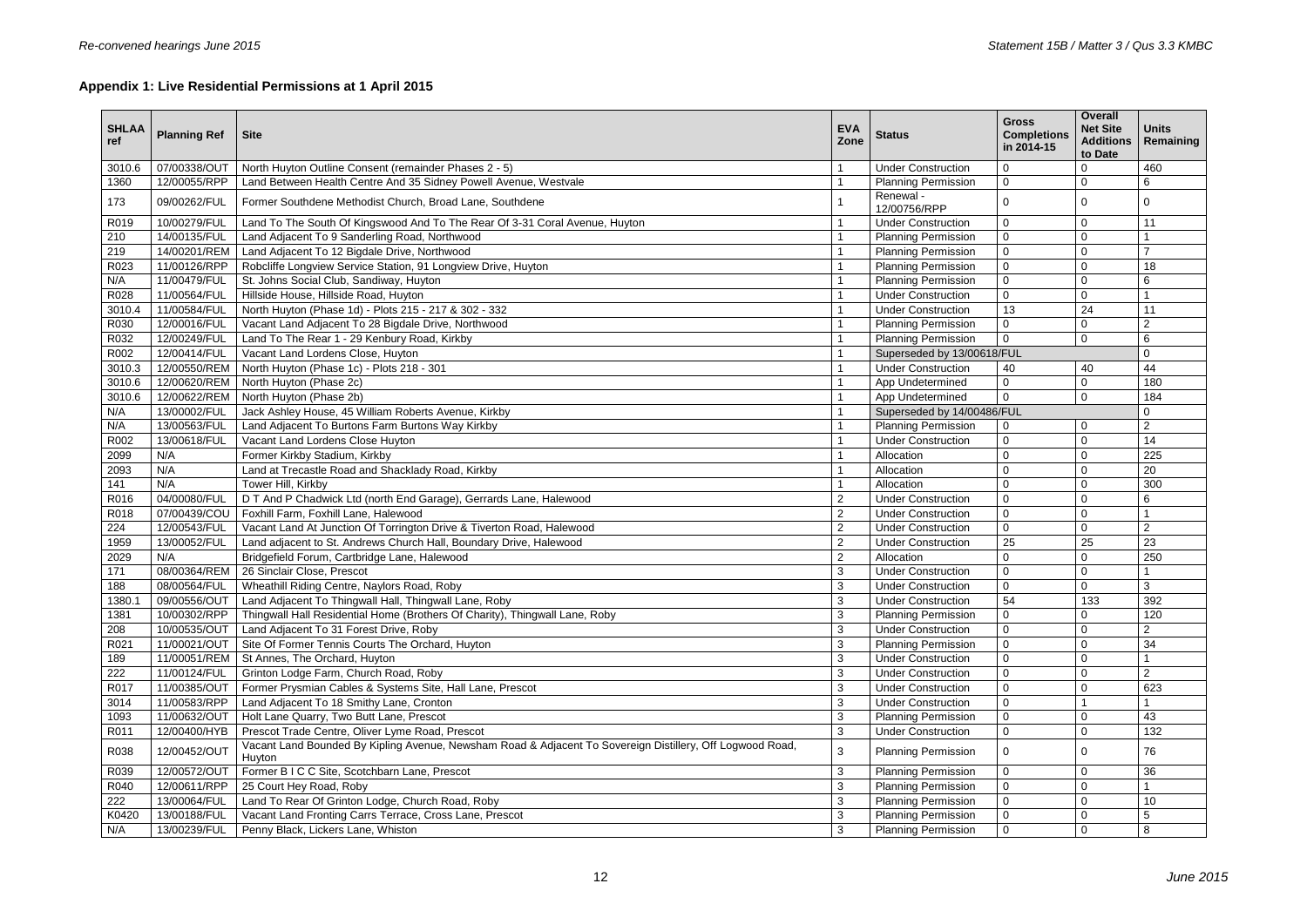| <b>SHLAA</b><br>ref | <b>Planning Ref</b> | <b>Site</b>                                                                    | <b>EVA</b><br>Zone                                                          | <b>Status</b>                                           | <b>Gross</b><br><b>Completions</b><br>in 2014-15 | <b>Overall</b><br><b>Net Site</b><br><b>Additions</b><br>to Date | <b>Units</b><br>Remaining |
|---------------------|---------------------|--------------------------------------------------------------------------------|-----------------------------------------------------------------------------|---------------------------------------------------------|--------------------------------------------------|------------------------------------------------------------------|---------------------------|
| N/A                 | 13/00370/FUL        | Small Holding, Fox's Bank Lane, Cronton, Knowsley                              | 3                                                                           | <b>Under Construction</b>                               | $\overline{0}$                                   | $-1$                                                             | $\mathbf 0$               |
| N/A                 | 13/00504/FUL        | Park Garage, The Park, Huyton                                                  | $\overline{3}$                                                              | <b>Planning Permission</b>                              | $\mathbf 0$                                      | $\mathbf 0$                                                      |                           |
| N/A                 | 13/00560/FUL        | Prescot Citizens Advice Bureau, 10 Church Street, Prescot                      | 3                                                                           | <b>Under Construction</b>                               | $\mathbf 0$                                      | $\mathbf 0$                                                      | 5                         |
| N/A                 | 13/00561/FUL        | 32 Tarbock Road Huyton                                                         | 3                                                                           | <b>Under Construction</b>                               | $\mathbf{0}$                                     | $\mathbf 0$                                                      | $\overline{2}$            |
| N/A                 | 13/00757/FUL        | 69 Church Road Roby                                                            | 3                                                                           | <b>Under Construction</b>                               | $\mathbf 0$                                      | $-1$                                                             | $\overline{2}$            |
| 1769.1              | Multiple            | Vacant Site South Of Steley Way, Prescot                                       | 3                                                                           | <b>Under Construction</b>                               | 43                                               | 348                                                              | 38                        |
| N/A                 | 14/00074/FUL        | 45 - 47 Lordens Road, Huyton                                                   | $\mathbf{1}$                                                                | <b>Under Construction</b>                               | $\mathbf 0$                                      | $-1$                                                             | $\overline{2}$            |
| N/A                 | 13/00755/FUL        | Land To The Rear 2 - 4 Retford Road, Kirkby                                    | $\mathbf{1}$                                                                | <b>Under Construction</b>                               | $\mathbf 0$                                      | $\mathbf 0$                                                      | $\overline{A}$            |
| N/A                 | 14/00127/FUL        | (Former) Knowsley Southern Primary Support Centre, Arncliffe Road, Halewood    | $\overline{2}$                                                              | <b>Under Construction</b>                               | $\mathbf 0$                                      | $\mathbf 0$                                                      | 39                        |
| N/A                 | 14/00114/FUL        | 19 Atherton Street, Prescot                                                    | $\overline{2}$                                                              | <b>Planning Permission</b>                              | $\mathbf 0$                                      | $\mathbf 0$                                                      |                           |
| N/A                 | 14/00298/FUL        | R Millican, 29-31 Eccleston Street, Prescot                                    | $\overline{2}$                                                              | <b>Under Construction</b>                               | $\mathbf 0$                                      | $-1$                                                             | $\Delta$                  |
| N/A                 | 14/00137/PDC        | 13 - 15 Atherton Street, Prescot                                               | $\overline{2}$                                                              | <b>Prior Approval Granted</b>                           | $\mathbf 0$                                      | $\overline{0}$                                                   | $\overline{2}$            |
| N/A                 | 14/00111/FUL        | Land adjacent 17 Didsbury Close, Northwood, Kirkby                             | $\mathbf{1}$                                                                | <b>Planning Permission</b>                              | $\mathbf 0$                                      | 0                                                                | 2                         |
| N/A                 | 14/00035/FUL        | St Georges Church Hall St Georges Road Huyton                                  | $\mathbf{1}$<br><b>Under Construction</b><br>$\mathbf{0}$<br>$\overline{0}$ |                                                         |                                                  | 14                                                               |                           |
| N/A                 | 14/00589/REM        | T J May And Sons (carriers Ltd) Pinnington Place Huyton                        | 3                                                                           | <b>Under Construction</b>                               | $\mathbf 0$                                      | $\mathbf 0$                                                      | 20                        |
| N/A                 | 11/00480/FUL        | St Johns Social Club Sandiway Huyton                                           | $\mathbf{1}$                                                                | <b>Planning Permission</b>                              | $\mathbf 0$                                      | $\mathbf 0$                                                      | 9                         |
| N/A                 | 14/00488/OUT        | Site Of Former Storage Tanks Blundell Road Prescot                             | 3                                                                           | <b>Planning Permission</b>                              | $\mathbf 0$                                      | $\mathbf 0$                                                      | 3                         |
| N/A                 | 14/00480/FUL        | Former St Bartholomews Day Hospital Station Road Roby                          | 3                                                                           | <b>Planning Permission</b>                              | $\mathbf 0$                                      | $\mathbf 0$                                                      | 6                         |
| 1380.1              | 14/00419/FUL        | Land Adjacent To Thingwall Hall Thingwall Lane Roby Knowsley                   | apartments                                                                  | See 09/00556/OUT - land preparation commencing on these |                                                  |                                                                  | $\mathbf 0$               |
| N/A                 | 14/00153/FUL        | Former Knowsley Community College Playing Field Larch Road Roby                | 3                                                                           | <b>Under Construction</b>                               | $\mathbf 0$                                      | $-2$                                                             | 129                       |
| N/A                 | 14/00519/FUL        | Vacant Site Of Former Montgomery Resource Centre Montgomery Road Huyton        | $\mathbf{1}$                                                                | <b>Planning Permission</b>                              | $\mathbf 0$                                      | $\mathbf 0$                                                      | 6                         |
| N/A                 | 14/00497/FUL        | Land To The Rear 1 - 25 Hope Street Prescot Knowsley                           | 3                                                                           | <b>Planning Permission</b>                              | $\mathbf 0$                                      | $\mathbf 0$                                                      | 6                         |
| N/A                 | 14/00486/FUL        | Jack Ashley House William Roberts Avenue, Kirkby                               | $\mathbf{1}$                                                                | <b>Planning Permission</b>                              | $\mathbf 0$                                      | $\mathbf{0}$                                                     | 23                        |
| N/A                 | 14/00457/FUL        | Land Adjacent To 118 Ribblers Lane Southdene Kirkby                            | $\mathbf{1}$                                                                | <b>Planning Permission</b>                              | $\mathbf{0}$                                     | $\overline{0}$                                                   | $\overline{2}$            |
| N/A                 | 13/00393/OUT        | Former Melling Mount Golf Driving Range Bank Lane Tower Hill Kirkby            | $\mathbf{1}$                                                                | <b>Planning Permission</b>                              | $\mathbf 0$                                      | $\mathbf 0$                                                      | 207                       |
| N/A                 | 14/00789/FUL        | Land And Buildings On The South Side Of Stockswell Road Tarbock Green Knowsley | $\overline{2}$                                                              | <b>Planning Permission</b>                              | $\mathbf 0$                                      | $\mathbf 0$                                                      | 4                         |
| N/A                 | 14/00462/FUL        | Land Adjacent To 47 Pottery Lane Whiston                                       | $\overline{2}$                                                              | <b>Under Construction</b>                               | $\mathbf{0}$                                     | $\overline{0}$                                                   |                           |
| N/A                 | 14/00073/S80        | 2-6A Thursby Close, Kirkby                                                     | $\mathbf{1}$                                                                | <b>Demolition Notified</b>                              | $\mathbf 0$                                      | $\mathbf 0$                                                      | -6                        |
| N/A                 | 14/00072/S80        | 11-15A Tilston Road, Kirkby                                                    | $\mathbf{1}$                                                                | <b>Demolition Notified</b>                              | $\mathbf 0$                                      | $\mathbf 0$<br>$-4$                                              |                           |
| N/A                 | 14/00071/S80        | 21-25A Corbet Close, Kirkby                                                    | $\mathbf{1}$                                                                | <b>Demolition Notified</b>                              | $\mathbf 0$<br>$\mathbf 0$                       |                                                                  | -6                        |
| N/A                 | 14/00768/FUL        | Alt Bank House Field Lane Field Lane Estate Knowsley                           | $\mathbf{1}$                                                                | <b>Planning Permission</b>                              | $\mathbf 0$                                      | 16<br>$\mathbf 0$                                                |                           |
| N/A                 | 14/00752/OUT        | Land At Welshmans Farm, 345 Cronton Road, Cronton                              | 3                                                                           | <b>Planning Permission</b>                              | $\mathbf 0$                                      | $\mathbf 0$                                                      |                           |
|                     | 14/00348/FUL        | North Huyton (Phase 3) - Plots 1 - 151                                         |                                                                             | <b>Planning Permission</b>                              | $\mathbf 0$                                      | $\mathbf 0$                                                      | 151                       |
|                     |                     |                                                                                |                                                                             | <b>Total Gross Supply</b>                               | 616                                              |                                                                  | 4037                      |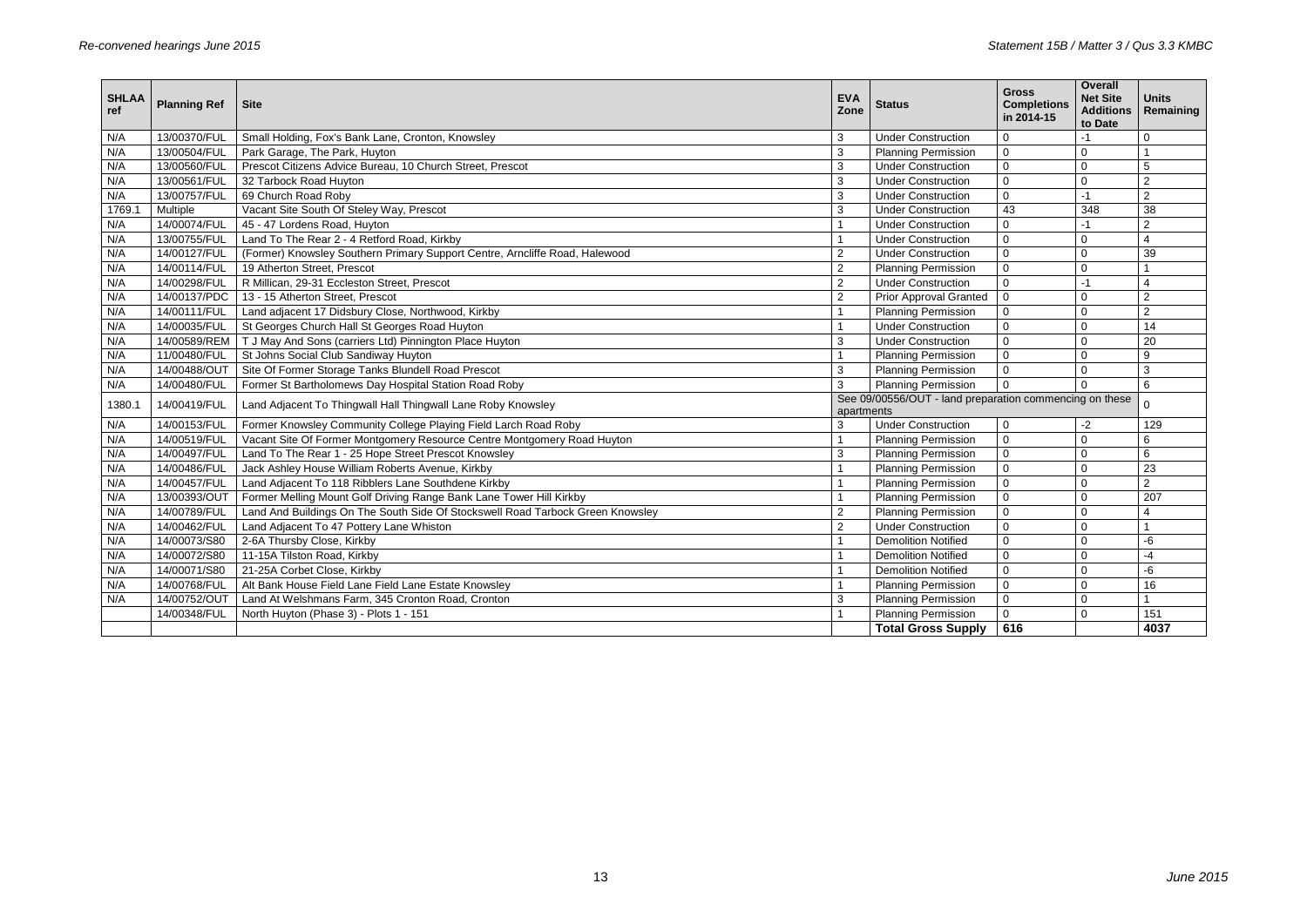# **Appendix 2: Residential Completions 2014/15**

| <b>SHLAA</b><br>ref | <b>Planning Ref</b> | <b>Site</b>                                                                    | <b>EVA</b><br>Zone | <b>Status</b>              | <b>Potential</b><br>Date of<br><b>Expiry</b> | <b>Final</b><br><b>Completion</b><br>Date | <b>Gross</b><br><b>Completions</b><br>in 2014-15 | <b>Site</b><br><b>Demolitions</b><br>and Losses<br>(inc. Pre App<br>and Previous) | <b>Losses</b><br>in.<br>$2014 -$<br>15 | <b>Overall</b><br><b>Net Site</b><br><b>Additions</b><br>to Date |
|---------------------|---------------------|--------------------------------------------------------------------------------|--------------------|----------------------------|----------------------------------------------|-------------------------------------------|--------------------------------------------------|-----------------------------------------------------------------------------------|----------------------------------------|------------------------------------------------------------------|
| 3010.1              | 06/00746/FUL        | North Huyton (Phase 1a) - Plots 1 - 98                                         |                    | Complete                   | N/A                                          | 27/03/2015                                | 8                                                | Yes                                                                               | $\mathbf 0$                            | 84                                                               |
| 3010.2              | 06/00746/FUL        | North Huyton (Phase 1b) - Plots 99 - 213                                       |                    | Complete                   | N/A                                          | 31/03/2014                                | $\mathbf 0$                                      | Yes                                                                               | $\mathbf 0$                            | 115                                                              |
| 3010.6              | 07/00338/OUT        | North Huyton Outline Consent (remainder Phases 2 - 5)                          |                    | Under<br>Construction      | N/A                                          | N/A                                       | 0                                                | Yes                                                                               | $\mathbf 0$                            | 0                                                                |
| 1360                | 12/00055/RPP        | Land Between Health Centre And 35 Sidney Powell Avenue, Westvale               |                    | Planning<br>Permission     | 18/09/2015                                   | N/A                                       | $\mathbf 0$                                      | No                                                                                | $\overline{0}$                         | $\mathbf 0$                                                      |
| 173                 | 09/00262/FUL        | Former Southdene Methodist Church, Broad Lane, Southdene                       |                    | Renewal -<br>12/00756/RPP  | 29/04/2016                                   | N/A                                       | $\mathbf 0$                                      | No                                                                                | $\mathbf 0$                            | $\mathbf 0$                                                      |
| R019                | 10/00279/FUL        | Land To The South Of Kingswood And To The Rear Of 3-31 Coral Avenue,<br>Huyton |                    | Under<br>Construction      | N/A                                          | N/A                                       | 0                                                | No                                                                                | $\mathbf 0$                            | $\mathbf 0$                                                      |
| 210                 | 14/00135/FUL        | Land Adjacent To 9 Sanderling Road, Northwood                                  |                    | Planning<br>Permission     | 25/06/2017                                   | N/A                                       | $\mathbf 0$                                      | No                                                                                | $\mathbf 0$                            | $\mathbf 0$                                                      |
| 219                 | 14/00201/REM        | Land Adjacent To 12 Bigdale Drive, Northwood                                   |                    | Planning<br>Permission     | 25/06/2016                                   | N/A                                       | $\mathbf 0$                                      | Yes                                                                               | $\mathbf 0$                            | $\overline{0}$                                                   |
| R023                | 11/00126/RPP        | Robcliffe Longview Service Station, 91 Longview Drive, Huyton                  |                    | Planning<br>Permission     | 11/10/2016                                   | N/A                                       | 0                                                | No                                                                                | $\mathbf 0$                            | $\overline{0}$                                                   |
| 1192.4              | 11/00304/FUL        | Vacant Land at St. Kevins Drive, Northwood                                     |                    | Complete                   | N/A                                          | 27/03/2015                                | 29                                               | <b>No</b>                                                                         | $\mathbf 0$                            | 52                                                               |
| N/A                 | 11/00479/FUL        | St. Johns Social Club, Sandiway, Huyton                                        |                    | Planning<br>Permission     | 02/09/2016                                   | N/A                                       | 0                                                | No                                                                                | $\mathbf 0$                            | $\mathbf 0$                                                      |
| R028                | 11/00564/FUL        | Hillside House, Hillside Road, Huyton                                          |                    | Under<br>Construction      | N/A                                          | N/A                                       | 0                                                | No                                                                                | $\mathbf 0$                            | $\overline{0}$                                                   |
| 3010.6              | 11/00582/FUL        | North Huyton (Phase 2a) - Plots 392 - 425                                      |                    | Complete                   | N/A                                          | 27/03/2015                                | 18                                               | Yes                                                                               | $\mathbf 0$                            | 34                                                               |
| 3010.4              | 11/00584/FUL        | North Huyton (Phase 1d) - Plots 215 - 217 & 302 - 332                          |                    | Under<br>Construction      | N/A                                          | N/A                                       | 13                                               | Yes                                                                               | $\mathbf 0$                            | 24                                                               |
| R030                | 12/00016/FUL        | Vacant Land Adjacent To 28 Bigdale Drive, Northwood                            |                    | Planning<br>Permission     | 02/05/2015                                   | N/A                                       | 0                                                | Yes                                                                               | $\mathbf 0$                            | $\mathbf 0$                                                      |
| 2072.1              | 12/00210/FUL        | Site Of Former Wingate Towers Alamein Road, Huyton                             |                    | Complete                   | N/A                                          | 27/03/2015                                | 122                                              | Yes                                                                               | $\mathbf 0$                            | 122                                                              |
| R032                | 12/00249/FUL        | Land To The Rear 1 - 29 Kenbury Road, Kirkby                                   |                    | Planning<br>Permission     | 27/11/2015                                   | N/A                                       | 0                                                | Yes                                                                               | $\mathbf 0$                            | 0                                                                |
| R035                | 12/00385/FUL        | Land Off Woodfarm Hey, Stockbridge Village                                     |                    | Complete                   | N/A                                          | 27/03/2015                                | 25                                               | No                                                                                | $\mathbf 0$                            | 42                                                               |
| R002                | 12/00414/FUL        | Vacant Land Lordens Close, Huyton                                              |                    | Superseded by 13/00618/FUL |                                              |                                           |                                                  |                                                                                   |                                        |                                                                  |
| R010                | 12/00495/FUL        | Kennelwood Lodge 5 - 9 Kennelwood Avenue, Northwood, Kirkby                    |                    | Complete                   | N/A                                          | 27/03/2015                                | 3                                                | No                                                                                | $\mathbf 0$                            | $\mathbf{3}$                                                     |
| 3010.3              | 12/00550/REM        | North Huyton (Phase 1c) - Plots 218 - 301                                      |                    | Under<br>Construction      | N/A                                          | N/A                                       | 40                                               | Yes                                                                               | $\mathbf 0$                            | 40                                                               |
| R011                | 12/00570/FUL        | Former Simonswood Primary School Site, Minstead Avenue, Northwood,<br>Kirkby   |                    | Complete                   | N/A                                          | 27/03/2015                                | 54                                               | No                                                                                | $\mathbf 0$                            | 66                                                               |
| 3010.6              | 12/00620/REM        | North Huyton (Phase 2c)                                                        |                    | App<br>Undetermined        | N/A                                          | N/A                                       | $\mathbf 0$                                      | Yes                                                                               | $\mathbf 0$                            | $\Omega$                                                         |
| 3010.6              | 12/00622/REM        | North Huyton (Phase 2b)                                                        |                    | App<br>Undetermined        | N/A                                          | N/A                                       | 0                                                | Yes                                                                               | $\mathbf 0$                            | $\Omega$                                                         |
| N/A                 | 13/00002/FUL        | Jack Ashley House, 45 William Roberts Avenue, Kirkby                           |                    | Superseded by 14/00486/FUL |                                              |                                           |                                                  |                                                                                   |                                        |                                                                  |
| N/A                 | 13/00055/COU        | 2 South Park Road, Kirkby Park, Kirkby                                         |                    | Complete                   | N/A                                          | 27/03/2015                                | $\pmb{0}$                                        | <b>No</b>                                                                         | $-1$                                   | $\mathbf 0$                                                      |
| N/A                 | 13/00249/FUL        | 18A & 20A Sherborne Square, Huyton                                             |                    | Complete                   | N/A                                          | 31/03/2015                                | $\overline{2}$                                   | No                                                                                | $\mathbf 0$                            | $\mathbf 0$                                                      |
| N/A                 | 13/00563/FUL        | Land Adjacent To Burtons Farm Burtons Way Kirkby                               |                    | Planning<br>Permission     | 06/12/2016                                   | N/A                                       | 0                                                | No                                                                                | $\mathbf 0$                            | 0                                                                |
| R002                | 13/00618/FUL        | Vacant Land Lordens Close Huyton                                               |                    | Under<br>Construction      | N/A                                          | N/A                                       | 0                                                | Yes                                                                               | $\mathbf 0$                            | 0                                                                |
| 2099                | N/A                 | Former Kirkby Stadium, Kirkby                                                  |                    | Allocation                 | N/A                                          | N/A                                       | $\pmb{0}$                                        | No                                                                                | $\mathbf 0$                            | $\mathbf 0$                                                      |
| 2093                | N/A                 | Land at Trecastle Road and Shacklady Road, Kirkby                              |                    | Allocation                 | N/A                                          | N/A                                       | $\pmb{0}$                                        | Yes                                                                               | $\mathbf 0$                            | $\mathbf 0$                                                      |
| 141                 | N/A                 | Tower Hill, Kirkby                                                             |                    | Allocation                 | N/A                                          | N/A                                       | $\mathsf 0$                                      | Yes                                                                               | $\mathbf 0$                            | $\mathbf 0$                                                      |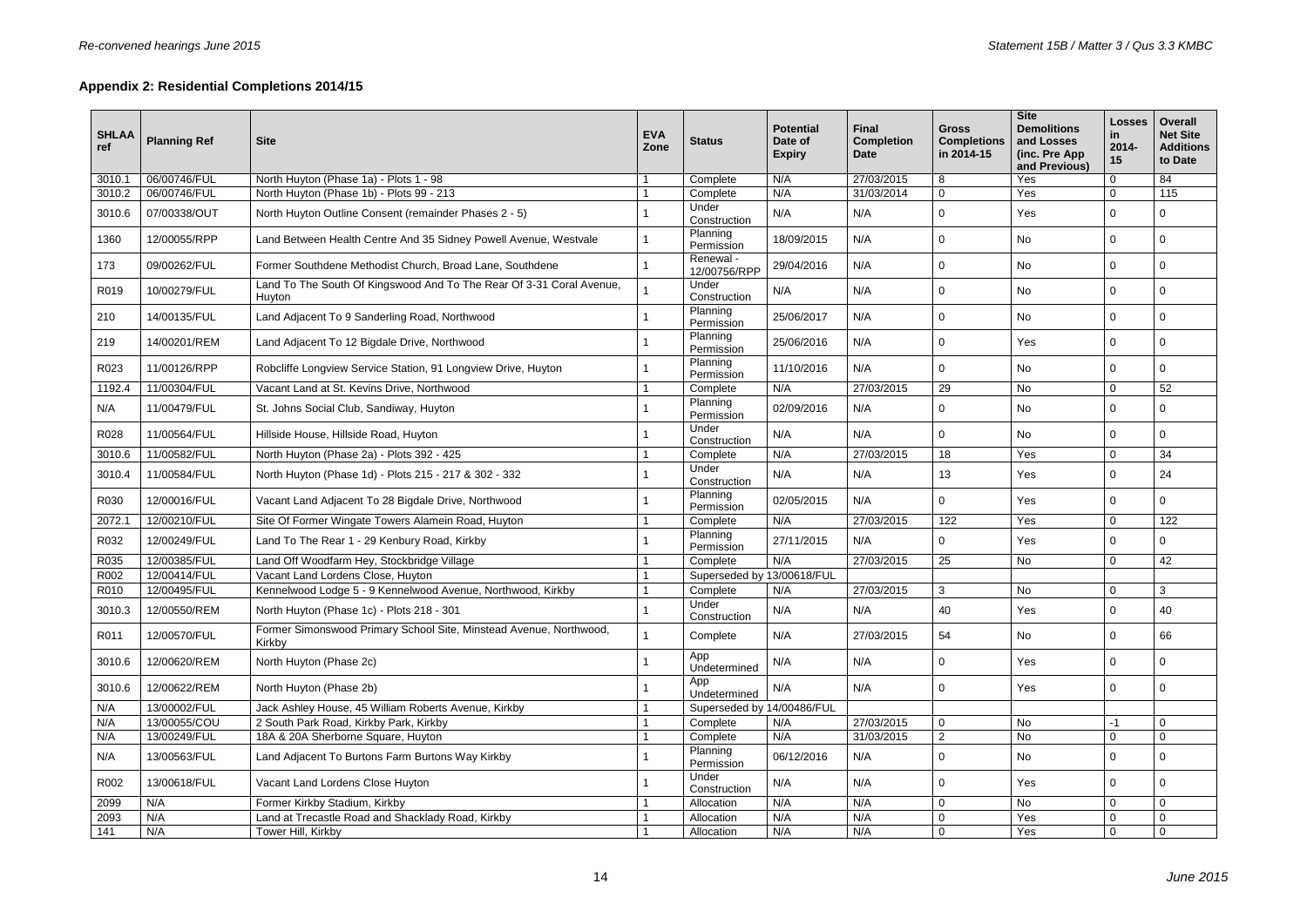| <b>SHLAA</b><br>ref | <b>Planning Ref</b> | <b>Site</b>                                                                                                         | <b>EVA</b><br>Zone | <b>Status</b>          | <b>Potential</b><br>Date of<br><b>Expiry</b> | <b>Final</b><br><b>Completion</b><br><b>Date</b> | <b>Gross</b><br><b>Completions</b><br>in 2014-15 | <b>Site</b><br><b>Demolitions</b><br>and Losses<br>(inc. Pre App<br>and Previous) | <b>Losses</b><br><u>in</u><br>$2014 -$<br>15 | <b>Overall</b><br><b>Net Site</b><br><b>Additions</b><br>to Date |
|---------------------|---------------------|---------------------------------------------------------------------------------------------------------------------|--------------------|------------------------|----------------------------------------------|--------------------------------------------------|--------------------------------------------------|-----------------------------------------------------------------------------------|----------------------------------------------|------------------------------------------------------------------|
| R016                | 04/00080/FUL        | D T And P Chadwick Ltd (north End Garage), Gerrards Lane, Halewood                                                  | $2^{\circ}$        | Under<br>Construction  | N/A                                          | N/A                                              | 0                                                | No                                                                                | $\Omega$                                     | 0                                                                |
| R018                | 07/00439/COU        | Foxhill Farm, Foxhill Lane, Halewood                                                                                | 2                  | Under<br>Construction  | N/A                                          | N/A                                              | 0                                                | No                                                                                | $\Omega$                                     | 0                                                                |
| 201                 | 10/00352/FUL        | Millbridge Farm, Netherley Road, Tarbock Green                                                                      | 2                  | Complete               | N/A                                          | 27/03/2015                                       |                                                  | No                                                                                | $\mathbf 0$                                  |                                                                  |
| 231                 | 11/00444/FUL        | Land Opposite Holy Family Catholic Primary School, Arncliffe Road,<br>Halewood                                      | $\overline{2}$     | Complete               | N/A                                          | 27/03/2015                                       | 13                                               | No                                                                                | $\Omega$                                     | 13                                                               |
| 192                 | 12/00419/REM        | Vacant Land To Rear Of 46 - 60 Barncroft Road, Halewood                                                             | $\overline{2}$     | Complete               | N/A                                          | 27/03/2015                                       | 6                                                | No                                                                                | $\overline{0}$                               | 6                                                                |
| 224                 | 12/00543/FUL        | Vacant Land At Junction Of Torrington Drive & Tiverton Road, Halewood                                               | $\overline{2}$     | Under<br>Construction  | N/A                                          | N/A                                              | 0                                                | No                                                                                | 0                                            | 0                                                                |
| 1959                | 13/00052/FUL        | Land adjacent to St. Andrews Church Hall, Boundary Drive, Halewood                                                  | $\overline{2}$     | Under<br>Construction  | N/A                                          | N/A                                              | 25                                               | No                                                                                | $\Omega$                                     | 25                                                               |
| N/A                 | 13/00177/FUL        | Land at Former Derby Arms, Church Road, Halewood                                                                    | 2                  | Complete               | N/A                                          | 27/03/2015                                       | 40                                               | No                                                                                | $\mathbf 0$                                  | 40                                                               |
| K0339               | 13/00497/FUL        | Hilton Grace Community And Youth Centre The Avenue Halewood                                                         | 2                  | Complete               | N/A                                          | 27/03/2015                                       | 21                                               | No                                                                                | $\mathbf 0$                                  | 21                                                               |
| N/A                 | 14/00003/FUL        | 5 - 7 Openfields Close Halewood                                                                                     | 2                  | Complete               | N/A                                          | 27/03/2015                                       |                                                  | No                                                                                | $\mathbf 0$                                  |                                                                  |
| 2029                | N/A                 | Bridgefield Forum, Cartbridge Lane, Halewood                                                                        | 2                  | Allocation             | N/A                                          | N/A                                              | 0                                                | No                                                                                | 0                                            | $\mathsf 0$                                                      |
| 171                 | 08/00364/REM        | 26 Sinclair Close, Prescot                                                                                          | 3                  | Under<br>Construction  | N/A                                          | N/A                                              | 0                                                | No                                                                                | $\Omega$                                     | $\mathbf 0$                                                      |
| 188                 | 08/00564/FUL        | Wheathill Riding Centre, Naylors Road, Roby                                                                         | 3                  | Under<br>Construction  | N/A                                          | N/A                                              | 0                                                | No                                                                                | $\Omega$                                     | $\mathbf 0$                                                      |
| 1093.1              | 09/00067/REM        | Former Holt Lane Transport And Roadrunners, Two Butt Lane, Prescot                                                  | 3                  | Complete               | N/A                                          | 27/03/2015                                       | 10 <sup>1</sup>                                  | No                                                                                | $\mathbf 0$                                  | 60                                                               |
| 1380.1              | 09/00556/OUT        | Land Adjacent To Thingwall Hall, Thingwall Lane, Roby                                                               | 3                  | Under<br>Construction  | N/A                                          | N/A                                              | 54                                               | No                                                                                | $\Omega$                                     | 133                                                              |
| 1381                | 10/00302/RPP        | Thingwall Hall Residential Home (Brothers Of Charity), Thingwall Lane, Roby                                         | 3                  | Planning<br>Permission | 22/09/2015                                   | N/A                                              | 0                                                | No                                                                                | 0                                            | $\mathbf 0$                                                      |
| 208                 | 10/00535/OUT        | Land Adjacent To 31 Forest Drive, Roby                                                                              | 3                  | Under<br>Construction  | N/A                                          | N/A                                              | 0                                                | No                                                                                | 0                                            | $\mathbf 0$                                                      |
| R021                | 11/00021/OUT        | Site Of Former Tennis Courts The Orchard, Huyton                                                                    | 3                  | Planning<br>Permission | 07/09/2015                                   | N/A                                              | 0                                                | No                                                                                | 0                                            | $\mathbf 0$                                                      |
| 189                 | 11/00051/REM        | St Annes, The Orchard, Huyton                                                                                       | 3                  | Under<br>Construction  | N/A                                          | N/A                                              | 0                                                | No                                                                                | 0                                            | 0                                                                |
| 222                 | 11/00124/FUL        | Grinton Lodge Farm, Church Road, Roby                                                                               | 3                  | Under<br>Construction  | N/A                                          | N/A                                              | 0                                                | No                                                                                | $\overline{0}$                               |                                                                  |
| R017                | 11/00385/OUT        | Former Prysmian Cables & Systems Site, Hall Lane, Prescot                                                           | 3                  | Under<br>Construction  | N/A                                          | N/A                                              | 0                                                | No                                                                                | $\mathbf 0$                                  | $\mathbf 0$                                                      |
| 3014                | 11/00583/RPP        | Land Adjacent To 18 Smithy Lane, Cronton                                                                            | 3                  | Under<br>Construction  | N/A                                          | N/A                                              | 0                                                | Yes                                                                               | $\mathbf{0}$                                 |                                                                  |
| 1093                | 11/00632/OUT        | Holt Lane Quarry, Two Butt Lane, Prescot                                                                            | 3                  | Planning<br>Permission | 13/03/2016                                   | N/A                                              | 0                                                | No                                                                                | 0                                            | $\Omega$                                                         |
| R033                | 12/00286/FUL        | Beech House, Park Road, Prescot                                                                                     | $\mathbf{3}$       | Complete               | N/A                                          | 27/03/2015                                       |                                                  | No                                                                                | $\overline{0}$                               | $\overline{2}$                                                   |
| R011                | 12/00400/HYB        | Prescot Trade Centre, Oliver Lyme Road, Prescot                                                                     | 3                  | Under<br>Construction  | N/A                                          | N/A                                              | 0                                                | No                                                                                | 0                                            | $\Omega$                                                         |
| N/A                 | 12/00430/FUL        | St Johns Community Centre Manor Farm Road, Huyton                                                                   | 3                  | Complete               | N/A                                          | 09/07/2014                                       | $\overline{4}$                                   | No                                                                                | $\overline{0}$                               | $\overline{4}$                                                   |
| R038                | 12/00452/OUT        | Vacant Land Bounded By Kipling Avenue, Newsham Road & Adjacent To<br>Sovereign Distillery, Off Logwood Road, Huyton | 3                  | Planning<br>Permission | 18/12/2015                                   | N/A                                              | 0                                                | No                                                                                | $\mathbf{0}$                                 | $\mathbf 0$                                                      |
| 198                 | 12/00549/FUL        | 5-12 Dryden Grove, Huyton                                                                                           | 3                  | Complete               | N/A                                          | 09/07/2014                                       | 11                                               | Yes                                                                               | $\mathbf 0$                                  | 11                                                               |
| R039                | 12/00572/OUT        | Former B I C C Site, Scotchbarn Lane, Prescot                                                                       | $\mathbf{3}$       | Planning<br>Permission | 28/01/2016                                   | N/A                                              | 0                                                | No                                                                                | 0                                            | $\mathbf 0$                                                      |
| 209                 | 12/00577/FUL        | Vacant Land Between Browning Close And Keats Green, Huyton                                                          | 3                  | Complete               | N/A                                          | 09/07/2014                                       | 11                                               | Yes                                                                               | $\mathbf 0$                                  | 11                                                               |
| 1541.1              | 12/00588/FUL        | Vacant Land Adjacent To 60 Kipling Avenue, Huyton                                                                   | 3                  | Complete               | N/A                                          | 28/05/2014                                       | 26                                               | Yes                                                                               | $\mathbf 0$                                  | 26                                                               |
| R040                | 12/00611/RPP        | 25 Court Hey Road, Roby                                                                                             | 3                  | Planning<br>Permission | 12/12/2017                                   | N/A                                              | 0                                                | Yes                                                                               | 0                                            | $\mathbf{0}$                                                     |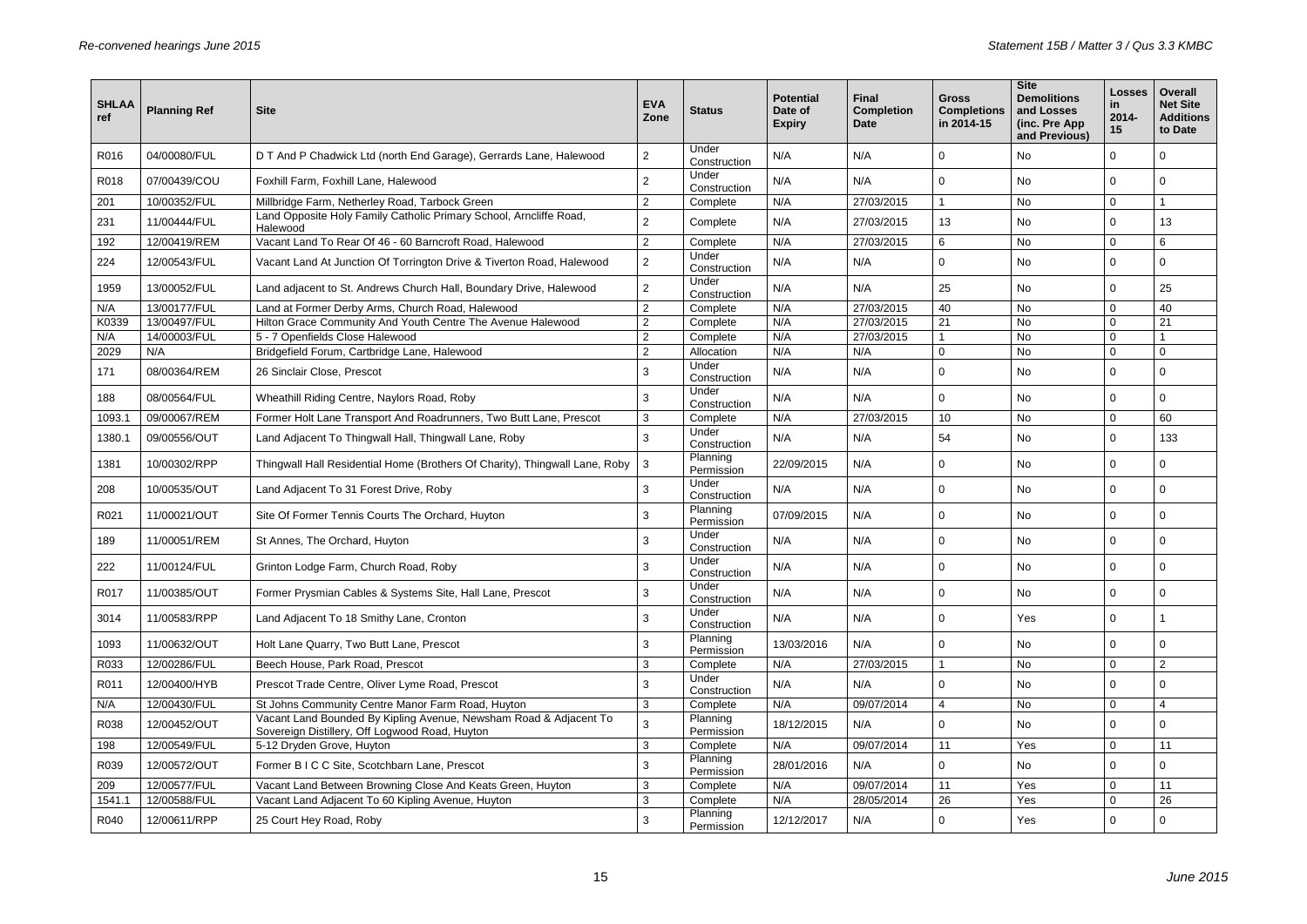| <b>SHLAA</b><br>ref | <b>Planning Ref</b> | <b>Site</b>                                                                    | <b>EVA</b><br>Zone | <b>Status</b>             | <b>Potential</b><br>Date of<br><b>Expiry</b> | Final<br><b>Completion</b><br>Date | <b>Gross</b><br><b>Completions</b><br>in 2014-15 | <b>Site</b><br><b>Demolitions</b><br>and Losses<br>(inc. Pre App<br>and Previous) | <b>Losses</b><br><u>in</u><br>$2014 -$<br>15 | <b>Overall</b><br><b>Net Site</b><br><b>Additions</b><br>to Date |
|---------------------|---------------------|--------------------------------------------------------------------------------|--------------------|---------------------------|----------------------------------------------|------------------------------------|--------------------------------------------------|-----------------------------------------------------------------------------------|----------------------------------------------|------------------------------------------------------------------|
| R013                | 12/00648/FUL        | Site Of Former St Gabriels Lodge, Hillcrest Avenue, Huyton                     | $\mathbf{3}$       | Complete                  | N/A                                          | 27/03/2015                         | 15                                               | Yes                                                                               | $\mathbf 0$                                  | 15                                                               |
| R042                | 13/00023/FUL        | Land To The Rear Of No's 2-14 Frederick Lunt Avenue, Knowsley Village          | 3                  | Complete                  | N/A                                          | 30/01/2015                         | 3                                                | No                                                                                | $\mathbf{0}$                                 | 3                                                                |
| 222                 | 13/00064/FUL        | Land To Rear Of Grinton Lodge, Church Road, Roby                               | 3                  | Planning<br>Permission    | 29/05/2016                                   | N/A                                | 0                                                | No                                                                                | $\mathbf 0$                                  | 0                                                                |
| N/A                 | 13/00067/FUL        | Gatekeepers Lodge, Knowsley Lane, Huyton                                       | 3                  | Complete                  | N/A                                          | 27/03/2015                         |                                                  | <b>No</b>                                                                         | $\mathbf 0$                                  |                                                                  |
| K0420               | 13/00188/FUL        | Vacant Land Fronting Carrs Terrace, Cross Lane, Prescot                        | 3                  | Planning<br>Permission    | 09/07/2016                                   | N/A                                | $\mathbf 0$                                      | No                                                                                | $\mathbf 0$                                  | $\Omega$                                                         |
| N/A                 | 13/00239/FUL        | Penny Black, Lickers Lane, Whiston                                             | 3                  | Planning<br>Permission    | 11/12/2016                                   | N/A                                | $\Omega$                                         | Yes                                                                               | $\mathbf 0$                                  | $\Omega$                                                         |
| N/A                 | 13/00370/FUL        | Small Holding, Fox's Bank Lane, Cronton, Knowsley                              | 3                  | Under<br>Construction     | N/A                                          | N/A                                | $\Omega$                                         | No                                                                                | -1                                           | $-1$                                                             |
| N/A                 | 13/00392/FUL        | Laburnum Dairy, Hall Lane, Huyton                                              | 3                  | Complete                  | N/A                                          | 11/03/2015                         | 3                                                | No                                                                                | $\mathbf 0$                                  | 3                                                                |
| N/A                 | 13/00423/FUL        | Prescot Library 1 High Street Prescot                                          | 3                  | Complete                  | N/A                                          | 27/03/2015                         |                                                  | <b>No</b>                                                                         | $\mathbf 0$                                  |                                                                  |
| N/A                 | 13/00504/FUL        | Park Garage, The Park, Huyton                                                  | 3                  | Planning<br>Permission    | 29/10/2016                                   | N/A                                | $\mathbf 0$                                      | No                                                                                | 0                                            | 0                                                                |
| N/A                 | 13/00560/FUL        | Prescot Citizens Advice Bureau, 10 Church Street, Prescot                      | 3                  | Under<br>Construction     | N/A                                          | N/A                                | $\mathbf 0$                                      | No                                                                                | $\mathbf 0$                                  | $\Omega$                                                         |
| N/A                 | 13/00561/FUL        | 32 Tarbock Road Huyton                                                         | 3                  | Under<br>Construction     | N/A                                          | N/A                                | 0                                                | No                                                                                | $\mathbf 0$                                  | $\Omega$                                                         |
| N/A                 | 13/00757/FUL        | 69 Church Road Roby                                                            | 3                  | Under<br>Construction     | N/A                                          | N/A                                | 0                                                | No                                                                                | -1                                           | $-1$                                                             |
| N/A                 | 14/00083/FUL        | 3 Knowsley Park Lane, Prescot                                                  | 3                  | Complete                  | N/A                                          | 27/03/2015                         |                                                  | Yes                                                                               | $\mathbf 0$                                  |                                                                  |
| 1769.1              | <b>Multiple</b>     | Vacant Site South Of Steley Way, Prescot                                       | 3                  | Under<br>Construction     | N/A                                          | N/A                                | 43                                               | No                                                                                | $\mathbf 0$                                  | 348                                                              |
| N/A                 | 14/00074/FUL        | 45 - 47 Lordens Road, Huyton                                                   |                    | Under<br>Construction     | N/A                                          | N/A                                | 0                                                | Yes                                                                               | -1                                           | -1                                                               |
| N/A                 | 13/00755/FUL        | Land To The Rear 2 - 4 Retford Road, Kirkby                                    |                    | Under<br>Construction     | N/A                                          | N/A                                | $\Omega$                                         | No                                                                                | $\mathbf 0$                                  | $\Omega$                                                         |
| N/A                 | 14/00039/S80        | 826 Longmoor Lane, Field Lane Estate, Fazakerley                               |                    | Complete                  | N/A                                          | 09/06/2014                         | $\pmb{0}$                                        | Yes                                                                               | $-1$                                         | $-1$                                                             |
| N/A                 | 13/00280/DEMCON     | Quarry Farm, Ainsworth Lane, Knowsley Business Park                            | 3                  | Complete                  | N/A                                          | 03/04/2014                         | $\pmb{0}$                                        | Yes                                                                               | $-1$                                         | -1                                                               |
| N/A                 | 14/00127/FUL        | (Former) Knowsley Southern Primary Support Centre, Arncliffe Road,<br>Halewood | $\overline{2}$     | Under<br>Construction     | N/A                                          | N/A                                | $\Omega$                                         | No                                                                                | $\mathbf 0$                                  | $\Omega$                                                         |
| N/A                 | 14/00114/FUL        | 19 Atherton Street, Prescot                                                    | $\overline{2}$     | Planning<br>Permission    | 19/05/2017                                   | N/A                                | $\mathbf 0$                                      | No                                                                                | $\mathbf 0$                                  | 0                                                                |
| N/A                 | 14/00298/FUL        | R Millican, 29-31 Eccleston Street, Prescot                                    | $\overline{2}$     | Under<br>Construction     | N/A                                          | N/A                                | 0                                                | No                                                                                | $-1$                                         | $-1$                                                             |
| N/A                 | 14/00137/PDC        | 13 - 15 Atherton Street, Prescot                                               | $\overline{2}$     | Prior Approval<br>Granted | N/A                                          | N/A                                | 0                                                | No                                                                                | $\mathbf 0$                                  | $\mathbf 0$                                                      |
| N/A                 | 14/00111/FUL        | Land adjacent 17 Didsbury Close, Northwood, Kirkby                             |                    | Planning<br>Permission    | 26/06/2017                                   | N/A                                | $\Omega$                                         | No                                                                                | $\overline{0}$                               | 0                                                                |
| N/A                 | 14/00341/FUL        | 17 Atherton Street, Prescot                                                    | $\overline{2}$     | Complete                  | N/A                                          | 27/03/2015                         | $\sqrt{2}$                                       | No                                                                                | $-1$                                         |                                                                  |
| N/A                 | 14/00461/CLD        | 20 Westfield Walk Westvale Kirkby                                              |                    | Complete                  | N/A                                          | 27/03/2015                         | $\mathbf 0$                                      | No                                                                                | $\mathbf 0$                                  |                                                                  |
| N/A                 | 14/00354/CLD        | Star Supermarket 5 Warrington Road Prescot                                     | $\overline{2}$     | Complete                  | N/A                                          | 27/03/2015                         |                                                  | No                                                                                | $\overline{0}$                               |                                                                  |
| N/A                 | 14/00035/FUL        | St Georges Church Hall St Georges Road Huyton                                  |                    | Under<br>Construction     | N/A                                          | N/A                                | $\mathbf 0$                                      | No                                                                                | 0                                            | 0                                                                |
| N/A                 | 14/00589/REM        | T J May And Sons (carriers Ltd) Pinnington Place Huyton                        | 3                  | Under<br>Construction     | N/A                                          | N/A                                | $\mathbf 0$                                      | No                                                                                | $\mathbf 0$                                  | 0                                                                |
| N/A                 | 11/00480/FUL        | St Johns Social Club Sandiway Huyton                                           |                    | Planning<br>Permission    | 07/08/2017                                   | N/A                                | 0                                                | No                                                                                | $\overline{0}$                               | $\Omega$                                                         |
| N/A                 | 14/00529/PDC        | Care And Respite Support Services 31 Warrington Road Prescot                   | $\overline{2}$     | <b>PDC</b>                | N/A                                          | 27/03/2015                         |                                                  | No                                                                                | $\mathbf 0$                                  |                                                                  |
| N/A                 | 14/00509/COU        | 5A Page Moss Parade Roby                                                       | $\mathbf{3}$       | Complete                  | N/A                                          | 27/03/2015                         | $\pmb{0}$                                        | Yes                                                                               | $-1$                                         | -1                                                               |
| N/A                 | 14/00488/OUT        | Site Of Former Storage Tanks Blundell Road Prescot                             | $\mathbf{3}$       | Planning                  | 12/09/2017                                   | N/A                                | $\mathbf 0$                                      | No                                                                                | $\mathbf 0$                                  | $\mathbf 0$                                                      |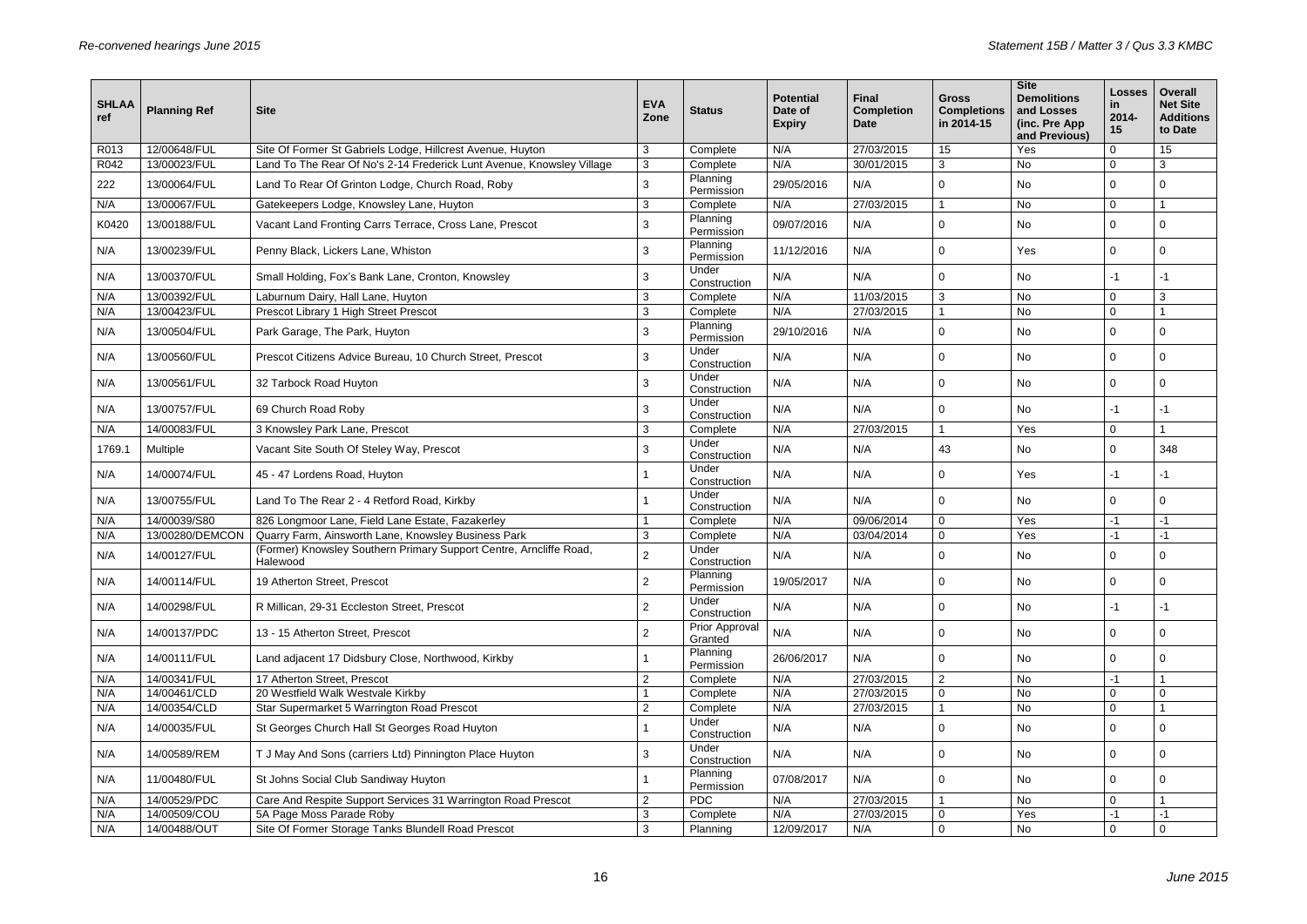| Permission<br>Planning<br>N/A<br>N/A<br>14/00480/FUL<br>Former St Bartholomews Day Hospital Station Road Roby<br>3<br>02/09/2017<br>No<br>0<br>$\mathbf 0$<br>0<br>Permission<br>See 09/00556/OUT - land preparation commencing on<br>14/00419/FUL<br>Land Adjacent To Thingwall Hall Thingwall Lane Roby Knowsley<br>1380.1<br>these apartments<br><b>LDC</b> Granted<br>N/A<br>6<br>$\mathbf 0$<br>N/A<br>14/00320/CLU<br>Dale Farm, Greensbridge Lane, Tarbock Green<br>02/09/2014<br>No<br>6<br>$\overline{2}$<br>Under<br>3<br>N/A<br>N/A<br>$-2$<br>N/A<br>14/00153/FUL<br>Former Knowsley Community College Playing Field Larch Road Roby<br>0<br>$-2$<br>Yes<br>Construction<br>Vacant Site Of Former Montgomery Resource Centre Montgomery Road<br>Planning<br>13/10/2017<br>N/A<br>N/A<br>14/00519/FUL<br>No<br>$\mathbf 0$<br>$\mathbf 0$<br>$\mathbf 0$<br>Huyton<br>Permission<br>Planning<br>Land To The Rear 1 - 25 Hope Street Prescot Knowsley<br>N/A<br>N/A<br>14/00497/FUL<br>$\mathbf{3}$<br>17/10/2017<br>No<br>$\mathbf 0$<br>$\mathbf 0$<br>$\mathbf 0$<br>Permission<br>Planning<br>Jack Ashley House William Roberts Avenue, Kirkby<br>N/A<br>N/A<br>14/00486/FUL<br>20/10/2017<br>$\mathbf 0$<br>No<br>$\mathbf 0$<br>$\mathbf 0$<br>Permission<br>Planning<br>N/A<br>N/A<br>14/00457/FUL<br>Land Adjacent To 118 Ribblers Lane Southdene Kirkby<br>27/10/2017<br>$\mathbf 0$<br>No<br>$\mathbf 0$<br>$\mathbf 0$<br>Permission<br>Planning<br>Former Melling Mount Golf Driving Range Bank Lane Tower Hill Kirkby<br>N/A<br>N/A<br>13/00393/OUT<br>13/10/2017<br>No<br>$\mathbf 0$<br>0<br>0<br>Permission<br>Land And Buildings On The South Side Of Stockswell Road Tarbock Green<br>Planning<br>$\overline{2}$<br>N/A<br>26/01/2018<br>N/A<br>14/00789/FUL<br>Yes<br>0<br>$\mathbf 0$<br>0<br>Knowsley<br>Permission<br>Under<br>$2^{\circ}$<br>N/A<br>N/A<br>14/00462/FUL<br>Land Adjacent To 47 Pottery Lane Whiston<br>N/A<br>No<br>0<br>$\mathbf 0$<br>0<br>Construction<br>Demolition<br>N/A<br>2-6A Thursby Close, Kirkby<br>N/A<br>N/A<br>14/00073/S80<br>Yes<br>$\mathbf 0$<br>$\mathbf 0$<br>0<br>Notified<br>Demolition<br>11-15A Tilston Road, Kirkby<br>N/A<br>N/A<br>N/A<br>14/00072/S80<br>Yes<br>$\mathbf 0$<br>0<br>$\mathbf 0$<br>Notified<br>Demolition<br>N/A<br>N/A<br>N/A<br>14/00071/S80<br>21-25A Corbet Close, Kirkby<br>0<br>Yes<br>$\overline{0}$<br>$\mathbf 0$<br>Notified<br>N/A<br>$\mathbf 0$<br>14/00044/S80<br>Houses South of Cherryfield Drive, Kirkby<br>27/03/2015<br>Yes<br>$-72$<br>$-72$<br>N/A<br>Complete<br>Planning<br>20/02/2018<br>N/A<br>14/00768/FUL<br>Alt Bank House Field Lane Field Lane Estate Knowsley<br>N/A<br>0<br>No<br>0<br>0<br>Permission<br>Planning<br>N/A<br>14/00752/OUT<br>Land At Welshmans Farm, 345 Cronton Road, Cronton<br>3<br>02/03/2018<br>N/A<br>No<br>0<br>0<br>0<br>Permission<br>14/00710/FUL<br>N/A<br>N/A<br>Yes<br>$\overline{0}$<br>N/A<br>2 Peatwood Avenue Southdene Kirkby<br>Complete<br>Planning<br>North Huyton (Phase 3) - Plots 1 - 151<br>14/00348/FUL<br>20/03/2018<br>N/A<br>Yes<br>0<br>0<br>$\overline{0}$<br>Permission<br><b>Total</b><br>Completions / 616<br>$-83$<br><b>Losses</b><br>353<br>Huyton<br>$-5$<br>113<br>$\mathbf 0$<br>Halewood<br>87<br>$-74$<br><b>Kirkby</b><br><b>PWCKV</b><br>63<br>-4 | <b>SHLAA</b><br>ref | <b>Planning Ref</b> | <b>Site</b> | <b>EVA</b><br>Zone | <b>Status</b> | <b>Potential</b><br>Date of<br><b>Expiry</b> | <b>Final</b><br><b>Completion</b><br><b>Date</b> | <b>Gross</b><br><b>Completions</b><br>in 2014-15 | <b>Site</b><br><b>Demolitions</b><br>and Losses<br>(inc. Pre App<br>and Previous) | <b>Losses</b><br><u>in</u><br>2014-<br>$15\,$ | Overall<br><b>Net Site</b><br><b>Additions</b><br>to Date |
|---------------------------------------------------------------------------------------------------------------------------------------------------------------------------------------------------------------------------------------------------------------------------------------------------------------------------------------------------------------------------------------------------------------------------------------------------------------------------------------------------------------------------------------------------------------------------------------------------------------------------------------------------------------------------------------------------------------------------------------------------------------------------------------------------------------------------------------------------------------------------------------------------------------------------------------------------------------------------------------------------------------------------------------------------------------------------------------------------------------------------------------------------------------------------------------------------------------------------------------------------------------------------------------------------------------------------------------------------------------------------------------------------------------------------------------------------------------------------------------------------------------------------------------------------------------------------------------------------------------------------------------------------------------------------------------------------------------------------------------------------------------------------------------------------------------------------------------------------------------------------------------------------------------------------------------------------------------------------------------------------------------------------------------------------------------------------------------------------------------------------------------------------------------------------------------------------------------------------------------------------------------------------------------------------------------------------------------------------------------------------------------------------------------------------------------------------------------------------------------------------------------------------------------------------------------------------------------------------------------------------------------------------------------------------------------------------------------------------------------------------------------------------------------------------------------------------------------------------------------------------------------------------------------------------------------------------------------------------------------------------------------------------------------------------------------------------------------------------------------------------------------------------------------------------------------------------------------------------------------------------------------------------------------------------------------------------------------------|---------------------|---------------------|-------------|--------------------|---------------|----------------------------------------------|--------------------------------------------------|--------------------------------------------------|-----------------------------------------------------------------------------------|-----------------------------------------------|-----------------------------------------------------------|
|                                                                                                                                                                                                                                                                                                                                                                                                                                                                                                                                                                                                                                                                                                                                                                                                                                                                                                                                                                                                                                                                                                                                                                                                                                                                                                                                                                                                                                                                                                                                                                                                                                                                                                                                                                                                                                                                                                                                                                                                                                                                                                                                                                                                                                                                                                                                                                                                                                                                                                                                                                                                                                                                                                                                                                                                                                                                                                                                                                                                                                                                                                                                                                                                                                                                                                                                             |                     |                     |             |                    |               |                                              |                                                  |                                                  |                                                                                   |                                               |                                                           |
|                                                                                                                                                                                                                                                                                                                                                                                                                                                                                                                                                                                                                                                                                                                                                                                                                                                                                                                                                                                                                                                                                                                                                                                                                                                                                                                                                                                                                                                                                                                                                                                                                                                                                                                                                                                                                                                                                                                                                                                                                                                                                                                                                                                                                                                                                                                                                                                                                                                                                                                                                                                                                                                                                                                                                                                                                                                                                                                                                                                                                                                                                                                                                                                                                                                                                                                                             |                     |                     |             |                    |               |                                              |                                                  |                                                  |                                                                                   |                                               |                                                           |
|                                                                                                                                                                                                                                                                                                                                                                                                                                                                                                                                                                                                                                                                                                                                                                                                                                                                                                                                                                                                                                                                                                                                                                                                                                                                                                                                                                                                                                                                                                                                                                                                                                                                                                                                                                                                                                                                                                                                                                                                                                                                                                                                                                                                                                                                                                                                                                                                                                                                                                                                                                                                                                                                                                                                                                                                                                                                                                                                                                                                                                                                                                                                                                                                                                                                                                                                             |                     |                     |             |                    |               |                                              |                                                  |                                                  |                                                                                   |                                               |                                                           |
|                                                                                                                                                                                                                                                                                                                                                                                                                                                                                                                                                                                                                                                                                                                                                                                                                                                                                                                                                                                                                                                                                                                                                                                                                                                                                                                                                                                                                                                                                                                                                                                                                                                                                                                                                                                                                                                                                                                                                                                                                                                                                                                                                                                                                                                                                                                                                                                                                                                                                                                                                                                                                                                                                                                                                                                                                                                                                                                                                                                                                                                                                                                                                                                                                                                                                                                                             |                     |                     |             |                    |               |                                              |                                                  |                                                  |                                                                                   |                                               |                                                           |
|                                                                                                                                                                                                                                                                                                                                                                                                                                                                                                                                                                                                                                                                                                                                                                                                                                                                                                                                                                                                                                                                                                                                                                                                                                                                                                                                                                                                                                                                                                                                                                                                                                                                                                                                                                                                                                                                                                                                                                                                                                                                                                                                                                                                                                                                                                                                                                                                                                                                                                                                                                                                                                                                                                                                                                                                                                                                                                                                                                                                                                                                                                                                                                                                                                                                                                                                             |                     |                     |             |                    |               |                                              |                                                  |                                                  |                                                                                   |                                               |                                                           |
|                                                                                                                                                                                                                                                                                                                                                                                                                                                                                                                                                                                                                                                                                                                                                                                                                                                                                                                                                                                                                                                                                                                                                                                                                                                                                                                                                                                                                                                                                                                                                                                                                                                                                                                                                                                                                                                                                                                                                                                                                                                                                                                                                                                                                                                                                                                                                                                                                                                                                                                                                                                                                                                                                                                                                                                                                                                                                                                                                                                                                                                                                                                                                                                                                                                                                                                                             |                     |                     |             |                    |               |                                              |                                                  |                                                  |                                                                                   |                                               |                                                           |
|                                                                                                                                                                                                                                                                                                                                                                                                                                                                                                                                                                                                                                                                                                                                                                                                                                                                                                                                                                                                                                                                                                                                                                                                                                                                                                                                                                                                                                                                                                                                                                                                                                                                                                                                                                                                                                                                                                                                                                                                                                                                                                                                                                                                                                                                                                                                                                                                                                                                                                                                                                                                                                                                                                                                                                                                                                                                                                                                                                                                                                                                                                                                                                                                                                                                                                                                             |                     |                     |             |                    |               |                                              |                                                  |                                                  |                                                                                   |                                               |                                                           |
|                                                                                                                                                                                                                                                                                                                                                                                                                                                                                                                                                                                                                                                                                                                                                                                                                                                                                                                                                                                                                                                                                                                                                                                                                                                                                                                                                                                                                                                                                                                                                                                                                                                                                                                                                                                                                                                                                                                                                                                                                                                                                                                                                                                                                                                                                                                                                                                                                                                                                                                                                                                                                                                                                                                                                                                                                                                                                                                                                                                                                                                                                                                                                                                                                                                                                                                                             |                     |                     |             |                    |               |                                              |                                                  |                                                  |                                                                                   |                                               |                                                           |
|                                                                                                                                                                                                                                                                                                                                                                                                                                                                                                                                                                                                                                                                                                                                                                                                                                                                                                                                                                                                                                                                                                                                                                                                                                                                                                                                                                                                                                                                                                                                                                                                                                                                                                                                                                                                                                                                                                                                                                                                                                                                                                                                                                                                                                                                                                                                                                                                                                                                                                                                                                                                                                                                                                                                                                                                                                                                                                                                                                                                                                                                                                                                                                                                                                                                                                                                             |                     |                     |             |                    |               |                                              |                                                  |                                                  |                                                                                   |                                               |                                                           |
|                                                                                                                                                                                                                                                                                                                                                                                                                                                                                                                                                                                                                                                                                                                                                                                                                                                                                                                                                                                                                                                                                                                                                                                                                                                                                                                                                                                                                                                                                                                                                                                                                                                                                                                                                                                                                                                                                                                                                                                                                                                                                                                                                                                                                                                                                                                                                                                                                                                                                                                                                                                                                                                                                                                                                                                                                                                                                                                                                                                                                                                                                                                                                                                                                                                                                                                                             |                     |                     |             |                    |               |                                              |                                                  |                                                  |                                                                                   |                                               |                                                           |
|                                                                                                                                                                                                                                                                                                                                                                                                                                                                                                                                                                                                                                                                                                                                                                                                                                                                                                                                                                                                                                                                                                                                                                                                                                                                                                                                                                                                                                                                                                                                                                                                                                                                                                                                                                                                                                                                                                                                                                                                                                                                                                                                                                                                                                                                                                                                                                                                                                                                                                                                                                                                                                                                                                                                                                                                                                                                                                                                                                                                                                                                                                                                                                                                                                                                                                                                             |                     |                     |             |                    |               |                                              |                                                  |                                                  |                                                                                   |                                               |                                                           |
|                                                                                                                                                                                                                                                                                                                                                                                                                                                                                                                                                                                                                                                                                                                                                                                                                                                                                                                                                                                                                                                                                                                                                                                                                                                                                                                                                                                                                                                                                                                                                                                                                                                                                                                                                                                                                                                                                                                                                                                                                                                                                                                                                                                                                                                                                                                                                                                                                                                                                                                                                                                                                                                                                                                                                                                                                                                                                                                                                                                                                                                                                                                                                                                                                                                                                                                                             |                     |                     |             |                    |               |                                              |                                                  |                                                  |                                                                                   |                                               |                                                           |
|                                                                                                                                                                                                                                                                                                                                                                                                                                                                                                                                                                                                                                                                                                                                                                                                                                                                                                                                                                                                                                                                                                                                                                                                                                                                                                                                                                                                                                                                                                                                                                                                                                                                                                                                                                                                                                                                                                                                                                                                                                                                                                                                                                                                                                                                                                                                                                                                                                                                                                                                                                                                                                                                                                                                                                                                                                                                                                                                                                                                                                                                                                                                                                                                                                                                                                                                             |                     |                     |             |                    |               |                                              |                                                  |                                                  |                                                                                   |                                               |                                                           |
|                                                                                                                                                                                                                                                                                                                                                                                                                                                                                                                                                                                                                                                                                                                                                                                                                                                                                                                                                                                                                                                                                                                                                                                                                                                                                                                                                                                                                                                                                                                                                                                                                                                                                                                                                                                                                                                                                                                                                                                                                                                                                                                                                                                                                                                                                                                                                                                                                                                                                                                                                                                                                                                                                                                                                                                                                                                                                                                                                                                                                                                                                                                                                                                                                                                                                                                                             |                     |                     |             |                    |               |                                              |                                                  |                                                  |                                                                                   |                                               |                                                           |
|                                                                                                                                                                                                                                                                                                                                                                                                                                                                                                                                                                                                                                                                                                                                                                                                                                                                                                                                                                                                                                                                                                                                                                                                                                                                                                                                                                                                                                                                                                                                                                                                                                                                                                                                                                                                                                                                                                                                                                                                                                                                                                                                                                                                                                                                                                                                                                                                                                                                                                                                                                                                                                                                                                                                                                                                                                                                                                                                                                                                                                                                                                                                                                                                                                                                                                                                             |                     |                     |             |                    |               |                                              |                                                  |                                                  |                                                                                   |                                               |                                                           |
|                                                                                                                                                                                                                                                                                                                                                                                                                                                                                                                                                                                                                                                                                                                                                                                                                                                                                                                                                                                                                                                                                                                                                                                                                                                                                                                                                                                                                                                                                                                                                                                                                                                                                                                                                                                                                                                                                                                                                                                                                                                                                                                                                                                                                                                                                                                                                                                                                                                                                                                                                                                                                                                                                                                                                                                                                                                                                                                                                                                                                                                                                                                                                                                                                                                                                                                                             |                     |                     |             |                    |               |                                              |                                                  |                                                  |                                                                                   |                                               |                                                           |
|                                                                                                                                                                                                                                                                                                                                                                                                                                                                                                                                                                                                                                                                                                                                                                                                                                                                                                                                                                                                                                                                                                                                                                                                                                                                                                                                                                                                                                                                                                                                                                                                                                                                                                                                                                                                                                                                                                                                                                                                                                                                                                                                                                                                                                                                                                                                                                                                                                                                                                                                                                                                                                                                                                                                                                                                                                                                                                                                                                                                                                                                                                                                                                                                                                                                                                                                             |                     |                     |             |                    |               |                                              |                                                  |                                                  |                                                                                   |                                               |                                                           |
|                                                                                                                                                                                                                                                                                                                                                                                                                                                                                                                                                                                                                                                                                                                                                                                                                                                                                                                                                                                                                                                                                                                                                                                                                                                                                                                                                                                                                                                                                                                                                                                                                                                                                                                                                                                                                                                                                                                                                                                                                                                                                                                                                                                                                                                                                                                                                                                                                                                                                                                                                                                                                                                                                                                                                                                                                                                                                                                                                                                                                                                                                                                                                                                                                                                                                                                                             |                     |                     |             |                    |               |                                              |                                                  |                                                  |                                                                                   |                                               |                                                           |
|                                                                                                                                                                                                                                                                                                                                                                                                                                                                                                                                                                                                                                                                                                                                                                                                                                                                                                                                                                                                                                                                                                                                                                                                                                                                                                                                                                                                                                                                                                                                                                                                                                                                                                                                                                                                                                                                                                                                                                                                                                                                                                                                                                                                                                                                                                                                                                                                                                                                                                                                                                                                                                                                                                                                                                                                                                                                                                                                                                                                                                                                                                                                                                                                                                                                                                                                             |                     |                     |             |                    |               |                                              |                                                  |                                                  |                                                                                   |                                               |                                                           |
|                                                                                                                                                                                                                                                                                                                                                                                                                                                                                                                                                                                                                                                                                                                                                                                                                                                                                                                                                                                                                                                                                                                                                                                                                                                                                                                                                                                                                                                                                                                                                                                                                                                                                                                                                                                                                                                                                                                                                                                                                                                                                                                                                                                                                                                                                                                                                                                                                                                                                                                                                                                                                                                                                                                                                                                                                                                                                                                                                                                                                                                                                                                                                                                                                                                                                                                                             |                     |                     |             |                    |               |                                              |                                                  |                                                  |                                                                                   |                                               |                                                           |
|                                                                                                                                                                                                                                                                                                                                                                                                                                                                                                                                                                                                                                                                                                                                                                                                                                                                                                                                                                                                                                                                                                                                                                                                                                                                                                                                                                                                                                                                                                                                                                                                                                                                                                                                                                                                                                                                                                                                                                                                                                                                                                                                                                                                                                                                                                                                                                                                                                                                                                                                                                                                                                                                                                                                                                                                                                                                                                                                                                                                                                                                                                                                                                                                                                                                                                                                             |                     |                     |             |                    |               |                                              |                                                  |                                                  |                                                                                   |                                               |                                                           |
|                                                                                                                                                                                                                                                                                                                                                                                                                                                                                                                                                                                                                                                                                                                                                                                                                                                                                                                                                                                                                                                                                                                                                                                                                                                                                                                                                                                                                                                                                                                                                                                                                                                                                                                                                                                                                                                                                                                                                                                                                                                                                                                                                                                                                                                                                                                                                                                                                                                                                                                                                                                                                                                                                                                                                                                                                                                                                                                                                                                                                                                                                                                                                                                                                                                                                                                                             |                     |                     |             |                    |               |                                              |                                                  |                                                  |                                                                                   |                                               |                                                           |
|                                                                                                                                                                                                                                                                                                                                                                                                                                                                                                                                                                                                                                                                                                                                                                                                                                                                                                                                                                                                                                                                                                                                                                                                                                                                                                                                                                                                                                                                                                                                                                                                                                                                                                                                                                                                                                                                                                                                                                                                                                                                                                                                                                                                                                                                                                                                                                                                                                                                                                                                                                                                                                                                                                                                                                                                                                                                                                                                                                                                                                                                                                                                                                                                                                                                                                                                             |                     |                     |             |                    |               |                                              |                                                  |                                                  |                                                                                   |                                               |                                                           |
|                                                                                                                                                                                                                                                                                                                                                                                                                                                                                                                                                                                                                                                                                                                                                                                                                                                                                                                                                                                                                                                                                                                                                                                                                                                                                                                                                                                                                                                                                                                                                                                                                                                                                                                                                                                                                                                                                                                                                                                                                                                                                                                                                                                                                                                                                                                                                                                                                                                                                                                                                                                                                                                                                                                                                                                                                                                                                                                                                                                                                                                                                                                                                                                                                                                                                                                                             |                     |                     |             |                    |               |                                              |                                                  |                                                  |                                                                                   |                                               |                                                           |
|                                                                                                                                                                                                                                                                                                                                                                                                                                                                                                                                                                                                                                                                                                                                                                                                                                                                                                                                                                                                                                                                                                                                                                                                                                                                                                                                                                                                                                                                                                                                                                                                                                                                                                                                                                                                                                                                                                                                                                                                                                                                                                                                                                                                                                                                                                                                                                                                                                                                                                                                                                                                                                                                                                                                                                                                                                                                                                                                                                                                                                                                                                                                                                                                                                                                                                                                             |                     |                     |             |                    |               |                                              |                                                  |                                                  |                                                                                   |                                               |                                                           |
|                                                                                                                                                                                                                                                                                                                                                                                                                                                                                                                                                                                                                                                                                                                                                                                                                                                                                                                                                                                                                                                                                                                                                                                                                                                                                                                                                                                                                                                                                                                                                                                                                                                                                                                                                                                                                                                                                                                                                                                                                                                                                                                                                                                                                                                                                                                                                                                                                                                                                                                                                                                                                                                                                                                                                                                                                                                                                                                                                                                                                                                                                                                                                                                                                                                                                                                                             |                     |                     |             |                    |               |                                              |                                                  |                                                  |                                                                                   |                                               |                                                           |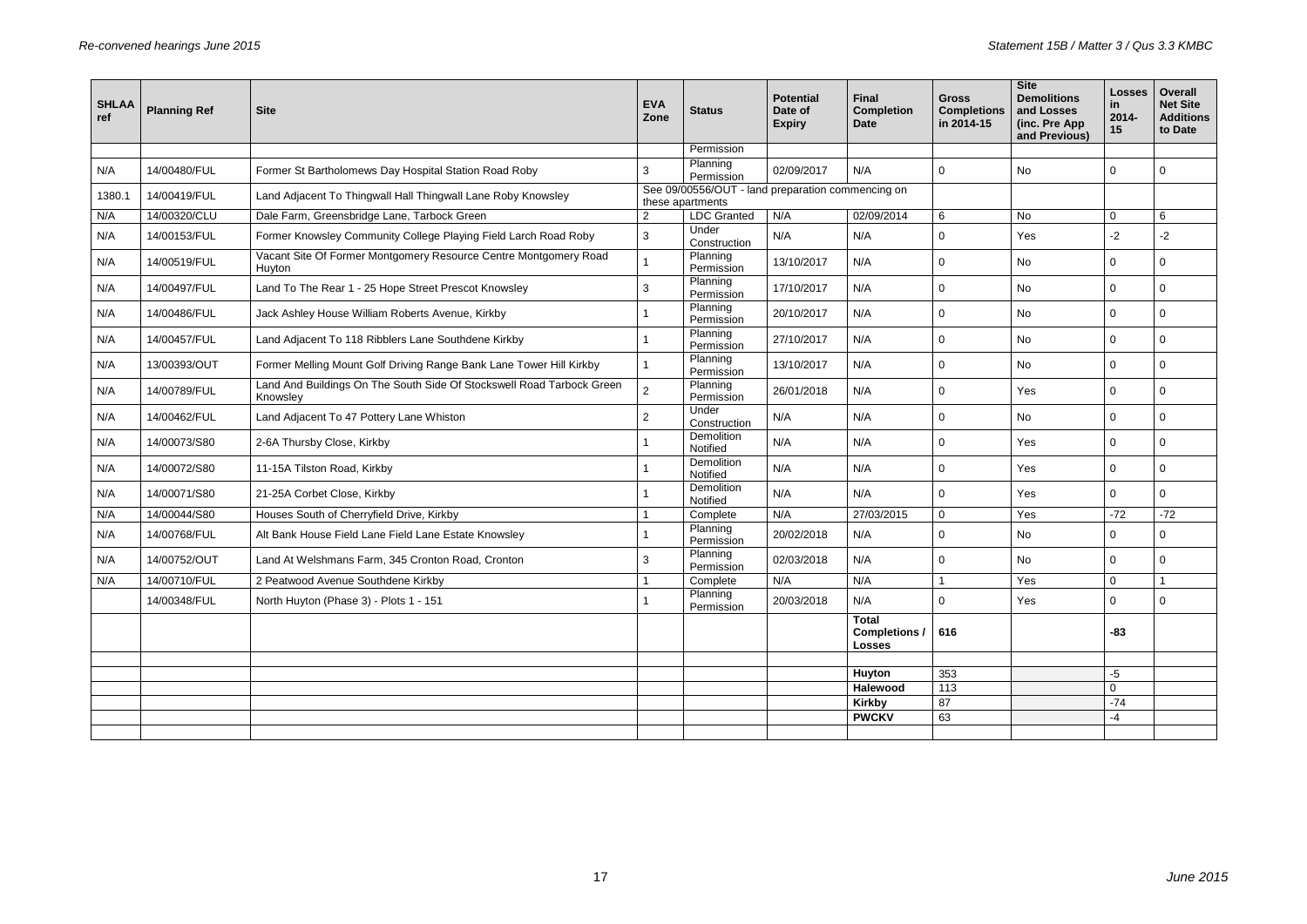# **Appendix 3: Residential Densities (Completed Schemes 2013/14)**

| <b>SHLAA</b><br>ref | <b>Planning Ref</b> | <b>Site</b>                                                                                                         | <b>Gross</b><br><b>Completions</b><br>on Site | <b>Site Area</b><br>(hectares) | <b>Density</b> | <b>Density / Abnormals</b> |
|---------------------|---------------------|---------------------------------------------------------------------------------------------------------------------|-----------------------------------------------|--------------------------------|----------------|----------------------------|
| N/A                 | 04/00514/COU        | Meadows, Pex Hill, Cronton                                                                                          |                                               | 0.013                          | 77             | 77                         |
| N/A                 | 05/00165/FUL        | Land To Rear Of 12-18 Longview Road, Prescot                                                                        |                                               | 0.029                          | 34             | 34                         |
| 3010.5              | 06/00746/FUL        | North Huyton (Phase 1e) - Plots 333 - 391                                                                           | 59                                            | 11.715                         | 5              | 5                          |
| N/A                 | 07/00176/COU        | The Chapel, Ox Lane, Tarbock Green                                                                                  | $\overline{0}$                                | 0.104                          | 10             | 10                         |
| 190                 | 08/00402/FUL        | Land Adjacent To 2 Shop Road, Knowsley Village                                                                      | 1                                             | 0.053                          | 19             | 19                         |
| 132                 | 08/00654/FUL        | 12 & 14 Aspinall Street, Prescot                                                                                    | $\overline{2}$                                | 0.03                           | 67             | 67                         |
| 2284                | 09/00038/FUL        | 52-58 Shaw Lane, Prescot                                                                                            | $\overline{4}$                                | 0.069                          | 58             | 58                         |
| 138                 | 09/00116/FUL        | Land To Rear Of 10 Roby Road, Roby                                                                                  |                                               | 0.129                          | 8              | 8                          |
| 228                 | 09/00301/COU        | High Carrs Lodge, Roby Road, Roby                                                                                   | $\overline{0}$                                | 0.051                          | 58             | 58                         |
| 194                 | 09/00411/COU        | Fernwood Hall, The Orchard, Huyton                                                                                  |                                               | 0.012                          | 83             | 83                         |
| 179                 | 09/00537/FUL        | 2 - 6A Coton Way, Westvale                                                                                          | $\overline{2}$                                | 0.036                          | 56             | 56                         |
| 180                 | 09/00538/FUL        | 2 - 6A Halstead Walk, Westvale                                                                                      | $\overline{2}$                                | 0.037                          | 54             | 54                         |
| 181                 | 09/00544/FUL        | 23 - 25A Jarrett Road, Westvale                                                                                     | $\overline{2}$                                | 0.053                          | 38             | 38                         |
| 197                 | 09/00570/FUL        | 97 Hall Lane, Cronton                                                                                               |                                               | 0.059                          | 17             | 17                         |
| N/A                 | 09/00618/FUL        | Land Bounded By Clorain Road, Burwell Close & Quarryside<br>Drive And Adjacent To No.66 Quarryside Drive, Northwood | 25                                            | 0.596                          | 42             | 42                         |
| N/A                 | 10/00103/FUL        | 9 - 11A Kenbury Close, Northwood                                                                                    | $\overline{2}$                                | 0.038                          | 53             | 53                         |
| N/A                 | 10/00179/FUL        | Land To North Of Kingswood And To Rear Of 2 - 24 Crownway,<br>Huyton                                                | 3                                             | 0.083                          | 36             | 36                         |
| 137                 | 10/00233/FUL        | 1-7B Taunton Road, 2-16B And 9-27B Tiverton Close, 27-29B<br>The Crescent And 53-55B Wood Lane, Huyton              | 49                                            | 1.219                          | 40             | 40                         |
| 202                 | 10/00399/COU        | 14 Station Road, Prescot                                                                                            | $\overline{2}$                                | 0.011                          | 90             | 90                         |
| 226                 | 10/00511/FUL        | 81 Warrington Road, Prescot                                                                                         | 5                                             | 0.069                          | 72             | 72                         |
| 215                 | 10/00563/COU        | 15 Westhead Close (Former 'Kirkby Care' Care Home),<br>Northwood                                                    | 6                                             | 0.04                           | 75             | 75                         |
| 1192.5              | 10/00639/FUL        | Land Adjacent 42 St Kevins Drive, Northwood                                                                         | 19                                            | 0.689                          | 13             | 13                         |
| 217                 | 11/00031/FUL        | Vacant Land West Of 10 Coronation Drive, Prescot                                                                    | 3                                             | 0.069                          | 43             | 43                         |
| 218                 | 11/00046/FUL        | 31 Pottery Lane, Whiston                                                                                            | 3                                             | 0.094                          | 32             | 32                         |
| 220                 | 11/00072/FUL        | 2 Pilch Lane East, Roby                                                                                             | $\mathbf 0$                                   | 0.063                          | 16             | 16                         |
| 2072                | 11/00073/FUL        | Land Between 38 And 52 Alamein Road, Huyton                                                                         | 9                                             | 0.231                          | 39             | 39                         |
| 135                 | 11/00076/FUL        | Land Adjacent To 50 The Orchard, Huyton                                                                             |                                               | 0.043                          | 23             | 23                         |
| 218                 | 11/00391/OUT        | 31 Pottery Lane, Whiston                                                                                            |                                               | 0.094                          | 43             | 43                         |
| 230                 | 11/00411/FUL        | Oliver Lyme House, Lavender Crescent, Prescot                                                                       | 10                                            | 0.294                          | 34             | 34                         |
| N/A                 | 11/00516/FUL        | Land Adjacent 50 Brook Hey Drive, Northwood                                                                         | 5                                             | 0.149                          | 34             | 34                         |
|                     |                     | Land Bounded By Britonside Avenue, Shaldon Road, Garth                                                              | 6                                             |                                |                |                            |
| 232                 | 11/00517/FUL        | Road And Garth Walk, Southdene                                                                                      |                                               | 0.201                          | 30             | 30                         |
| 1480                | 11/00519/FUL        | Land Adjacent To 1 - 4 Tarves Walk, Northwood                                                                       | 6                                             | 0.197                          | 30             | 30                         |
| 233                 | 11/00535/FUL        | Vacant Land Adjacent To 2-12 Bracknell Avenue, Southdene                                                            | 6                                             | 0.122                          | 49             | 49                         |
| N/A                 | 11/00548/COU        | Flukers Brook Farm, Flukers Brook Lane, Knowsley                                                                    |                                               | 0.247                          | $\overline{4}$ | $\overline{4}$             |
| N/A                 | 12/00003/FUL        | Land Between 4 - 6 Knowl Hey Road Halewood                                                                          | $\overline{2}$                                | 0.049                          | 41             | 41                         |
| N/A                 | 12/00007/FUL        | Land Between 85 - 87 Markfield Crescent, Halewood                                                                   | $\overline{2}$                                | 0.049                          | 41             | 41                         |
| N/A                 | 12/00009/FUL        | Land Between 81 - 83 Stanford Crescent, Halewood                                                                    | $\overline{2}$                                | 0.046                          | 43             | 43                         |
| N/A                 | 12/00021/FUL        | Land Between 11 And 27 Lancing Close, Halewood                                                                      | 4                                             | 0.099                          | 40             | 40                         |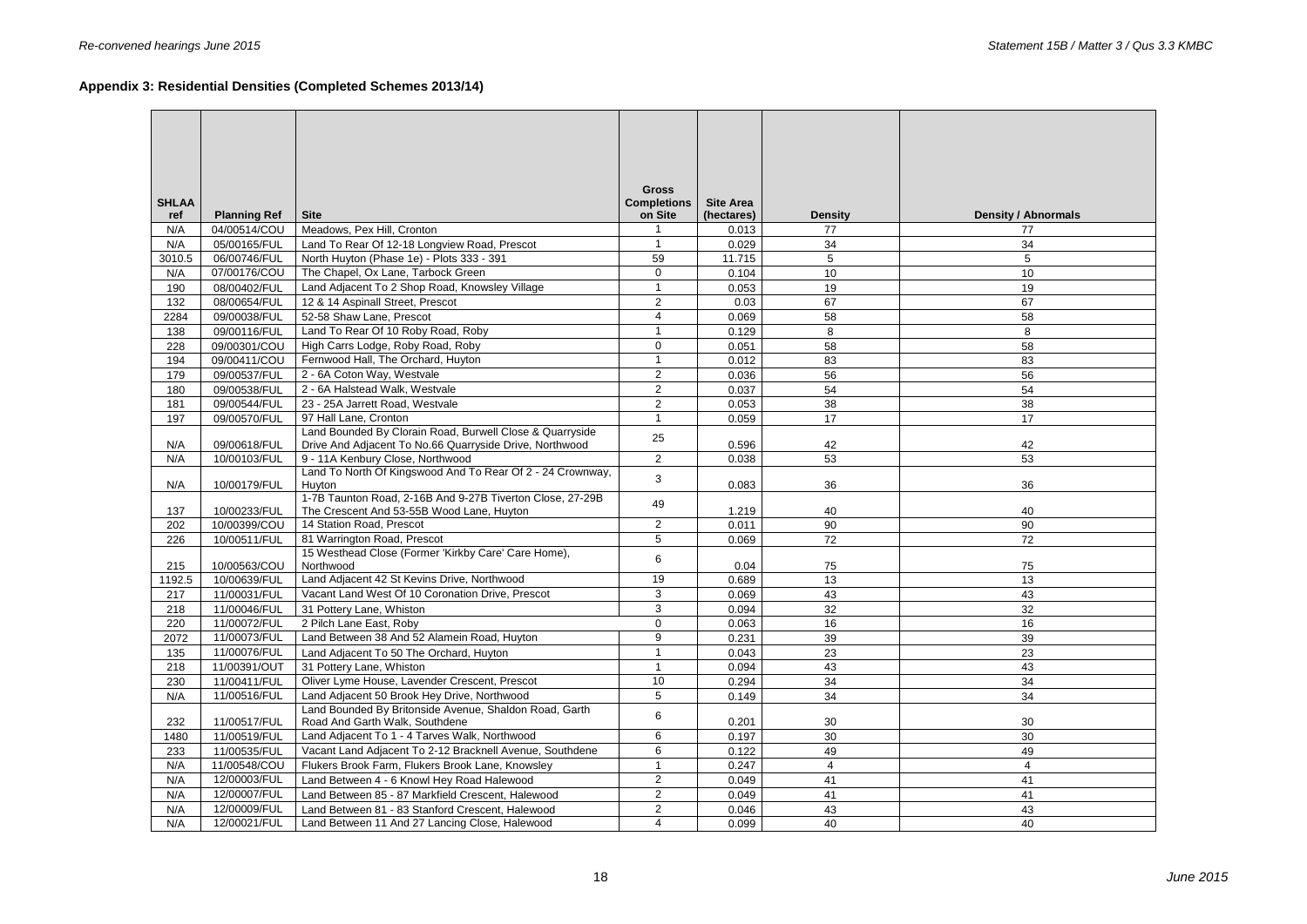| <b>SHLAA</b> |                              | <b>Site</b>                                                                     | <b>Gross</b><br><b>Completions</b><br>on Site | <b>Site Area</b>    |                                       |                                                          |
|--------------|------------------------------|---------------------------------------------------------------------------------|-----------------------------------------------|---------------------|---------------------------------------|----------------------------------------------------------|
| ref<br>214   | <b>Planning Ref</b>          |                                                                                 |                                               | (hectares)<br>0.042 | <b>Density</b>                        | <b>Density / Abnormals</b>                               |
| 234          | 12/00043/FUL<br>12/00044/FUL | Land Adjacent To 15 The Roundabout, Cronton<br>23 Smithy Lane, Cronton          |                                               | 0.046               | 24<br>22                              | 24<br>22                                                 |
|              |                              |                                                                                 | $\overline{\mathbf{1}}$                       |                     |                                       |                                                          |
| 235          | 12/00060/FUL                 | 75 St Marys Road, Huyton<br>Land Between 55-81 Penmann Crescent, Halewood       | 19                                            | 0.108               | 9                                     | 9                                                        |
| N/A          | 12/00128/FUL                 | Former Garage Site Between 60 And 62 Penmann Crescent,                          |                                               | 0.631               | 30                                    | 30                                                       |
| N/A          | 12/00129/FUL                 | Halewood                                                                        | $\overline{2}$                                | 0.051               | 39                                    | 39                                                       |
| 1275         | 12/00155/FUL                 | Vacant Bounded By Kenbury Road, Kenbury Close & Foscote<br>Road, Northwood      | 5                                             | 0.123               | 41                                    | 41                                                       |
| 1298.2       | 12/00178/FUL                 | Land Opposite 1-13 Station Road Station Road, Prescot                           | 10                                            | 0.193               | 52                                    | 52                                                       |
| 195          | 12/00302/FUL                 | Vacant Land Between 16 Bridge View Drive & 1 Nathan Grove,<br><b>Tower Hill</b> | 3                                             | 0.097               | 31                                    | 31                                                       |
| N/A          | 12/00331/FUL                 | Land To The Side Of 21 Bridge View Drive, Tower Hill                            | $\overline{2}$                                | 0.07                | 29                                    | 29                                                       |
| N/A          | 12/00425/FUL                 | 58 St Marys Road, Huyton                                                        |                                               | 0.113               | 9                                     | 9                                                        |
| N/A          | 12/00446/COU                 | 63-65 Church Road, Roby                                                         | 3                                             | 0.254               | 12                                    | 12                                                       |
| N/A          | 12/00512/CLU                 | Small Holding, Fox's Bank Lane, Cronton                                         |                                               | 0.584               | $\overline{2}$                        | $\overline{2}$                                           |
| N/A          | 12/00552/COU                 | 8 Derby Street, Prescot                                                         |                                               | 0.016               | 63                                    | 63                                                       |
| N/A          | 12/00760/FUL                 | Halewood Labour Club, Hillingden Avenue, Halewood                               | 10                                            | 0.34                | 29                                    | 29                                                       |
| N/A          | 13/00381/FUL                 | 10 Gort Road Huyton                                                             | $\overline{2}$                                | 0.026               | 77                                    | 77                                                       |
| N/A          | 14/00034/FUL                 | Macmillan Surgery, 10 Dulas Road, Southdene, Kirkby                             | $\overline{2}$                                | 0.041               | 49                                    | 49                                                       |
| 1791         | Multiple                     | Former Marconi Land, Roby Road, Roby                                            | 63                                            | 2.09                | 30                                    | 30                                                       |
| N/A          | 03/00142/FUL                 | 26 Kemble Street, Prescot                                                       | 4                                             | 0.019               | 210                                   | conversion (retail unit to flats) - excluded             |
| N/A          | 10/00173/FUL                 | Holly Vale, James Holt Avenue, Westvale                                         | 34                                            | 0.268               | 127                                   | conversion (sheltered housing into flats) -<br>excluded  |
| 223          | 11/00246/FUL                 | 9 - 11 Atherton Street, Prescot                                                 | $\overline{4}$                                | 0.032               | 125                                   | conversion (subdivision of 2 flats into 4) -<br>excluded |
| N/A          | 13/00409/PDC                 | 98 Liverpool Road, Huyton                                                       | $\overline{2}$                                | 0.013               | 153                                   | conversion (office to 2 flats) - excluded                |
|              |                              |                                                                                 |                                               |                     | <b>Average Density (all</b><br>sites) | <b>Average Density (excluding abnormals)</b>             |
|              |                              |                                                                                 |                                               |                     | 45.93                                 | 38.09                                                    |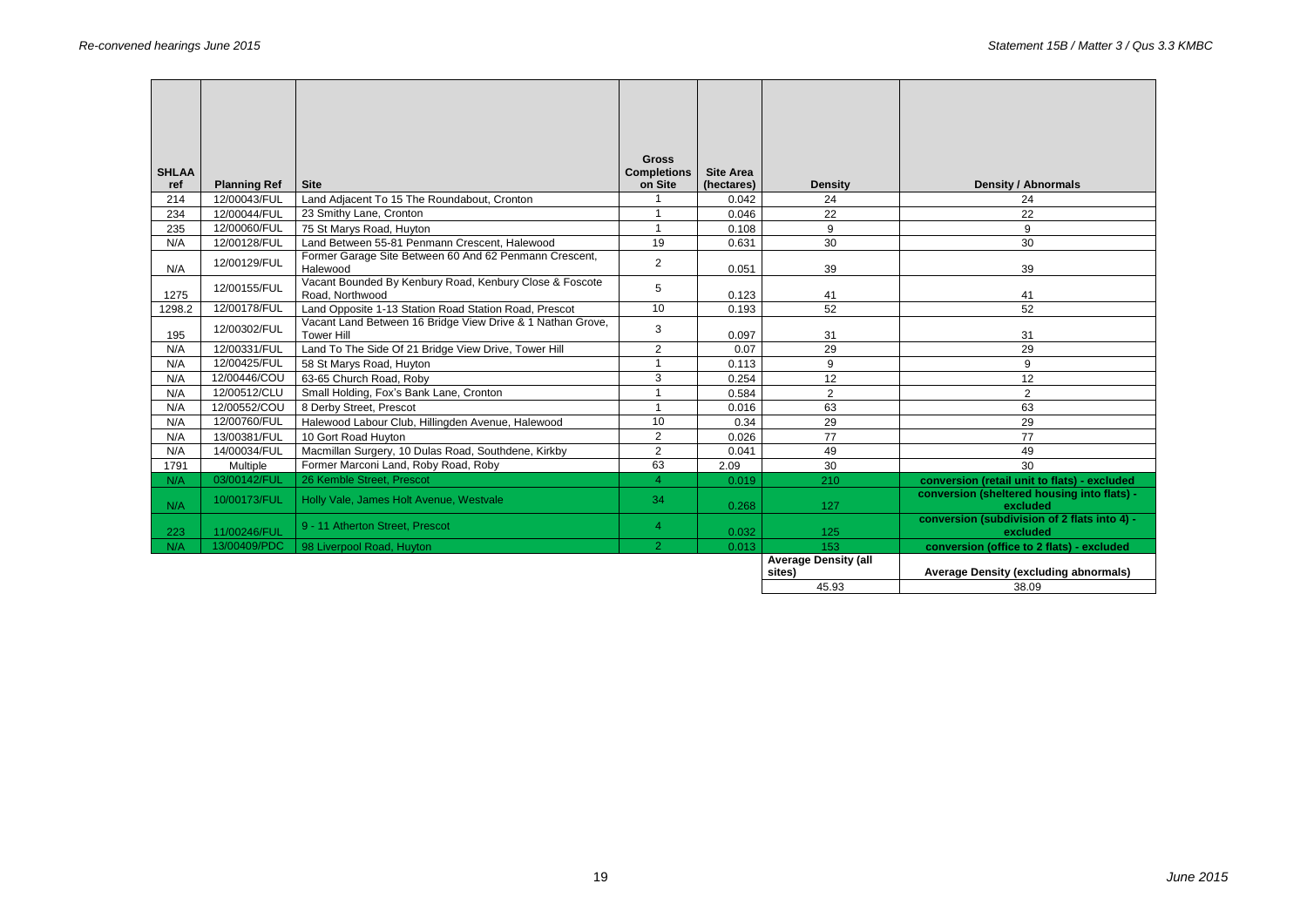# **Appendix 4: Residential Densities (Completed Schemes 2014/15)**

| <b>Gross</b><br><b>SHLAA</b><br><b>Completions</b><br><b>Site Area</b><br>ref<br><b>Planning Ref</b><br><b>Site</b><br>on Site<br>(hectares)<br><b>Density / Abnormals</b><br><b>Density</b><br>09/00067/REM<br>Former Holt Lane Transport And Roadrunners, Two Butt Lane, Prescot<br>1093.1<br>60<br>34<br>34<br>1.741<br>10/00352/FUL<br>Millbridge Farm, Netherley Road, Tarbock Green<br>0.05<br>20<br>20<br>201<br>$\mathbf{1}$<br>11/00582/FUL<br>3010.6<br>34<br>42<br>42<br>North Huyton (Phase 2a) - Plots 392 - 425<br>0.805<br>R033<br>12/00286/FUL<br>Beech House, Park Road, Prescot<br>$\overline{2}$<br>16<br>16<br>0.128<br>12/00385/FUL<br>39<br>39<br>R035<br>Land Off Woodfarm Hey, Stockbridge Village<br>42<br>1.064<br>34<br>6<br>34<br>192<br>12/00419/REM<br>Vacant Land To Rear Of 46 - 60 Barncroft Road, Halewood<br>0.177<br>12/00495/FUL<br>3<br>35<br>35<br>R010<br>Kennelwood Lodge 5 - 9 Kennelwood Avenue, Northwood, Kirkby<br>0.086<br>12/00549/FUL<br>26<br>26<br>11<br>198<br>5-12 Dryden Grove, Huyton<br>0.418<br>Former Simonswood Primary School Site, Minstead Avenue, Northwood,<br>12/00570/FUL<br>R011<br>38<br>38<br>Kirkby<br>66<br>1.742<br>12/00577/FUL<br>39<br>39<br>209<br>Vacant Land Between Browning Close And Keats Green, Huyton<br>11<br>0.279<br>34<br>34<br>1541.1<br>12/00588/FUL<br>Vacant Land Adjacent To 60 Kipling Avenue, Huyton<br>26<br>0.772<br>15<br>41<br>41<br>R013<br>12/00648/FUL<br>Site Of Former St Gabriels Lodge, Hillcrest Avenue, Huyton<br>0.362<br>13/00023/FUL<br>3<br>20<br>20<br>R042<br>Land To The Rear Of No's 2-14 Frederick Lunt Avenue, Knowsley Village<br>0.149<br>6<br>$\overline{1}$<br>6<br>N/A<br>0.177<br>13/00067/FUL<br>Gatekeepers Lodge, Knowsley Lane, Huyton<br>$\overline{2}$<br>6<br>6<br>N/A<br>13/00249/FUL<br>18A & 20A Sherborne Square, Huyton<br>0.348<br>N/A<br>3<br>0.07<br>43<br>13/00392/FUL<br>Laburnum Dairy, Hall Lane, Huyton<br>43<br>N/A<br>6<br>6<br>13/00423/FUL<br>Prescot Library 1 High Street Prescot<br>$\mathbf{1}$<br>0.18<br>15<br>N/A<br>14/00003/FUL<br>5 - 7 Openfields Close Halewood<br>0.065<br>15<br>$\overline{1}$<br>N/A<br>14/00529/PDC<br>Care And Respite Support Services 31 Warrington Road Prescot<br>$\mathbf{1}$<br>0.025<br>40<br>40<br>N/A<br>21<br>21<br>14/00710/FUL<br>2 Peatwood Avenue Southdene Kirkby<br>$\overline{1}$<br>0.048<br>N/A<br>12<br>12<br>$\overline{1}$<br>0.087<br>14/00083/FUL<br>3 Knowsley Park Lane, Prescot<br>N/A<br>$6\phantom{1}$<br>44<br>44<br>0.135<br>14/00320/CLU<br>Dale Farm, Greensbridge Lane, Tarbock Green<br>11/00304/FUL<br>52<br>33<br>33<br>Vacant Land at St. Kevins Drive, Northwood<br>1.57<br>1192.4<br>32 |       |              |                                                             |    |      |    |  |
|----------------------------------------------------------------------------------------------------------------------------------------------------------------------------------------------------------------------------------------------------------------------------------------------------------------------------------------------------------------------------------------------------------------------------------------------------------------------------------------------------------------------------------------------------------------------------------------------------------------------------------------------------------------------------------------------------------------------------------------------------------------------------------------------------------------------------------------------------------------------------------------------------------------------------------------------------------------------------------------------------------------------------------------------------------------------------------------------------------------------------------------------------------------------------------------------------------------------------------------------------------------------------------------------------------------------------------------------------------------------------------------------------------------------------------------------------------------------------------------------------------------------------------------------------------------------------------------------------------------------------------------------------------------------------------------------------------------------------------------------------------------------------------------------------------------------------------------------------------------------------------------------------------------------------------------------------------------------------------------------------------------------------------------------------------------------------------------------------------------------------------------------------------------------------------------------------------------------------------------------------------------------------------------------------------------------------------------------------------------------------------------------------------------------------------------------------------------------------------------------------------------------------------------------------------------------------------------------------------------------------------------------------------------------------------------------------------------------|-------|--------------|-------------------------------------------------------------|----|------|----|--|
|                                                                                                                                                                                                                                                                                                                                                                                                                                                                                                                                                                                                                                                                                                                                                                                                                                                                                                                                                                                                                                                                                                                                                                                                                                                                                                                                                                                                                                                                                                                                                                                                                                                                                                                                                                                                                                                                                                                                                                                                                                                                                                                                                                                                                                                                                                                                                                                                                                                                                                                                                                                                                                                                                                                      |       |              |                                                             |    |      |    |  |
|                                                                                                                                                                                                                                                                                                                                                                                                                                                                                                                                                                                                                                                                                                                                                                                                                                                                                                                                                                                                                                                                                                                                                                                                                                                                                                                                                                                                                                                                                                                                                                                                                                                                                                                                                                                                                                                                                                                                                                                                                                                                                                                                                                                                                                                                                                                                                                                                                                                                                                                                                                                                                                                                                                                      |       |              |                                                             |    |      |    |  |
|                                                                                                                                                                                                                                                                                                                                                                                                                                                                                                                                                                                                                                                                                                                                                                                                                                                                                                                                                                                                                                                                                                                                                                                                                                                                                                                                                                                                                                                                                                                                                                                                                                                                                                                                                                                                                                                                                                                                                                                                                                                                                                                                                                                                                                                                                                                                                                                                                                                                                                                                                                                                                                                                                                                      |       |              |                                                             |    |      |    |  |
|                                                                                                                                                                                                                                                                                                                                                                                                                                                                                                                                                                                                                                                                                                                                                                                                                                                                                                                                                                                                                                                                                                                                                                                                                                                                                                                                                                                                                                                                                                                                                                                                                                                                                                                                                                                                                                                                                                                                                                                                                                                                                                                                                                                                                                                                                                                                                                                                                                                                                                                                                                                                                                                                                                                      |       |              |                                                             |    |      |    |  |
|                                                                                                                                                                                                                                                                                                                                                                                                                                                                                                                                                                                                                                                                                                                                                                                                                                                                                                                                                                                                                                                                                                                                                                                                                                                                                                                                                                                                                                                                                                                                                                                                                                                                                                                                                                                                                                                                                                                                                                                                                                                                                                                                                                                                                                                                                                                                                                                                                                                                                                                                                                                                                                                                                                                      |       |              |                                                             |    |      |    |  |
|                                                                                                                                                                                                                                                                                                                                                                                                                                                                                                                                                                                                                                                                                                                                                                                                                                                                                                                                                                                                                                                                                                                                                                                                                                                                                                                                                                                                                                                                                                                                                                                                                                                                                                                                                                                                                                                                                                                                                                                                                                                                                                                                                                                                                                                                                                                                                                                                                                                                                                                                                                                                                                                                                                                      |       |              |                                                             |    |      |    |  |
|                                                                                                                                                                                                                                                                                                                                                                                                                                                                                                                                                                                                                                                                                                                                                                                                                                                                                                                                                                                                                                                                                                                                                                                                                                                                                                                                                                                                                                                                                                                                                                                                                                                                                                                                                                                                                                                                                                                                                                                                                                                                                                                                                                                                                                                                                                                                                                                                                                                                                                                                                                                                                                                                                                                      |       |              |                                                             |    |      |    |  |
|                                                                                                                                                                                                                                                                                                                                                                                                                                                                                                                                                                                                                                                                                                                                                                                                                                                                                                                                                                                                                                                                                                                                                                                                                                                                                                                                                                                                                                                                                                                                                                                                                                                                                                                                                                                                                                                                                                                                                                                                                                                                                                                                                                                                                                                                                                                                                                                                                                                                                                                                                                                                                                                                                                                      |       |              |                                                             |    |      |    |  |
|                                                                                                                                                                                                                                                                                                                                                                                                                                                                                                                                                                                                                                                                                                                                                                                                                                                                                                                                                                                                                                                                                                                                                                                                                                                                                                                                                                                                                                                                                                                                                                                                                                                                                                                                                                                                                                                                                                                                                                                                                                                                                                                                                                                                                                                                                                                                                                                                                                                                                                                                                                                                                                                                                                                      |       |              |                                                             |    |      |    |  |
|                                                                                                                                                                                                                                                                                                                                                                                                                                                                                                                                                                                                                                                                                                                                                                                                                                                                                                                                                                                                                                                                                                                                                                                                                                                                                                                                                                                                                                                                                                                                                                                                                                                                                                                                                                                                                                                                                                                                                                                                                                                                                                                                                                                                                                                                                                                                                                                                                                                                                                                                                                                                                                                                                                                      |       |              |                                                             |    |      |    |  |
|                                                                                                                                                                                                                                                                                                                                                                                                                                                                                                                                                                                                                                                                                                                                                                                                                                                                                                                                                                                                                                                                                                                                                                                                                                                                                                                                                                                                                                                                                                                                                                                                                                                                                                                                                                                                                                                                                                                                                                                                                                                                                                                                                                                                                                                                                                                                                                                                                                                                                                                                                                                                                                                                                                                      |       |              |                                                             |    |      |    |  |
|                                                                                                                                                                                                                                                                                                                                                                                                                                                                                                                                                                                                                                                                                                                                                                                                                                                                                                                                                                                                                                                                                                                                                                                                                                                                                                                                                                                                                                                                                                                                                                                                                                                                                                                                                                                                                                                                                                                                                                                                                                                                                                                                                                                                                                                                                                                                                                                                                                                                                                                                                                                                                                                                                                                      |       |              |                                                             |    |      |    |  |
|                                                                                                                                                                                                                                                                                                                                                                                                                                                                                                                                                                                                                                                                                                                                                                                                                                                                                                                                                                                                                                                                                                                                                                                                                                                                                                                                                                                                                                                                                                                                                                                                                                                                                                                                                                                                                                                                                                                                                                                                                                                                                                                                                                                                                                                                                                                                                                                                                                                                                                                                                                                                                                                                                                                      |       |              |                                                             |    |      |    |  |
|                                                                                                                                                                                                                                                                                                                                                                                                                                                                                                                                                                                                                                                                                                                                                                                                                                                                                                                                                                                                                                                                                                                                                                                                                                                                                                                                                                                                                                                                                                                                                                                                                                                                                                                                                                                                                                                                                                                                                                                                                                                                                                                                                                                                                                                                                                                                                                                                                                                                                                                                                                                                                                                                                                                      |       |              |                                                             |    |      |    |  |
|                                                                                                                                                                                                                                                                                                                                                                                                                                                                                                                                                                                                                                                                                                                                                                                                                                                                                                                                                                                                                                                                                                                                                                                                                                                                                                                                                                                                                                                                                                                                                                                                                                                                                                                                                                                                                                                                                                                                                                                                                                                                                                                                                                                                                                                                                                                                                                                                                                                                                                                                                                                                                                                                                                                      |       |              |                                                             |    |      |    |  |
|                                                                                                                                                                                                                                                                                                                                                                                                                                                                                                                                                                                                                                                                                                                                                                                                                                                                                                                                                                                                                                                                                                                                                                                                                                                                                                                                                                                                                                                                                                                                                                                                                                                                                                                                                                                                                                                                                                                                                                                                                                                                                                                                                                                                                                                                                                                                                                                                                                                                                                                                                                                                                                                                                                                      |       |              |                                                             |    |      |    |  |
|                                                                                                                                                                                                                                                                                                                                                                                                                                                                                                                                                                                                                                                                                                                                                                                                                                                                                                                                                                                                                                                                                                                                                                                                                                                                                                                                                                                                                                                                                                                                                                                                                                                                                                                                                                                                                                                                                                                                                                                                                                                                                                                                                                                                                                                                                                                                                                                                                                                                                                                                                                                                                                                                                                                      |       |              |                                                             |    |      |    |  |
|                                                                                                                                                                                                                                                                                                                                                                                                                                                                                                                                                                                                                                                                                                                                                                                                                                                                                                                                                                                                                                                                                                                                                                                                                                                                                                                                                                                                                                                                                                                                                                                                                                                                                                                                                                                                                                                                                                                                                                                                                                                                                                                                                                                                                                                                                                                                                                                                                                                                                                                                                                                                                                                                                                                      |       |              |                                                             |    |      |    |  |
|                                                                                                                                                                                                                                                                                                                                                                                                                                                                                                                                                                                                                                                                                                                                                                                                                                                                                                                                                                                                                                                                                                                                                                                                                                                                                                                                                                                                                                                                                                                                                                                                                                                                                                                                                                                                                                                                                                                                                                                                                                                                                                                                                                                                                                                                                                                                                                                                                                                                                                                                                                                                                                                                                                                      |       |              |                                                             |    |      |    |  |
|                                                                                                                                                                                                                                                                                                                                                                                                                                                                                                                                                                                                                                                                                                                                                                                                                                                                                                                                                                                                                                                                                                                                                                                                                                                                                                                                                                                                                                                                                                                                                                                                                                                                                                                                                                                                                                                                                                                                                                                                                                                                                                                                                                                                                                                                                                                                                                                                                                                                                                                                                                                                                                                                                                                      |       |              |                                                             |    |      |    |  |
|                                                                                                                                                                                                                                                                                                                                                                                                                                                                                                                                                                                                                                                                                                                                                                                                                                                                                                                                                                                                                                                                                                                                                                                                                                                                                                                                                                                                                                                                                                                                                                                                                                                                                                                                                                                                                                                                                                                                                                                                                                                                                                                                                                                                                                                                                                                                                                                                                                                                                                                                                                                                                                                                                                                      |       |              |                                                             |    |      |    |  |
|                                                                                                                                                                                                                                                                                                                                                                                                                                                                                                                                                                                                                                                                                                                                                                                                                                                                                                                                                                                                                                                                                                                                                                                                                                                                                                                                                                                                                                                                                                                                                                                                                                                                                                                                                                                                                                                                                                                                                                                                                                                                                                                                                                                                                                                                                                                                                                                                                                                                                                                                                                                                                                                                                                                      |       |              |                                                             |    |      |    |  |
|                                                                                                                                                                                                                                                                                                                                                                                                                                                                                                                                                                                                                                                                                                                                                                                                                                                                                                                                                                                                                                                                                                                                                                                                                                                                                                                                                                                                                                                                                                                                                                                                                                                                                                                                                                                                                                                                                                                                                                                                                                                                                                                                                                                                                                                                                                                                                                                                                                                                                                                                                                                                                                                                                                                      |       |              |                                                             |    |      |    |  |
|                                                                                                                                                                                                                                                                                                                                                                                                                                                                                                                                                                                                                                                                                                                                                                                                                                                                                                                                                                                                                                                                                                                                                                                                                                                                                                                                                                                                                                                                                                                                                                                                                                                                                                                                                                                                                                                                                                                                                                                                                                                                                                                                                                                                                                                                                                                                                                                                                                                                                                                                                                                                                                                                                                                      |       |              |                                                             |    |      |    |  |
|                                                                                                                                                                                                                                                                                                                                                                                                                                                                                                                                                                                                                                                                                                                                                                                                                                                                                                                                                                                                                                                                                                                                                                                                                                                                                                                                                                                                                                                                                                                                                                                                                                                                                                                                                                                                                                                                                                                                                                                                                                                                                                                                                                                                                                                                                                                                                                                                                                                                                                                                                                                                                                                                                                                      |       |              |                                                             |    |      |    |  |
|                                                                                                                                                                                                                                                                                                                                                                                                                                                                                                                                                                                                                                                                                                                                                                                                                                                                                                                                                                                                                                                                                                                                                                                                                                                                                                                                                                                                                                                                                                                                                                                                                                                                                                                                                                                                                                                                                                                                                                                                                                                                                                                                                                                                                                                                                                                                                                                                                                                                                                                                                                                                                                                                                                                      |       |              |                                                             |    |      |    |  |
|                                                                                                                                                                                                                                                                                                                                                                                                                                                                                                                                                                                                                                                                                                                                                                                                                                                                                                                                                                                                                                                                                                                                                                                                                                                                                                                                                                                                                                                                                                                                                                                                                                                                                                                                                                                                                                                                                                                                                                                                                                                                                                                                                                                                                                                                                                                                                                                                                                                                                                                                                                                                                                                                                                                      |       |              |                                                             |    |      |    |  |
|                                                                                                                                                                                                                                                                                                                                                                                                                                                                                                                                                                                                                                                                                                                                                                                                                                                                                                                                                                                                                                                                                                                                                                                                                                                                                                                                                                                                                                                                                                                                                                                                                                                                                                                                                                                                                                                                                                                                                                                                                                                                                                                                                                                                                                                                                                                                                                                                                                                                                                                                                                                                                                                                                                                      |       |              |                                                             |    |      |    |  |
|                                                                                                                                                                                                                                                                                                                                                                                                                                                                                                                                                                                                                                                                                                                                                                                                                                                                                                                                                                                                                                                                                                                                                                                                                                                                                                                                                                                                                                                                                                                                                                                                                                                                                                                                                                                                                                                                                                                                                                                                                                                                                                                                                                                                                                                                                                                                                                                                                                                                                                                                                                                                                                                                                                                      |       |              |                                                             |    |      |    |  |
|                                                                                                                                                                                                                                                                                                                                                                                                                                                                                                                                                                                                                                                                                                                                                                                                                                                                                                                                                                                                                                                                                                                                                                                                                                                                                                                                                                                                                                                                                                                                                                                                                                                                                                                                                                                                                                                                                                                                                                                                                                                                                                                                                                                                                                                                                                                                                                                                                                                                                                                                                                                                                                                                                                                      | K0339 | 13/00497/FUL | Hilton Grace Community And Youth Centre The Avenue Halewood | 21 | 0.65 | 32 |  |
| $\overline{2}$<br>181<br>N/A<br>14/00341/FUL<br>17 Atherton Street, Prescot<br>0.011<br>conversion - excluded                                                                                                                                                                                                                                                                                                                                                                                                                                                                                                                                                                                                                                                                                                                                                                                                                                                                                                                                                                                                                                                                                                                                                                                                                                                                                                                                                                                                                                                                                                                                                                                                                                                                                                                                                                                                                                                                                                                                                                                                                                                                                                                                                                                                                                                                                                                                                                                                                                                                                                                                                                                                        |       |              |                                                             |    |      |    |  |
| N/A<br><b>Star Supermarket 5 Warrington Road Prescot</b><br>$\mathbf{1}$<br>111<br>14/00354/CLD<br>0.009<br>conversion - excluded                                                                                                                                                                                                                                                                                                                                                                                                                                                                                                                                                                                                                                                                                                                                                                                                                                                                                                                                                                                                                                                                                                                                                                                                                                                                                                                                                                                                                                                                                                                                                                                                                                                                                                                                                                                                                                                                                                                                                                                                                                                                                                                                                                                                                                                                                                                                                                                                                                                                                                                                                                                    |       |              |                                                             |    |      |    |  |
| Site Of Former Wingate Towers Alamein Road, Huyton<br>86<br>2072.1<br>12/00210/FUL<br>122<br>1.422<br>extra care - excluded                                                                                                                                                                                                                                                                                                                                                                                                                                                                                                                                                                                                                                                                                                                                                                                                                                                                                                                                                                                                                                                                                                                                                                                                                                                                                                                                                                                                                                                                                                                                                                                                                                                                                                                                                                                                                                                                                                                                                                                                                                                                                                                                                                                                                                                                                                                                                                                                                                                                                                                                                                                          |       |              |                                                             |    |      |    |  |
| N/A<br>13/00177/FUL<br>0.35<br>114<br>Land at Former Derby Arms, Church Road, Halewood<br>40<br>extra care - excluded                                                                                                                                                                                                                                                                                                                                                                                                                                                                                                                                                                                                                                                                                                                                                                                                                                                                                                                                                                                                                                                                                                                                                                                                                                                                                                                                                                                                                                                                                                                                                                                                                                                                                                                                                                                                                                                                                                                                                                                                                                                                                                                                                                                                                                                                                                                                                                                                                                                                                                                                                                                                |       |              |                                                             |    |      |    |  |
| <b>Average Density</b><br><b>Average Density</b><br>(all sites)<br>(excluding abnormals)                                                                                                                                                                                                                                                                                                                                                                                                                                                                                                                                                                                                                                                                                                                                                                                                                                                                                                                                                                                                                                                                                                                                                                                                                                                                                                                                                                                                                                                                                                                                                                                                                                                                                                                                                                                                                                                                                                                                                                                                                                                                                                                                                                                                                                                                                                                                                                                                                                                                                                                                                                                                                             |       |              |                                                             |    |      |    |  |
| 49<br>28.17                                                                                                                                                                                                                                                                                                                                                                                                                                                                                                                                                                                                                                                                                                                                                                                                                                                                                                                                                                                                                                                                                                                                                                                                                                                                                                                                                                                                                                                                                                                                                                                                                                                                                                                                                                                                                                                                                                                                                                                                                                                                                                                                                                                                                                                                                                                                                                                                                                                                                                                                                                                                                                                                                                          |       |              |                                                             |    |      |    |  |